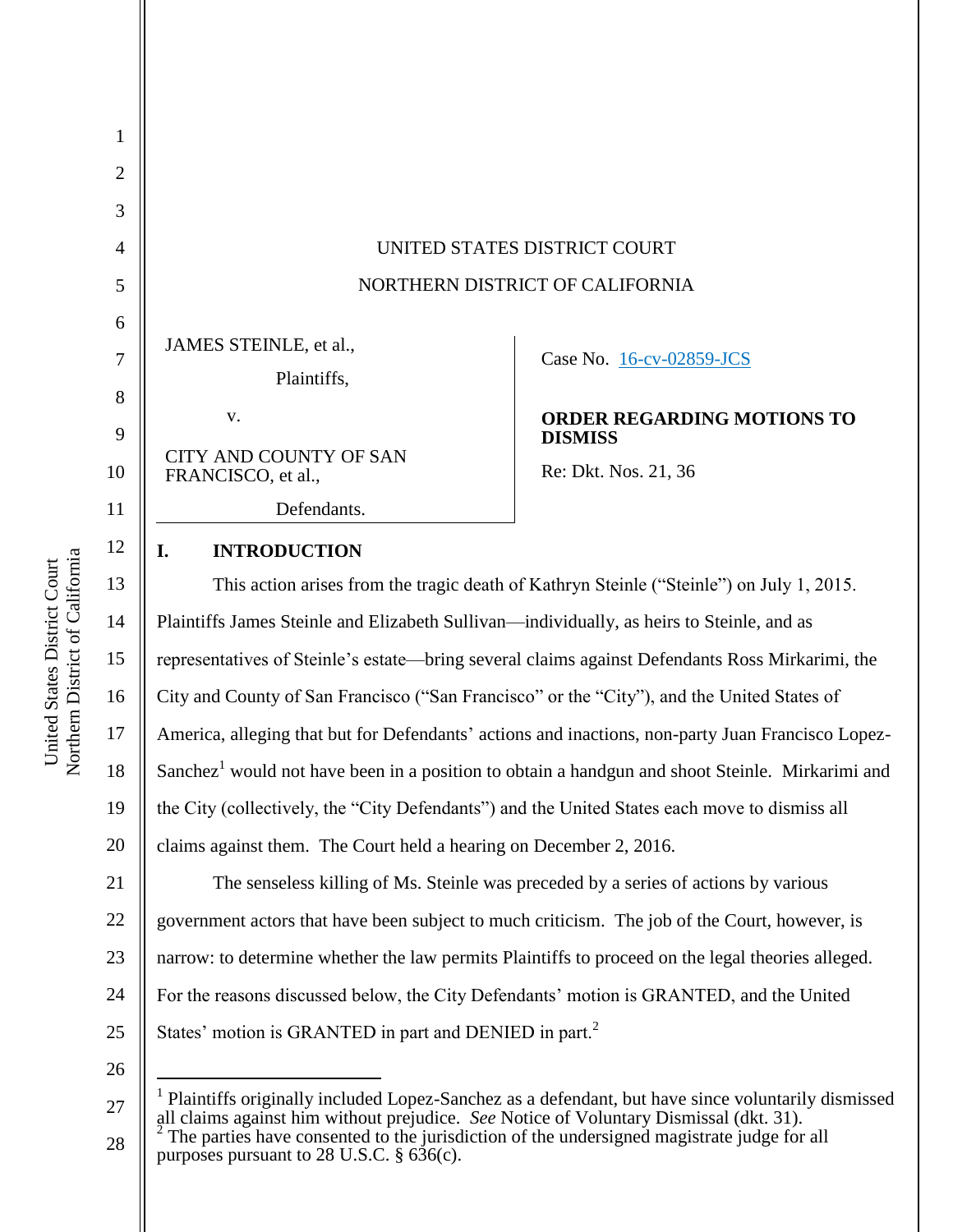3

4

5

6

## **II. BACKGROUND**

## **A. Allegations of the Complaint**

A plaintiff's factual allegations are generally assumed to be true at the pleading stage. This section therefore summarizes the allegations of Plaintiffs' complaint. Nothing in this Order, including the following summary of Plaintiffs' allegations, should be interpreted as deciding that Plaintiffs' allegations are true or as resolving any issue of fact.

7

8

9

10

11

12

13

14

15

16

17

18

#### **1. Sanctuary City Ordinance and March 13, 2015 Memorandum**

Chapter 12H of the San Francisco Administrative Code limits the information that San Francisco and its officers and employees share with federal immigration officials. Compl. (dkt. 1) ¶ 24; *see also* Pls.' Req. for Judicial Notice in Supp. of Pls.' Opp'n to City Defs.' Mot. to Dismiss ("RJN re Opp'n to City," dkt. 30) Ex. A (Chapter 12H).<sup>3</sup> Chapter 12H includes an exception for cooperation as required by state or federal law, and it was amended in 1992 to add an exception allowing communication and cooperation with federal authorities regarding individuals previously convicted of felonies. Compl. ¶ 24; RJN re Opp'n to City Ex. A § 12H.2-1.<sup>4</sup>

On March 13, 2015, then-Sheriff Mirkarimi issued a memorandum to all San Francisco Sheriff's Department personnel regarding protocols for communication with federal Immigration and Customs Enforcement ("ICE") representatives. Compl.  $\P$  30; City Defs.' Req. for Judicial Notice in Supp. of Mot. to Dismiss ("City RJN") Ex.  $A$ <sup>5</sup> Citing Chapter 12H, the memorandum stated that Sheriff's Department employees "shall not provide" several categories of information

20

 $\overline{a}$ 

<sup>21</sup> 22 23  $3$  To the extent that it is required—as opposed to merely treating Chapter 12H as a source of law the Court takes judicial notice of Chapter 12H both as a public record not reasonably subject to dispute and also as explicitly relied on and thus incorporated by reference by Plaintiffs' complaint. *See Knievel v. ESPN*, 393 F.3d 1068, 1076 (9th Cir. 2005); *Lee v. City of Los Angeles*, 250 F.3d 668, 688−89 (9th Cir. 2001).

<sup>24</sup>  $\tilde{4}$ The Court notes that Chapter 12H has since been amended to alter the circumstances under which San Francisco resources may be used to assist with enforcement of federal immigration law. *See* S.F. Ordinance No. 96-16, File No. 160022 (approved June 17, 2016), *available at*

<sup>25</sup> 26 http://www.sfbos.org/ftp/uploadedfiles/bdsupvrs/ordinances16/o0096-16.pdf. This Order addresses Chapter 12H as it appeared at the time of the events at issue, before the 2016

<sup>27</sup> amendments.<br> $5 \text{ The Court}$ The Court considers the March 13 memorandum under the incorporation by reference doctrine, as a document "whose contents are alleged in a complaint and whose authenticity no party questions, but which [is] not physically attached to the [plaintiffs'] pleading." *Knievel*, 393 F.3d

<sup>28</sup> at 1076 (quoting *In re Silicon Graphics Inc. Sec. Litig.*, 183 F.3d 970, 986 (9th Cir. 1999)).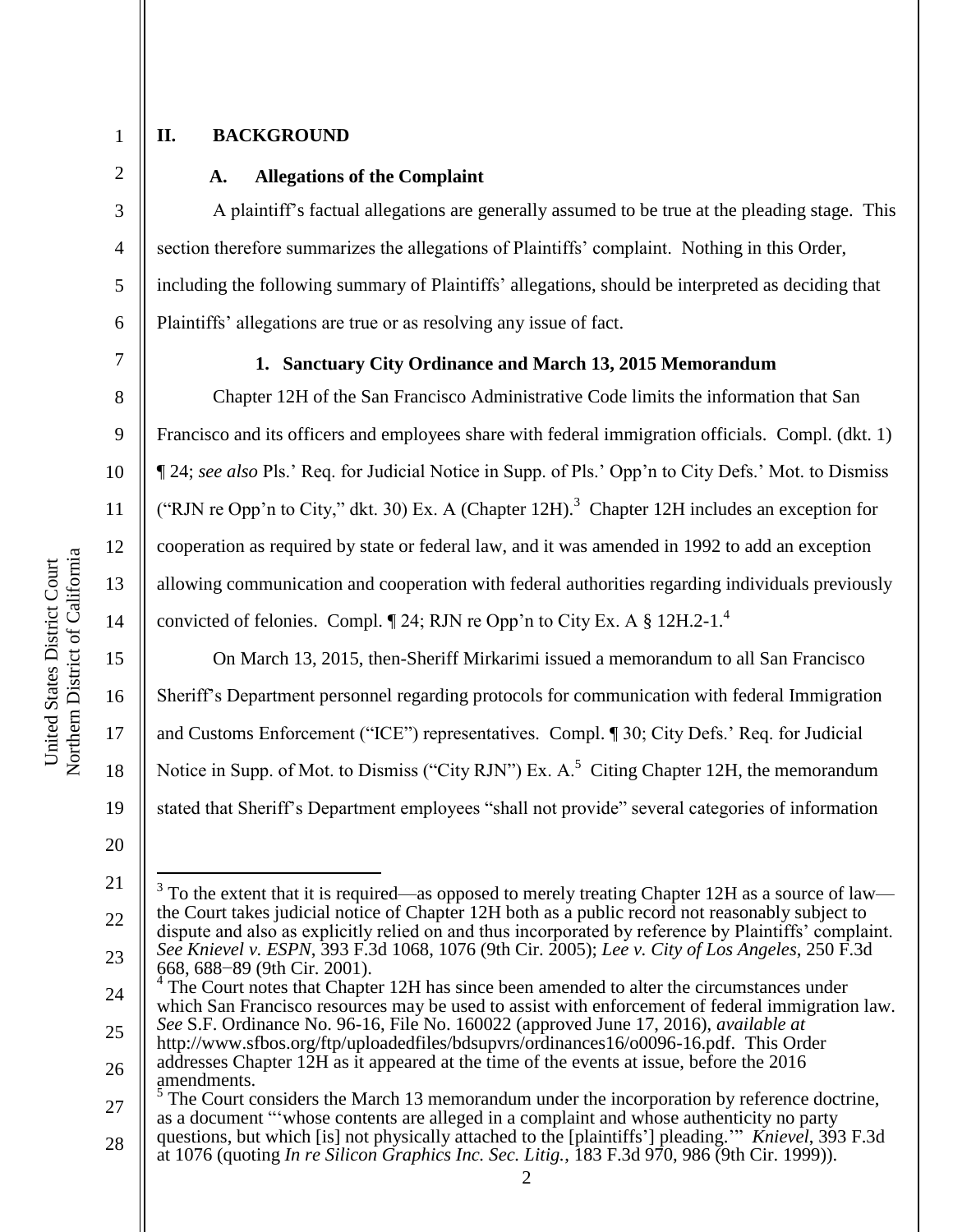10

11

12

13

14

15

16

17

2 3 4 5 6 7 8 9 to ICE, including "citizenship/immigration status of any inmate" and "release dates or times." City RJN Ex. A; *see also* Compl. ¶ 30. The memorandum instructed employees to provide other categories of information in response to ICE requests pursuant to state and local law, including "current charges," "arrest date and location," and "location in custody." City RJN Ex. A. Disclosure of any additional information beyond the categories explicitly authorized would require consultation with the Sheriff's Department's legal counsel, confirmation by counsel that disclosure was required by law or court order, and authorization by Mirkarimi. *Id.*; Compl. ¶ 31. Mirkarimi separately "made it known to ICE that he would not contact them under any circumstances.‖ Compl. ¶ 31.

The memorandum included no exception for individuals convicted of a felony. City RJN Ex. A. Before Mirkarimi issued the March 13 memorandum, the Sheriff's Department had freely "provide[d] information to ICE regarding undocumented immigrant felons in custody." Compl. ¶ 32. Mirkarimi had previously met with a Department of Homeland Security official and informed him that the San Francisco Sheriff's Department would not honor ICE detainer requests or inform ICE when undocumented immigrants were being released except as required by a court order or warrant. *Id.* ¶ 38.

#### **2. Release of Lopez-Sanchez**

18 19 20 21 22 23 24 25 26 27 28 Lopez-Sanchez has been convicted of "at least seven felonies," including several related to controlled substances and others related to supervised release violations or criminal reentry after deportation. *Id.* ¶¶ 21−21. He has been deported to Mexico at least five times. *Id.* After completing a 46-month sentence at a federal prison on March 26, 2015, Lopez-Sanchez was released to the custody of the San Francisco Sheriff's Department to face additional felony charges for selling marijuana. *Id.* ¶¶ 22, 33. The charges against him were dropped on March 27, 2015. *Id.*  $\mathbb{I}$  22. That same day, ICE sent a detainer request asking that the Sheriff's Department notify ICE forty-eight hours before releasing Lopez-Sanchez and continue to hold him until ICE could take custody of him. *Id.* ¶¶ 34−35. The Sheriff's Department did not respond to the detainer request or otherwise communicate with ICE, and released Lopez-Sanchez on April 15, 2015, nineteen days after the charges against him had been dropped. *Id.* ¶¶ 22, 36. ICE took no further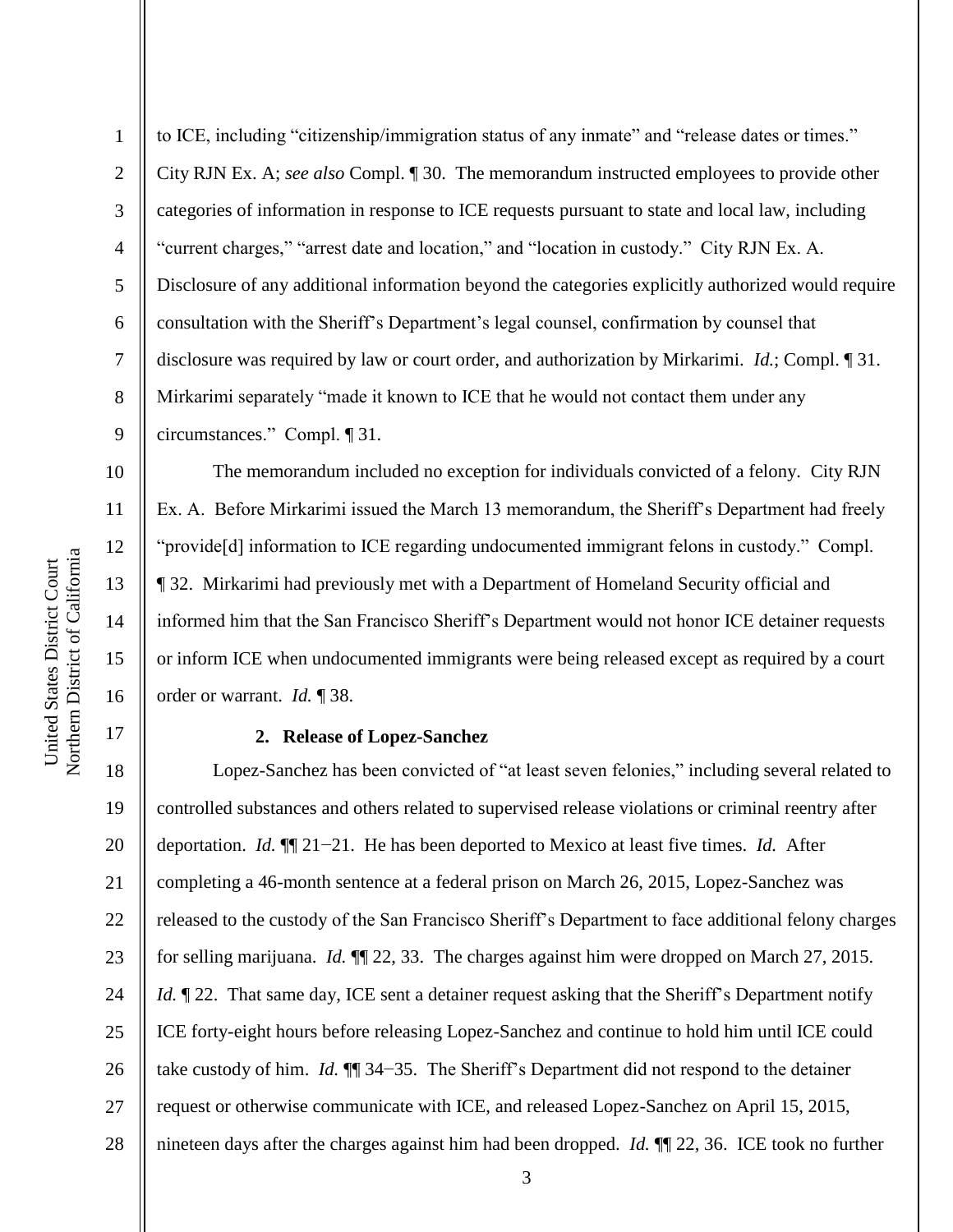2

3

4

5

6

7

8

9

10

11

12

13

14

15

16

17

18

19

20

21

action to detain or deport Lopez-Sanchez other than issuing the detainer request. *Id.* ¶ 39.

#### **3. Death of Steinle**

At some point after his release, Lopez-Sanchez acquired a government-issued handgun. *See id.* ¶ 1, 44–45. Despite training and policies requiring rangers to ensure the security of their firearms and to leave them "in a secure place, out of sight, under lock and key" and unloaded when not in use, on June 27, 2015 a U.S. Bureau of Land Management ("BLM") ranger left his handgun loaded and unlocked in a backpack in an unattended vehicle in downtown San Francisco, ―in plain sight of passersby's [sic] and within reach of someone smashing the window of the vehicle.‖ *Id.* ¶¶ 40−44. The handgun was stolen from the vehicle. *Id.* ¶ 44. The Complaint does not specify whether Lopez-Sanchez himself stole the handgun or acquired it later.

The evening of July 1, 2015, four days after the handgun was stolen and approximately two and a half months after Lopez-Sanchez was released by the Sheriff's Department, Lopez-Sanchez was under the influence of narcotics and "acting bizarrely" near Pier 14 of the San Francisco Embarcadero. *Id.* ¶ 17, 20. Steinle was walking in the area with her father. *Id.* ¶ 17. Lopez-Sanchez shot and killed Steinle *Id.* ¶ 19.

Plaintiffs contend that Defendants should have been aware of the risk that Lopez-Sanchez would engage in violence based on: (1) a 2008 incident in which an undocumented immigrant with a history of violent felonies killed three people after he was released from custody in San Francisco, leading to a lawsuit against the City; and (2) studies demonstrating recidivism rates for undocumented immigrant criminals ranging from 16% to 28%. *Id.* ¶¶ 28−29.

### **4. Claims**

22 23 24 25 26 27 28 Plaintiffs' first claim is for "general negligence" against all Defendants, citing sections 815.2(a) and 820(a) of the California Government Code. *See id.* ¶¶ 46−64. Plaintiffs contend that the City Defendants acted negligently by issuing the March 13 memorandum, failing to share information with ICE and forbidding employees from doing so, and ignoring the detainer request from ICE regarding Lopez-Sanchez. *Id.* ¶ 47. According to Plaintiffs, such actions were outside the scope of the City Defendants' discretion because they violated state and federal law, specifically 8 U.S.C. § 1373(a), section 11369 of the California Health and Safety Code, and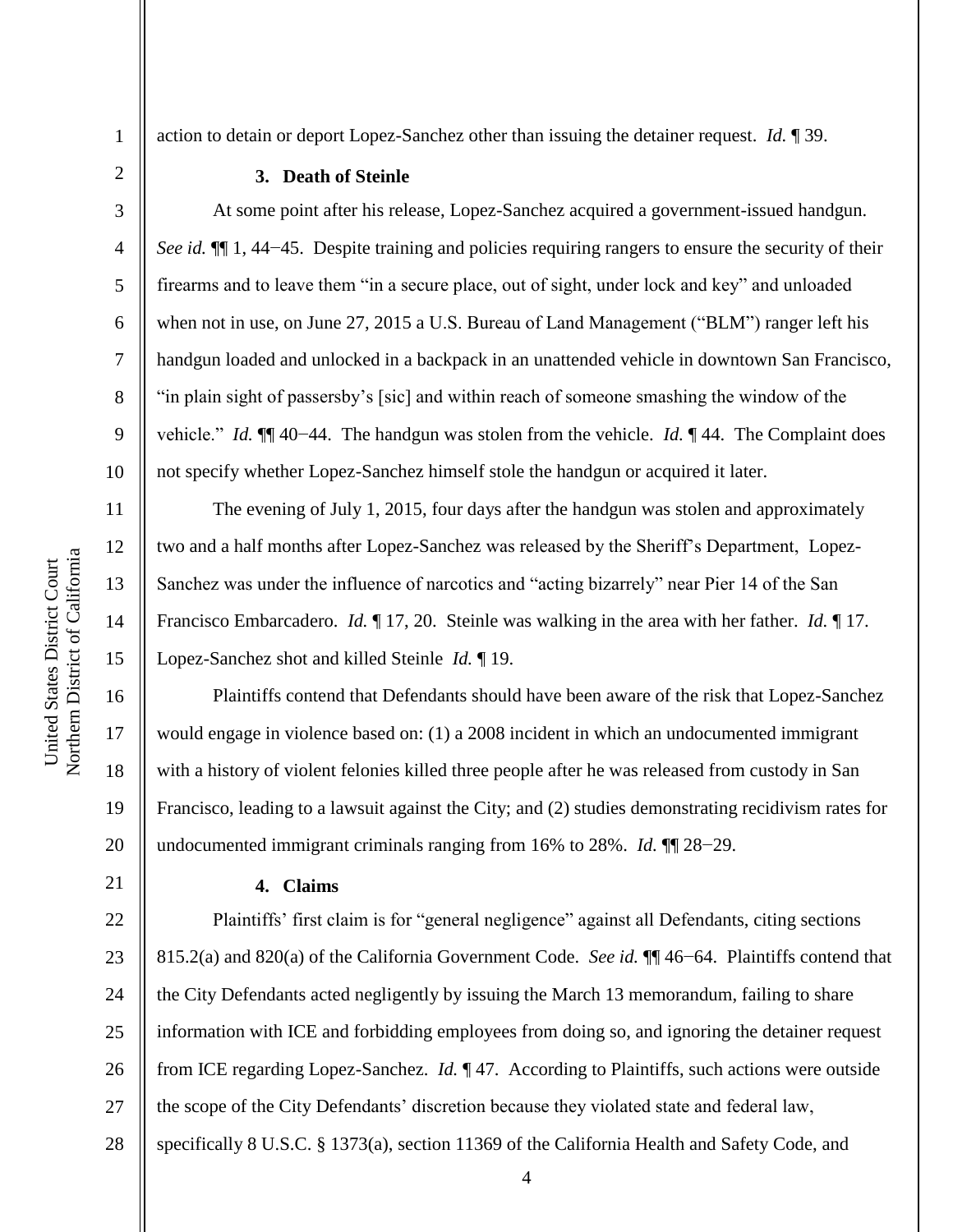2

3

4

5

6

7

8

9

10

11

12

13

14

15

16

17

18

19

20

section 7282.5 of the California Government Code. Compl. ¶ 48. Plaintiffs also contend that the United States is responsible for the BLM ranger's negligence in leaving a loaded firearm where it could easily be stolen, and for ICE's negligence in failing to detain and deport Lopez-Sanchez. *Id.* ¶¶ 55−64.

Plaintiffs' second claim is for "public entity negligence" against all Defendants, citing section 669 of the California Evidence Code, which sets forth the standard for negligence per se. *See id.* ¶ 68–89. Plaintiffs contend that the City Defendants were negligent under that standard because they restricted Sheriff's Department employees' discretion to cooperate with ICE in violation of state and federal law. *Id.* ¶¶ 69−72. Plaintiffs also argue that agents of the United States were negligent under that standard because the BLM agent did not follow certain provisions of BLM and Department of the Interior manuals regarding firearm security and storage, *id.* ¶¶ 75−82, and because ICE did not take custody of Lopez-Sanchez despite federal laws requiring the Attorney General of the United States to take custody of certain aliens, *id.* ¶¶ 83−86.

Plaintiffs' third claim, brought by Plaintiffs in their capacity as representatives of Steinle's estate, is for basic negligence against all Defendants. *Id.* ¶¶ 90−94. Plaintiffs' fourth and final claim is under 42 U.S.C. § 1983 against the City Defendants, alleging that the March 13 memorandum "deprived [Steinle] of life and liberty without due process" by prohibiting Sheriff's Department employees from notifying ICE when Lopez-Sanchez was released. *Id.* ¶¶ 95−101.

**B. Arguments**

#### **1. The City Defendants' Motion to Dismiss**

21 22 23 24 25 26 27 28 The City Defendants move to dismiss all claims against them. *See generally* City Mot. (dkt. 21). First, they contend that Plaintiffs' negligence claims rest on a supposed duty to protect Steinle from Lopez-Sanchez's criminal act, and that California law does not recognize such a duty except where "the government had a direct relationship with the victim and placed the victim in a position of danger.‖ *Id.* at 5−7 (citing, *e.g.*, *Zelig v. County of Los Angeles*, 27 Cal. 4th 1112 (2002); *Wallace v. City of Los Angeles*, 12 Cal. App. 4th 1385 (1993)). According to the City Defendants, they had no such relationship with Steinle. *Id.*at 7. The City Defendants contend that similar principles bar Plaintiffs' § 1983 due process claim. *Id.* at 13−14.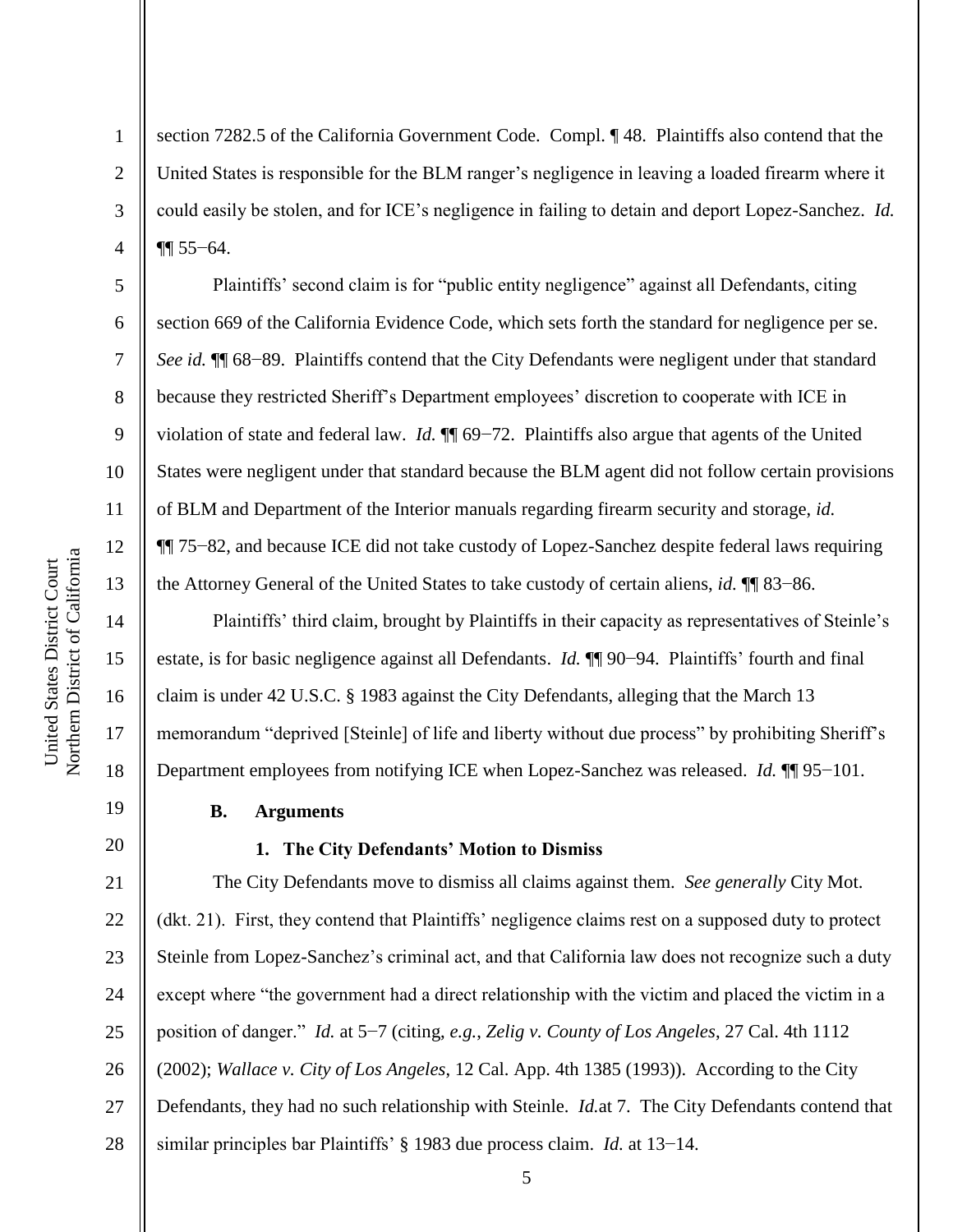12

13

14

15

16

17

18

19

20

1 2 3 4 5 6 7 8 9 10 The City Defendants also argue that the statutes regarding communication with federal immigration authorities cited in Plaintiffs' complaint—specifically, 8 U.S.C. § 1373 and section 7282.5(a)(2) of the California Government Code—do not create the sort of mandatory duty actionable under California law, and that those statutes do not by their terms require a county sheriff to permit his or her subordinates either to detain an individual based on a federal immigration hold or to inform ICE of a detainee's release date. *Id.* at 7−10. Moreover, according to the City Defendants, violating a statutory duty only gives rise to liability if the statute was intended to protect people in the position of the person injured, and a California appellate court has held that at least one of the statutes at issue here, § 1373, was not intended to protect members of the public from violence at the hands of released immigrants. *Id.* at 10.

Next, the City Defendants contend that sections 845.8(a) and 846 of the Government Code, which immunize public employees and entities from liability for harm resulting from decisions regarding the release of prisoners, as well as section 820.2 of the Government Code, which immunizes public employees from liability for harm resulting from exercises of discretion vested in them, apply here to bar Plaintiffs' claims. *Id.* at 10−11.

Finally, the City Defendants argue that "the chain of causation is too attenuated and speculative to establish proximate cause," because "several other entities and persons (including Lopez-Sanchez himself) would have had to take actions outside of [the City Defendants'] control to effect Lopez-Sanchez's removal.‖ *Id.* at 12−13.

## **2. Plaintiffs' Opposition to the City Defendants' Motion**

21 22 23 24 25 26 27 28 According to Plaintiffs, their claims against the City Defendants should be allowed to proceed based on Mirkarimi's "blatant disregard for the mandate imposed by San Francisco Administrative Code Section 12[H].2-1," which Plaintiffs contend "created a mandatory duty not to prohibit employees from communicating with ICE.‖ Opp'n to City Mot. (dkt. 29) at 1−2. Plaintiffs make clear that their claims against the City Defendants are not based on "failure to warn or making the decision to release Lopez-Sanchez," but instead rest on "Mirkarimi's decisions [sic] to issue the March Memo, which forbid employees from contacting ICE, ignored ICE's detainer request, and failed to notify ICE regarding Lopez-Sanchez's release on April 15." *Id.* at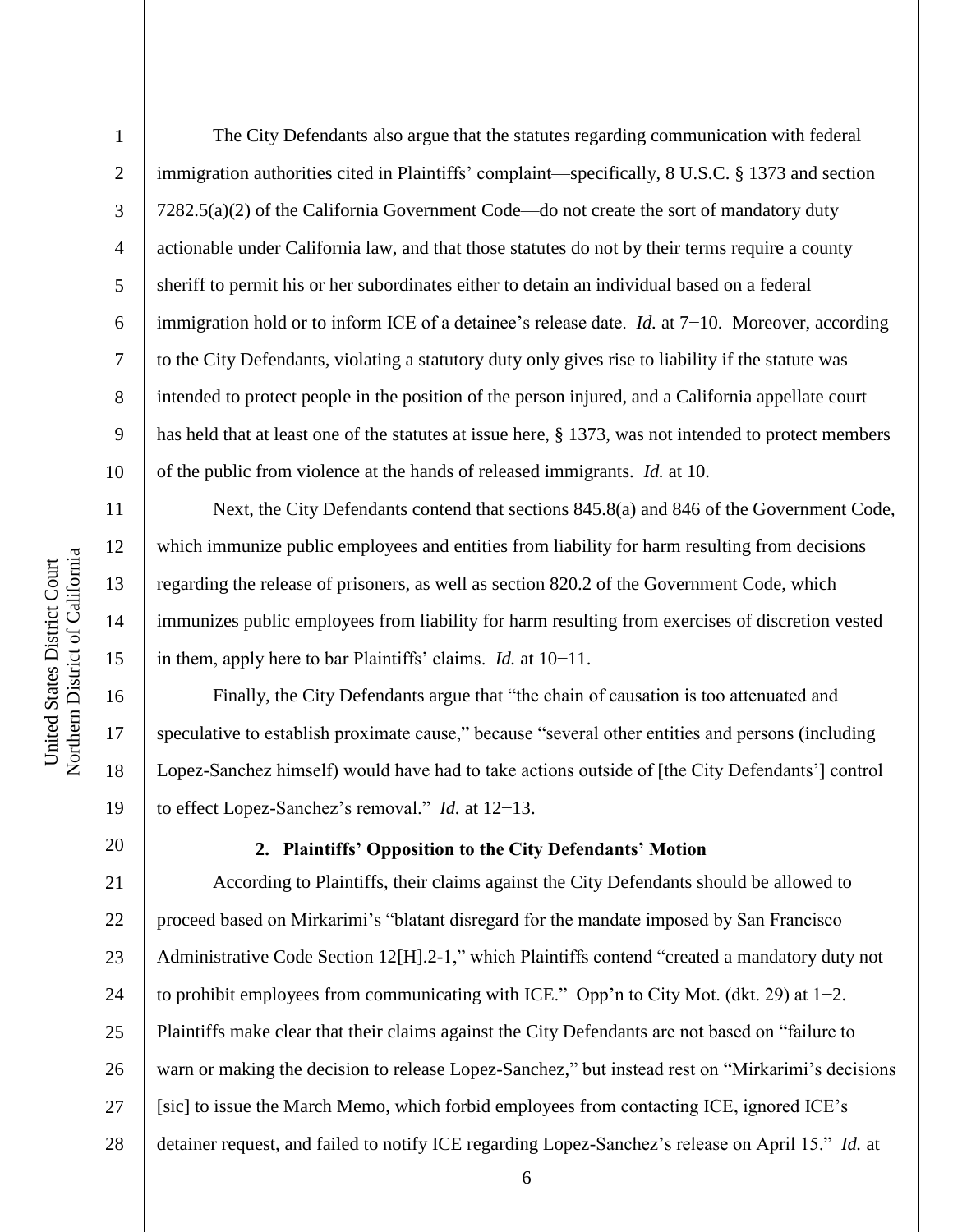3

4

5

6

7

8

9

10

11

12

13

14

15

16

17

18

19

1, 5 (capitalization altered).

Plaintiffs argue that a mandatory duty sufficient to support a claim can arise from prohibitory language in statutes—if a statute forbids a certain action, then public officials have a mandatory duty not to take that action. *See id.* at 6−9. Plaintiffs focus their argument on section 12H.2-1 of the San Francisco Administrative Code, which at the time of the events at issue provided that "[n]othing in this Chapter shall preclude any City and County department, agency, commission, officer or employee from" reporting information about or cooperating with a federal request for information regarding individuals convicted of felonies. *Id.* at 9; *see also* RJN re Opp'n to City Ex. A  $\S$  12H.2-1. According to Plaintiffs, that language was intended to "prohibit" all restrictions on the use of [San Francisco] resources to assist ICE in the apprehension of undocumented felons.‖ Opp'n to City Mot. at 10; *see also id.* at 12 (noting the use of the word "shall" in section 12H.2-1). Plaintiffs also contend that section 12H.2-1 is consistent with 8 U.S.C. § 1373(a), California Government Code section 7282.5, and California Health and Safety Code section 11369, all of which, according to Plaintiffs, "prohibit all restrictions on voluntary communications with ICE regarding undocumented felons.‖ *Id.* Plaintiffs cite *Bologna v. City & County of San Francisco*, 192 Cal. App. 4th 429, 438 (2011), as support for this interpretation of § 1373, and note that the California Attorney General issued an opinion in 1992 stating that local governments may not bar their employees from cooperating with federal immigration officials. Opp'n to City Mot. at 11 (citing 75 Ops. Cal. Att'y Gen. 270 (1992)). 6

20 21 22 23 24 25 Plaintiffs next turn to the question of whether the duty at issue was designed to protect against the injury suffered. *Id.* at 13−14. Acknowledging the *Bologna* court's holding that 8 U.S.C. § 1373 and Health and Safety Code section 11369 were *not* intended to protect members of the public from violence, Plaintiffs instead rely on Chapter 12H, the purpose of which was not addressed in *Bologna*, arguing that the exemption of felons from San Francisco's general sanctuary city policy "clearly demonstrates the purpose behind this amendment was to protect the

26

 $\overline{a}$ 

<sup>27</sup> 28 <sup>6</sup> Although Plaintiffs note the California Attorney General's position in passing, neither their complaint nor their opposition brief argues that the March 13 memorandum or any portion of Chapter 12H violates the Supremacy Clause of the United States Constitution. Nor does any defendant attack the constitutional validity of § 1373 or any other statute at issue.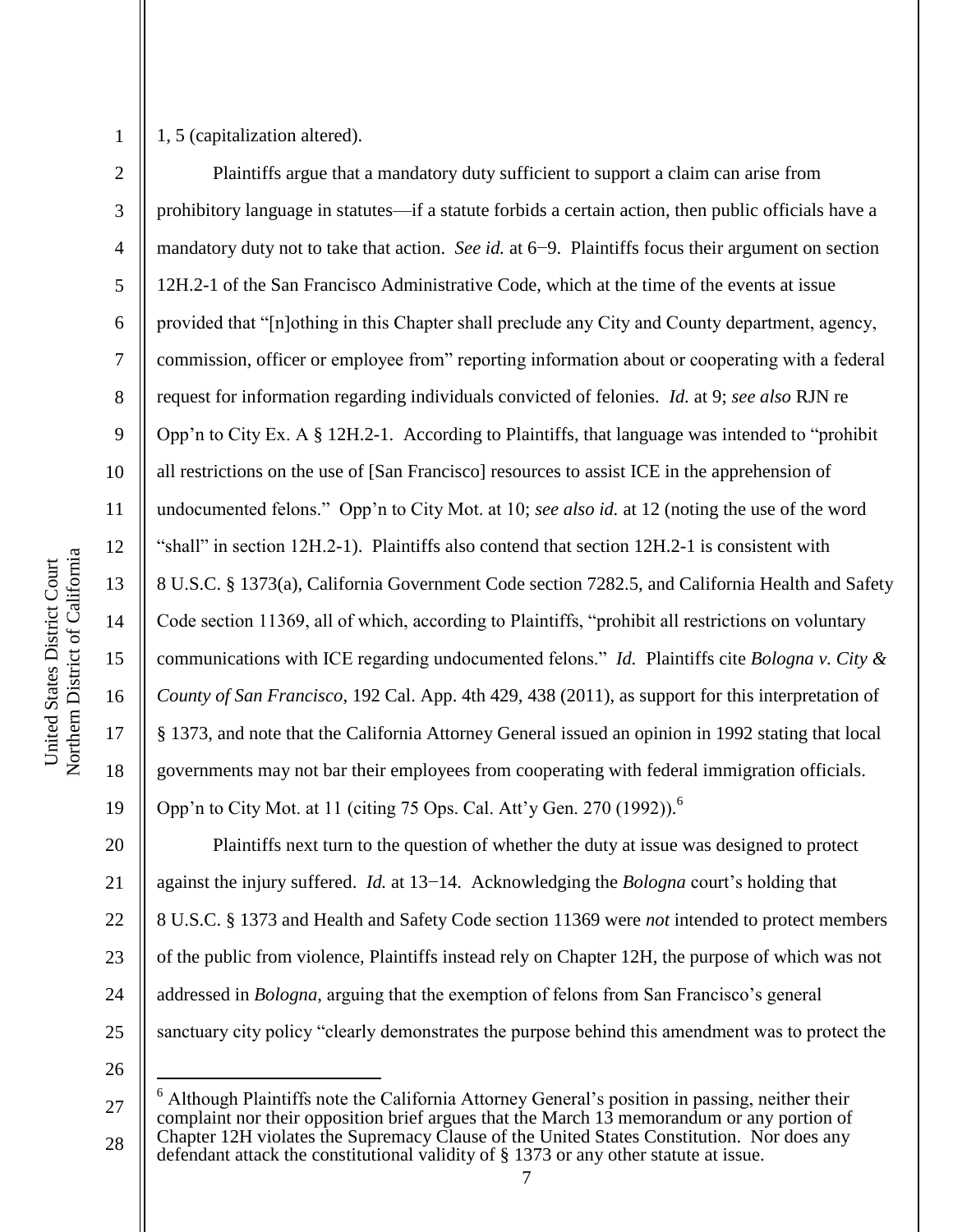3

4

5

6

7

8

9

10

11

12

13

14

15

16

17

18

19

20

safety of the community." *Id.* 

Plaintiffs also argue that their claim for general negligence should proceed, even absent a statutory duty, because the harm to Steinle was a reasonably foreseeable result of both the March 13 memorandum, which established a policy of not providing certain information to ICE, and Mirkarimi's own failure to contact ICE himself regarding Lopez-Sanchez's release. *Id.* at 14. Citing the test of *Rowland v. Christian*, 69 Cal. 2d 108 (1968), Plaintiffs contend that basic principles of California negligence law support their claim. Opp'n to City Mot. at 14−17. According to Plaintiffs, their claim is not based on "failure to warn or failure to protect," but rather on "fail[ure] to use reasonable care to prevent harm to others." *Id.* at 14. Plaintiffs also argue that although several intervening steps would have had to take place after the Sheriff's Department contacted ICE before Lopez-Sanchez would have been removed from the country, their allegations that such steps would have occurred must be taken as true at the pleading stage, and the causal chain of this case is not so attenuated as in the cases cited by the City Defendants. *Id.* at 17−18.

Plaintiffs contend that the City Defendants cannot claim immunity under sections 845.8(a) and 846 of the Government Code because Plaintiffs are not challenging a decision to release Lopez-Sanchez, but rather the decision to issue the March 13 memorandum prohibiting Sheriff's Department employees from providing certain information to ICE, including release dates. *Id.* at 18−19. Plaintiffs also argue that the City Defendants cannot claim immunity for discretionary acts under section 820.2 of the Government Code because "the acts were mandatory not discretionary," and the City Defendants "are not vested with authority to contravene the law." *Id.* at 19.

21 22 23 24 25 26 27 28 Finally, Plaintiffs argue that their § 1983 claim should proceed based on theories of both procedural and substantive due process violations. *Id.* at 19−23. With respect to procedural due process, Plaintiffs contend that "the Constitution requires some kind of a hearing before the State deprives a person of life or liberty," and the March 13 memorandum—which Mirkarimi implemented without a hearing or public notice—deprived Steinle of her "right to life and liberty." *Id.* at 20−21. With respect to substantive due process, Plaintiffs acknowledge that the Constitution does not generally create an affirmative duty to protect, but argue that they should be allowed to proceed on this claim based on decisions recognizing an exception to that rule where affirmative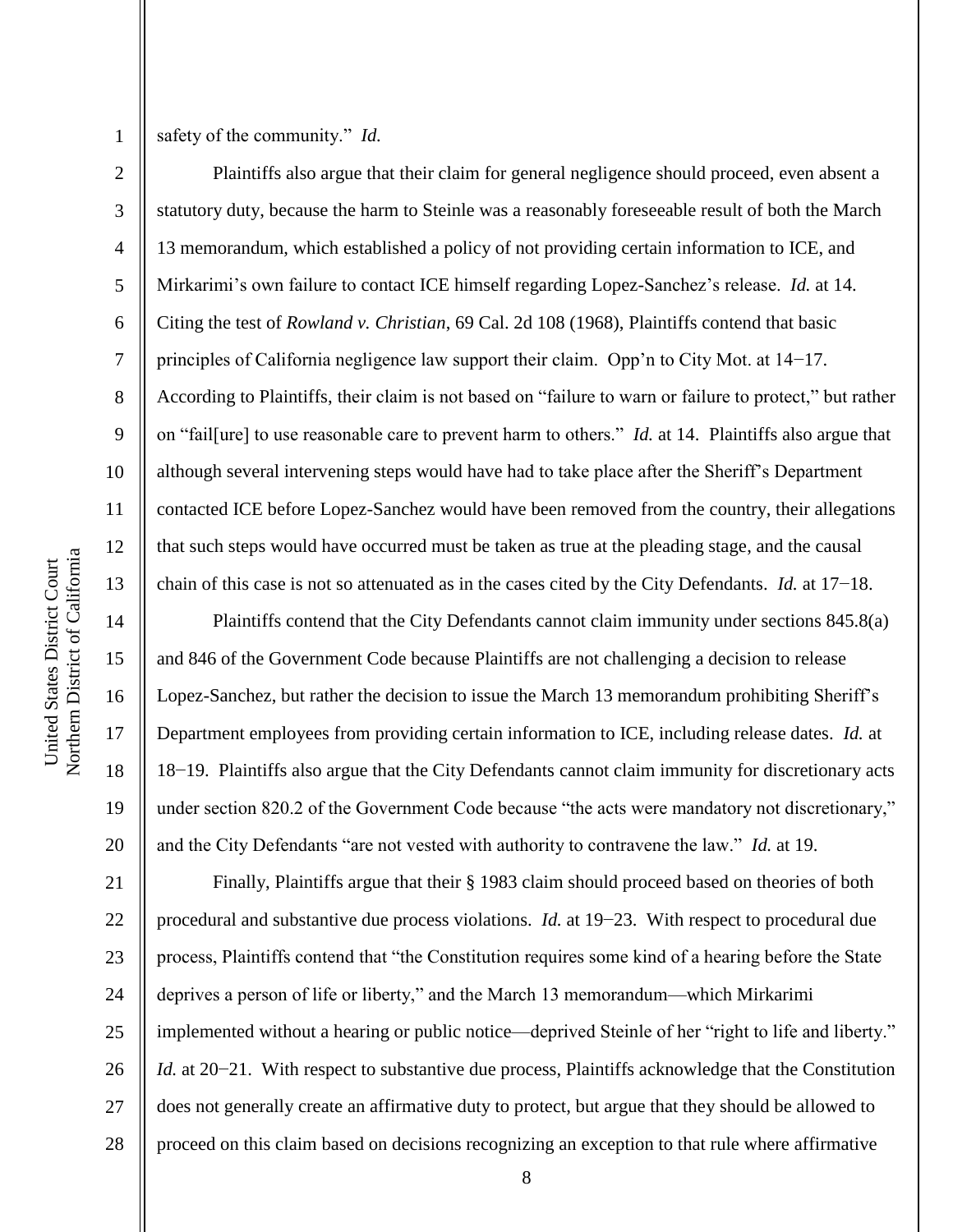3

4

5

6

7

8

9

10

11

state actions created or increased danger to a plaintiff. *Id.* at 21−23.

#### **3. The City Defendants' Reply**

The City Defendants' reply brief reiterates their position that the City cannot be held liable for negligent failure to protect Steinle absent a breach of some statutory duty. City Reply (dkt. 32) at 2−3 (citing, *e.g.*, *Zelig*, 27 Cal. 4th 1112). They also argue that they breached no actionable statutory duty, because 8 U.S.C. § 1373 and Health and Safety Code section 11369 were not intended to protect the public from criminal violence, *id.* at 3 (citing *Bologna*, 192 Cal. App. 4th 429), and because neither those statutes nor Government Code section 7282.5 address sharing detainees' release dates with federal immigration officials, *id.* at 4. According to the City Defendants, policies and practices regarding the Sheriff's Department's response to detainer requests from federal officials fall within the discretionary authority of the sheriff. *Id.* at 4−5.

12 13 14 15 16 17 18 19 20 21 The City Defendants next address Plaintiffs' argument that Chapter 12H of the San Francisco Administrative Code created a mandatory duty and civil liability for breach of that duty. *Id.* at 6−8. According to the City Defendants, Plaintiffs rely on the word "shall" in that ordinance without context, and the language of the statute, i.e., "Nothing in this Chapter shall preclude  $\dots$ ," "does not require that an employee act in a specific or mandatory way—it simply means that in certain situations an employee would not violate the particular ordinance by providing information.‖ *Id.* at 7; *see* RJN re Opp'n to City Ex. A § 12H.2-1. The City Defendants also argue that Plaintiffs have not demonstrated that any part of Chapter 12H was intended to protect the public from criminal acts, and note that section 12H.5 states that Chapter 12H is not intended to create civil liability. City Reply at 8.

22 23 24 25 26 27 28 The City Defendants contend that Plaintiffs' allegations regarding causation are too speculative to be taken as true under the *Twombly* pleading standard, and that even if the steps leading to Steinle's death can be traced back to the City Defendants' decisions, the connection is too attenuated to establish proximate causation under California law. *Id.* at 8−9. They also argue that discretionary immunity under Government Code section 820.2 applies "[i]f any part of the acts plaintiffs claim creates [sic] liability includes discretionary decisions," and therefore applies here. *Id.* at 9.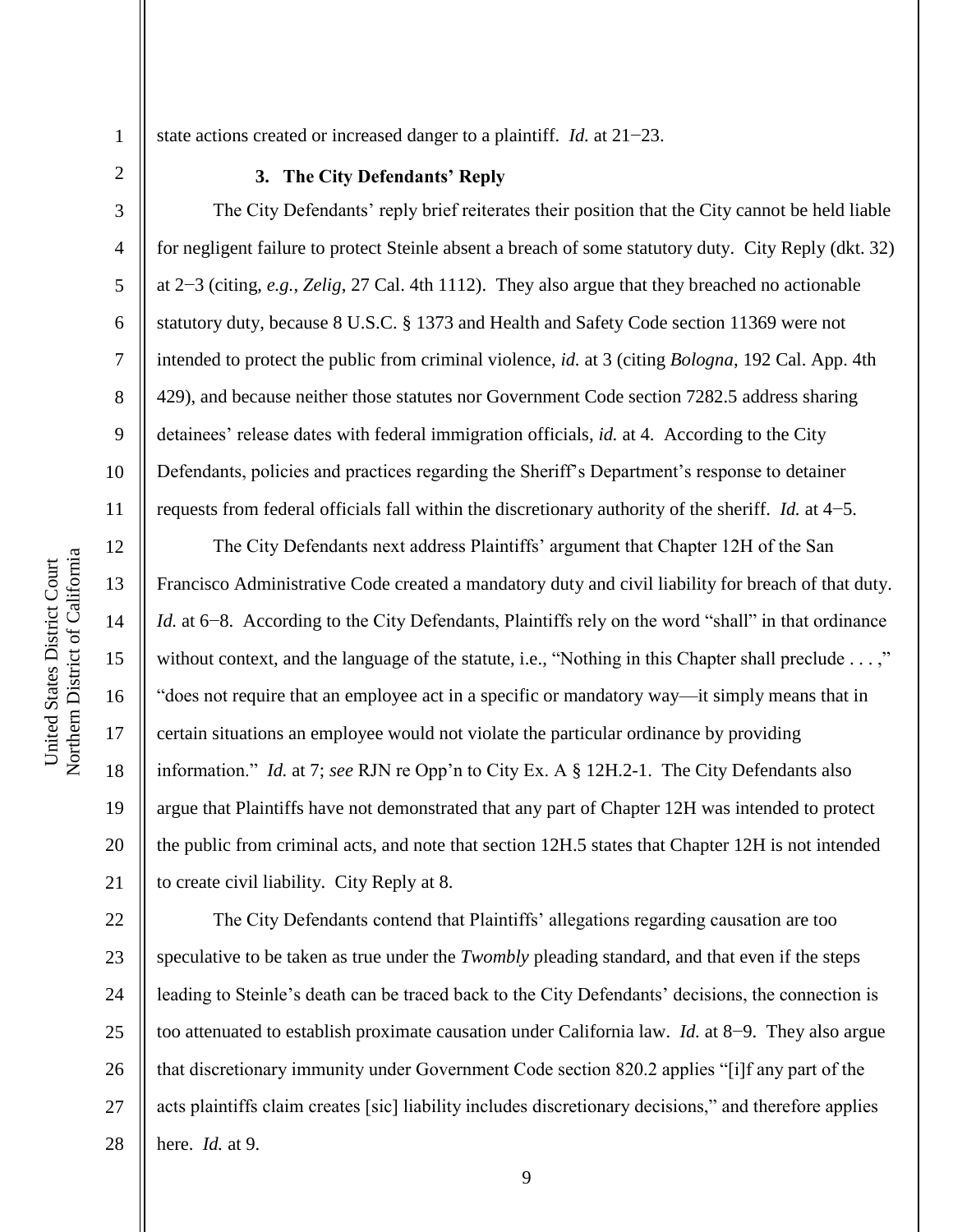2

3

4

5

6

7

8

9

10

11

12

As for Plaintiffs' § 1983 claim, the City Defendants argue that the cases Plaintiffs cite for substantive due process violations based on creating a risk of harm all involve actions that "placed" a specific, identifiable persons [sic] in a greater position of danger than without the affirmative actions of law enforcement.<sup>"</sup> *Id.* at 9−10. The City Defendants also contend that Plaintiffs have not stated a procedural due process claim because no law required a public hearing before Mirkarimi issued a directive to his staff such as the March 13 memorandum. *Id.* at 10.

## **4. The United States' Motion to Dismiss**

The United States structures its motion to address separately Plaintiffs' claims regarding ICE's failure to detain Lopez-Sanchez and Plaintiffs' claims regarding the gun stolen from the BLM ranger's vehicle. To the extent that the United States' motion is based on sovereign immunity, it is a motion to dismiss for lack of jurisdiction rather than for failure to state a claim. *See* U.S. Mot. (dkt. 36) at 1.

13 14 15 16 17 18 19 20 21 22 23 24 25 26 27 With respect to claims regarding ICE, the United States first argues that it is protected by sovereign immunity under the discretionary function exception, a statutory rule providing that waiver of immunity under the Federal Tort Claims Act ("FTCA") does not apply to claims based on a federal employee or agency's "exercise or performance or . . . failure to exercise or perform a discretionary function or duty . . . whether or not the discretion involved be abused." *Id.* at 6 (quoting 28 U.S.C. § 2680)). According to the United States, the decision to detain and deport aliens falls within ICE's prosecutorial discretion, even under the ostensibly mandatory language of 8 U.S.C. § 1226(c). *Id.* at 7–10. The United States cites decisions by other courts acknowledging that ICE cannot detain every alien who is subject to removal. *See, e.g.*, *id.* at 10 (citing *Lora v. Shanahan*, 804 F.3d 601, 612 (2d Cir. 2015)). The United States also argues that the decision of whether to detain and deport a given alien depends on "the type of judgment that the [discretionary function] exception was intended to shield, *i.e.*, . . . considerations of public policy." *Id.* at 11. The United States relies in part on a declaration by Christopher Shanahan, Acting Assistant Director for Enforcement and Removal Operations at ICE, discussing ICE's resource constraints and decision making processes. *Id.*; Shanahan Decl. (dkt. 36-1).

28

The United States also argues that even if the discretionary function exception does not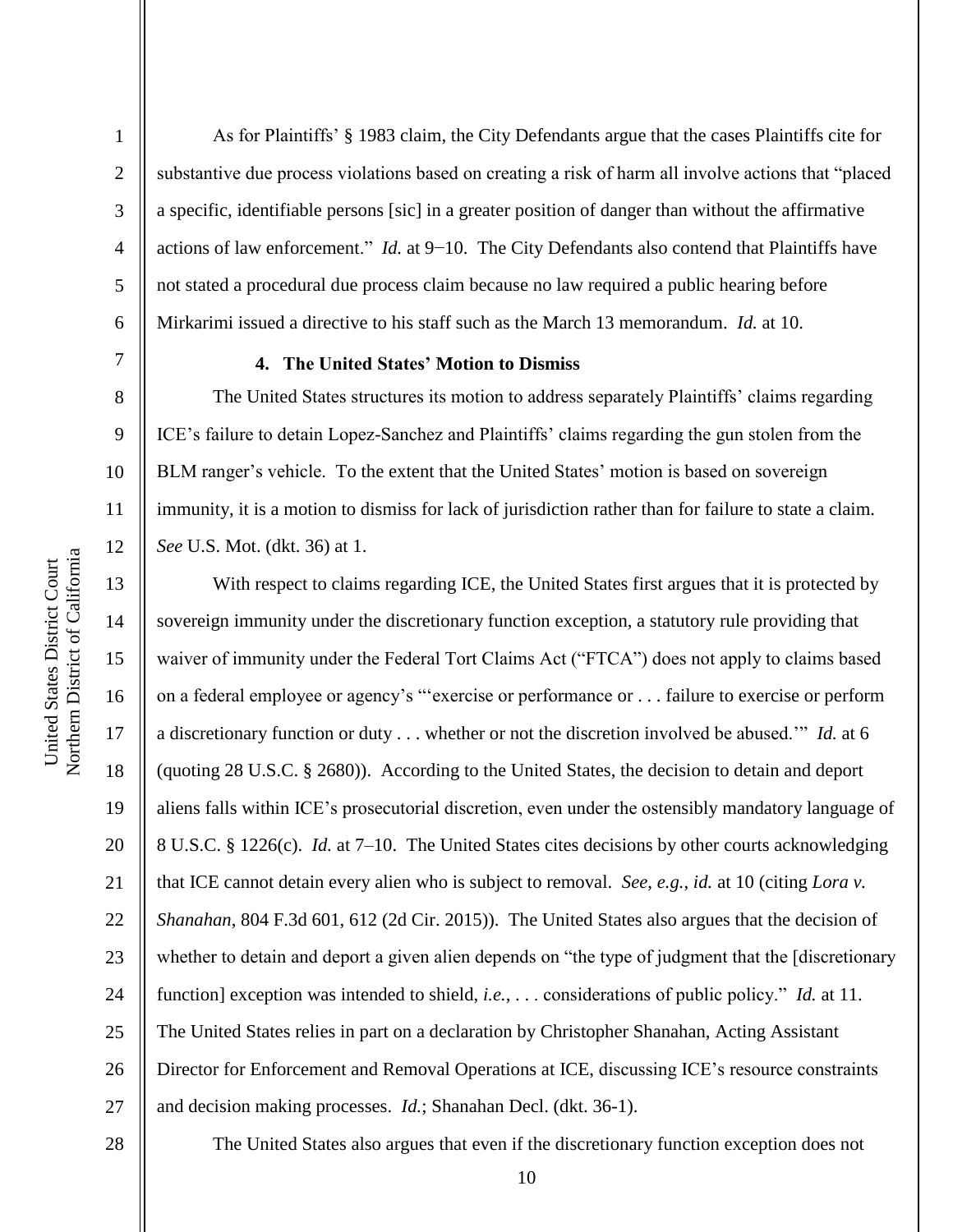2 3 4 5 6 7 8 9 10 11 12 13 14 15 apply, the FTCA does not waive sovereign immunity for violations of federal law, and Plaintiffs therefore cannot pursue a claim for breach of duties set by federal law even where such a claim is framed as negligence per se under California law. *Id.* at 13–14. In a footnote, the United States suggests that Plaintiffs' claims for "public entity negligence" by ICE may not proceed under the FTCA because that statute only waives sovereign immunity for claims "where the United States, *if a private person*, would be liable," 28 U.S.C.  $\S$  1346(b)(1) (emphasis added), not for circumstances where local law would impose liability on a public entity, and because "it is not clear that there are any private analogs under California state law applicable to ICE's conduct at issue here, which involved decisions regarding detention and deportation." U.S. Mot. at 13–14 n.5 (citing *United States v. Olson*, 546 U.S. 43, 44 (2005)). The United States also contends that Plaintiffs cannot state a claim under California law because California does not recognize a duty to protect others absent a special relationship with the victim, which Plaintiffs do not allege here. *Id.* at 14–17. Finally, the United States argues that, based on Plaintiffs' allegations, ICE's failure to detain Lopez-Sanchez was not sufficiently connected to Steinle's death to be a proximate cause under California law. *Id.* at 17–18.

16 17 18 19 20 21 22 23 24 25 26 27 Turning to the claims based on the stolen gun, the United States again argues that it has not waived sovereign immunity for claims based on federal law, and that Plaintiffs therefore cannot base a claim on the BLM ranger's failure to follow firearm storage procedures set forth in a BLM handbook. *Id.* at 19. The United States also contends that although California recognizes liability in some circumstances for negligent storage of firearms and requires "a high degree of care" from gun owners, *id.* at 19–20 (citing *Reida v. Lund*, 18 Cal. App. 3d 698, 704 (1971); *Warner v. Santa Catalina Island Co.*, 44 Cal. 2d 310, 317 (1955)), the circumstances for imposing liability are not present here, and the Court should follow numerous decisions from other jurisdictions declining to impose liability on gun owners for acts committed with stolen firearms, *id.* at 20–23. According to the United States, the BLM ranger did not owe a duty to persons such as Steinle who might be injured by his stolen gun, and the alleged failure to secure the gun was not a legal proximate cause of Steinle's death. *Id.*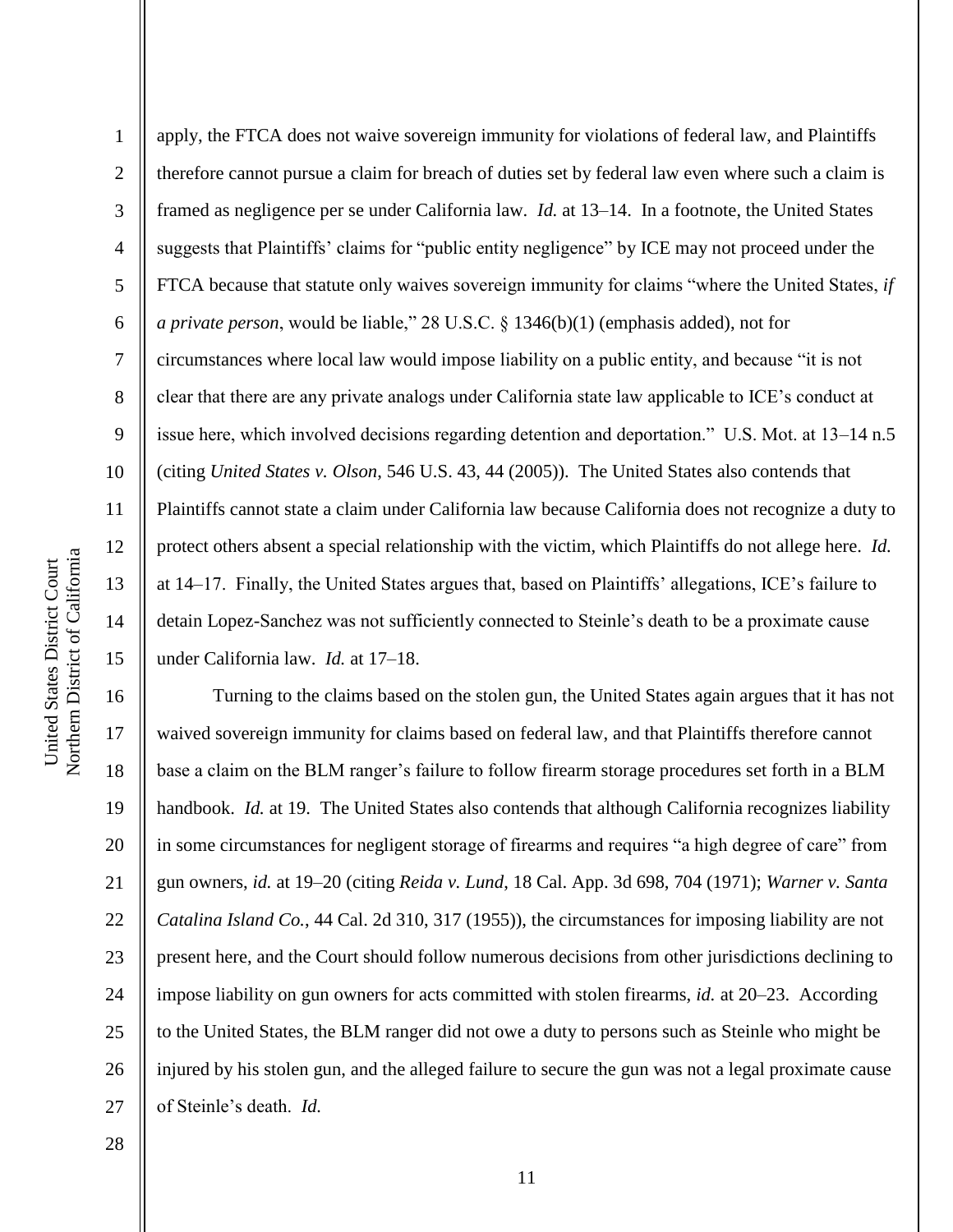2

3

4

5

6

7

8

9

10

11

12

13

14

15

16

17

18

19

#### **5. Plaintiffs' Opposition to the United States' Motion**

Plaintiffs begin their opposition brief with the argument that the Court should not consider Shanahan's declaration, citing the rule that motions under Rule 12(b)(6) are based only on the allegations of the complaint and certain exceptions such as documents subject to judicial notice. Opp'n to U.S. Mot. (dkt. 38) at 5.

Next, Plaintiffs argue that ICE is not immune to suit based on an exercise of discretion, although Plaintiffs focus on California Government Code section 820.2 and California court decisions interpreting that statute, rather than on the discretionary function exception to the FTCA's waiver of sovereign immunity on which the United States relies in its motion. *See id.* at 5–6, 8–10. According to Plaintiffs, 8 U.S.C. § 1226(c) imposes a mandatory, not discretionary, duty on ICE to detain certain aliens. *Id.* at 6–8 (citing, *e.g.*, *Demore v. Kim*, 538 U.S. 510, 520–21 (2003)). Plaintiffs also contend that, under California law, whether a decision actually qualifies for discretionary immunity is often, and is here, a question of fact inappropriate for resolution on the pleadings. *Id.* at 8–10. Plaintiffs argue that even if the decision of *whether* to detain Lopez-Sanchez was discretionary, "the lower-level 'ministerial' or 'operational' decisions made to carry out that detention were not immunized from liability." *Id.* at 10. Plaintiffs contend that the detainer request that ICE sent to the Sheriff's Department demonstrates that ICE had already made the decision to detain Lopez-Sanchez, and that its failure to do so is therefore attributable to shortcomings in the execution of that decision, not to a discretionary policy decision. *Id.* at 9–10.

20 21 22 23 24 25 26 Plaintiffs also argue that the United States is subject to a negligence claim under California law because it was reasonably foreseeable that Lopez-Sanchez would engage in crime if ICE failed to detain him, and that proximate causation is a question of fact inappropriate for resolution at this stage of the case. *Id.* at 11–13, 15–17. According to Plaintiffs, their claim that ICE failed to carry out a mandatory duty to detain Lopez-Sanchez is not a claim that ICE failed to provide police protection, which would be barred by California Government Code section 845. *Id.* at 13– 15.

27 28 As for their claims based on the BLM ranger's failure to secure his firearm, Plaintiffs argue that general negligence principles apply because it was foreseeable that the gun could be stolen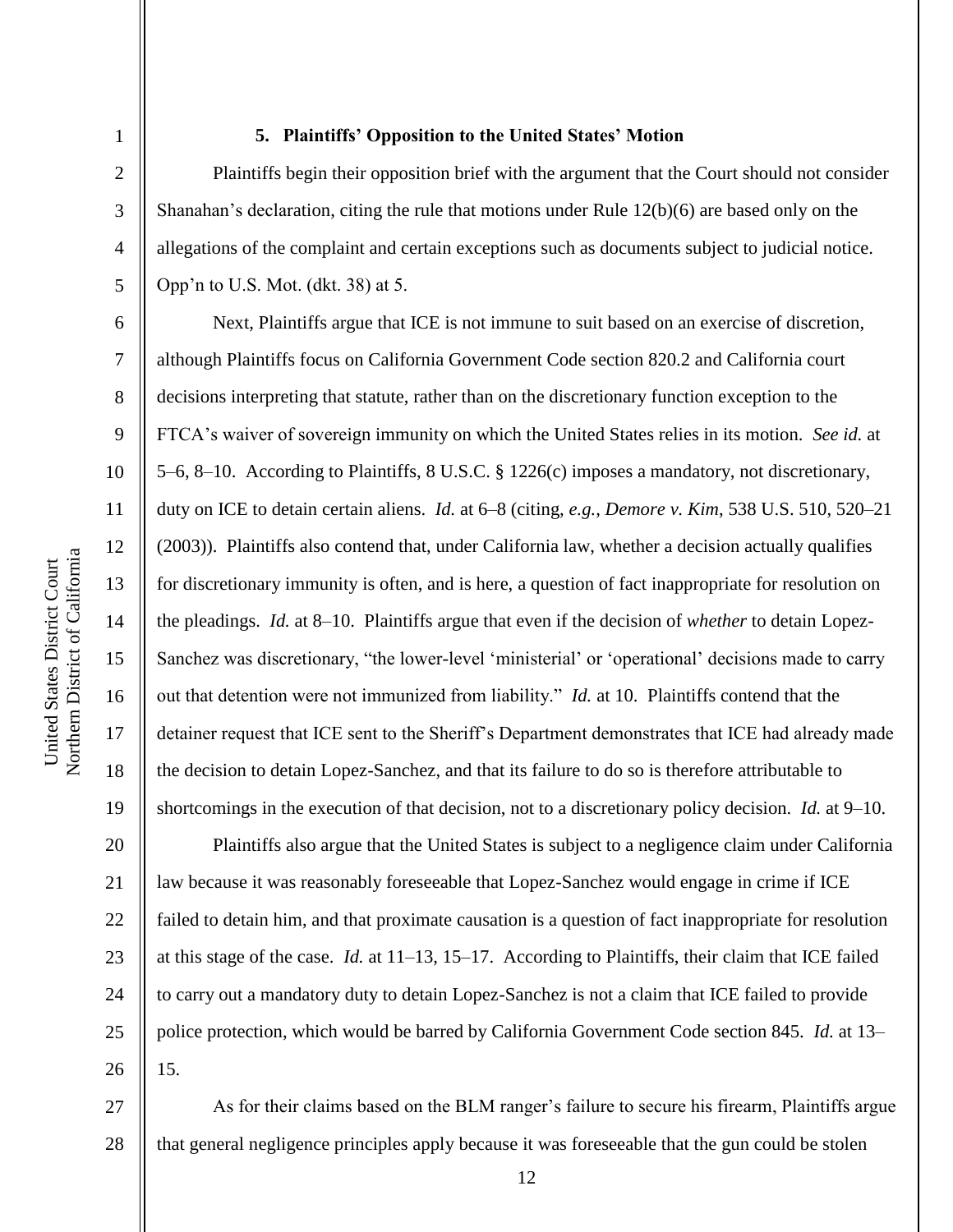2

3

4

5

8

9

6 7 10 and used in a manner that would lead to harm. *Id.* at 17–19. Plaintiffs cite a California Supreme Court decision holding summary judgment inappropriate where the defendant's employees left the key in the ignition of a truck and the plaintiff was injured by a thief who stole the truck, and an administrative decision holding that a BLM agent acted negligently in leaving a gun accessible in his home when he hosted a gathering of friends after drinking at a bar. *Id.* at 17–19 (citing *Palma v. U.S. Indus. Fasteners*, 26 Cal. 3d 171 (1984); *In re Cain*, 48 OHA 85 (2015) (included in the record as Exhibit C to Plaintiffs' Request for Judicial Notice in Support of Plaintiffs' Opposition to the United States' Motion, dkt. 38-1)). Plaintiffs also argue that proximate cause is a question of fact, and that they have adequately alleged that the BLM ranger's failure to secure his firearm was a substantial factor in causing Steinle's death. *Id.* at 19.

11 12 13 14 15 16 17 18 19 20 21 Finally, Plaintiffs argue that the United States' motion to dismiss for lack of jurisdiction must be denied because the FTCA waives sovereign immunity, and claims for negligence per se under California law, as described in Evidence Code section 669, fall within the scope of that waiver. *Id.* at 20–21. Plaintiffs note that Evidence Code section 669.1 provides that federal agency manuals adopted pursuant to the Administrative Procedure Act can give rise to a duty under section 669, and argue that noncompliance with the Department of the Interior manual which governs proper storage of BLM firearms therefore supports a claim for negligence per se under California law. *Id.* Plaintiffs do not address 28 U.S.C. § 2680, which creates an exception for discretionary acts to the FTCA's waiver of sovereign immunity, or the United States' argument that the FTCA does not waive sovereign immunity for state negligence claims premised on violations of duties established by federal law. *See id.*; U.S. Mot. at 6, 13–14.

## **6. The United States' Reply**

The United States argues in its reply that the Court may consider Shanahan's declaration in resolving the question of sovereign immunity, because sovereign immunity is a jurisdictional question and extrinsic evidence is appropriate on a motion to dismiss for lack of jurisdiction under Rule 12(b)(1) of the Federal Rules of Civil Procedure, as opposed to a motion to dismiss for failure to state a claim under Rule  $12(b)(6)$ . U.S. Reply (dkt. 39) at  $1-2$ .

28

22

23

24

25

26

27

The United States also contends that the discretionary function exception to the FTCA's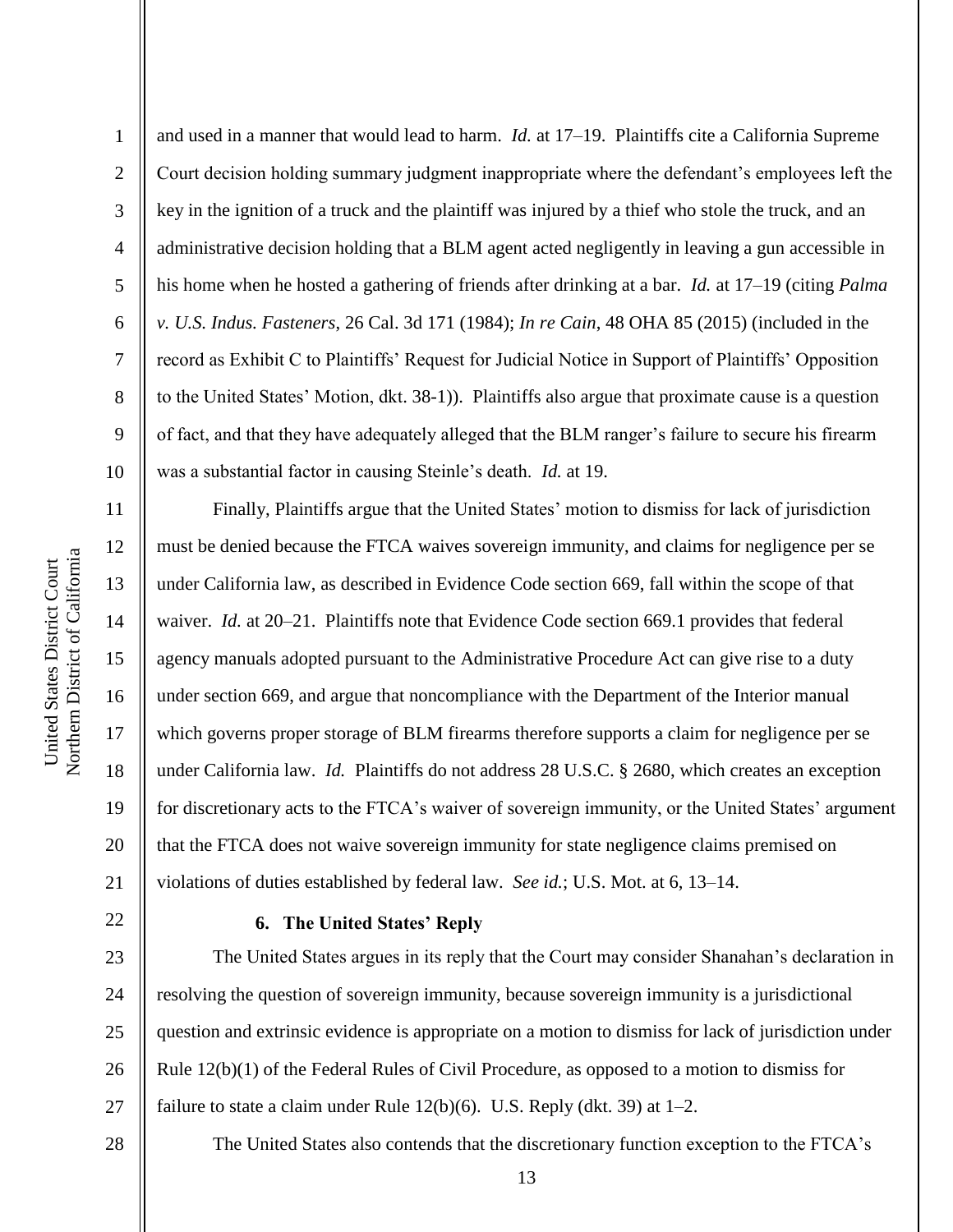1 2 3 4 5 6 7 8 9 10 11 waiver of sovereign immunity is a question of federal law, and that the authorities Plaintiffs cite interpreting section 820.2 of the California Government Code are therefore irrelevant. *Id.* at 3. The United States notes that, contrary to a rule that Plaintiffs cite under California law, analysis of the FTCA discretionary function exception depends not on """the agent's subjective intent in exercising the discretion conferred by statute or regulation, but on the nature of the actions taken and whether they are susceptible to policy analysis."" *Id.* (quoting U.S. Mot. at 6–7 (quoting *United States v. Gaubert*, 499 U.S. 315, 325 (1991))). According to the United States, no statute imposed a nondiscretionary duty on ICE to take the particular actions that Plaintiffs claim it should have, because " $[e]$ ven assuming for the sake of argument that Section 1226(c) required ICE to detain Mr. Lopez-Sanchez, plaintiffs have failed to identify any federal statute or regulation that mandated how ICE was supposed to do so." *Id.* at 4.

12 13 14 15 16 17 18 19 20 21 22 23 24 25 26 The United States notes that Plaintiffs' opposition does not respond to the United States' argument that the FTCA does not allow claims based on a duty imposed by federal law, or to its argument that the FTCA does not allow claims based on theories of liability specific to public entities rather than applicable to private persons. *Id.* at 5−6. The United States also reiterates its argument that the discretionary function exception applies. *Id.* at 6. According to the United States, Plaintiffs fail to identify any applicable source of liability under state law, because despite Plaintiffs' assertions to the contrary—their claims are best viewed as alleging a failure to prevent crime, and California law only recognizes such claims where the defendant has a "special" relationship" with either the perpetrator or the victim. *Id.* (citing *Vu v. Singer Co.*, 706 F.2d 1027, 1029 (9th Cir. 1983)). The United States again argues that the causal chain from ICE's failure to detain Lopez-Sanchez to Steinle's death is too attenuated to constitute proximate cause, that Lopez-Sanchez's criminal conduct serves as a superseding cause and bars liability, and that a case on which Plaintiffs rely, *Braman v. State of California*, 28 Cal. App. 4th 344 (1994), is distinguishable because the chain of causation was more direct and did not include criminal conduct by a third party. U.S. Mot. at 7.

27 28 As for the BLM ranger's failure to secure his handgun, the United States again contends that the sequence of events was too attenuated to impose liability on the United States for Steinle's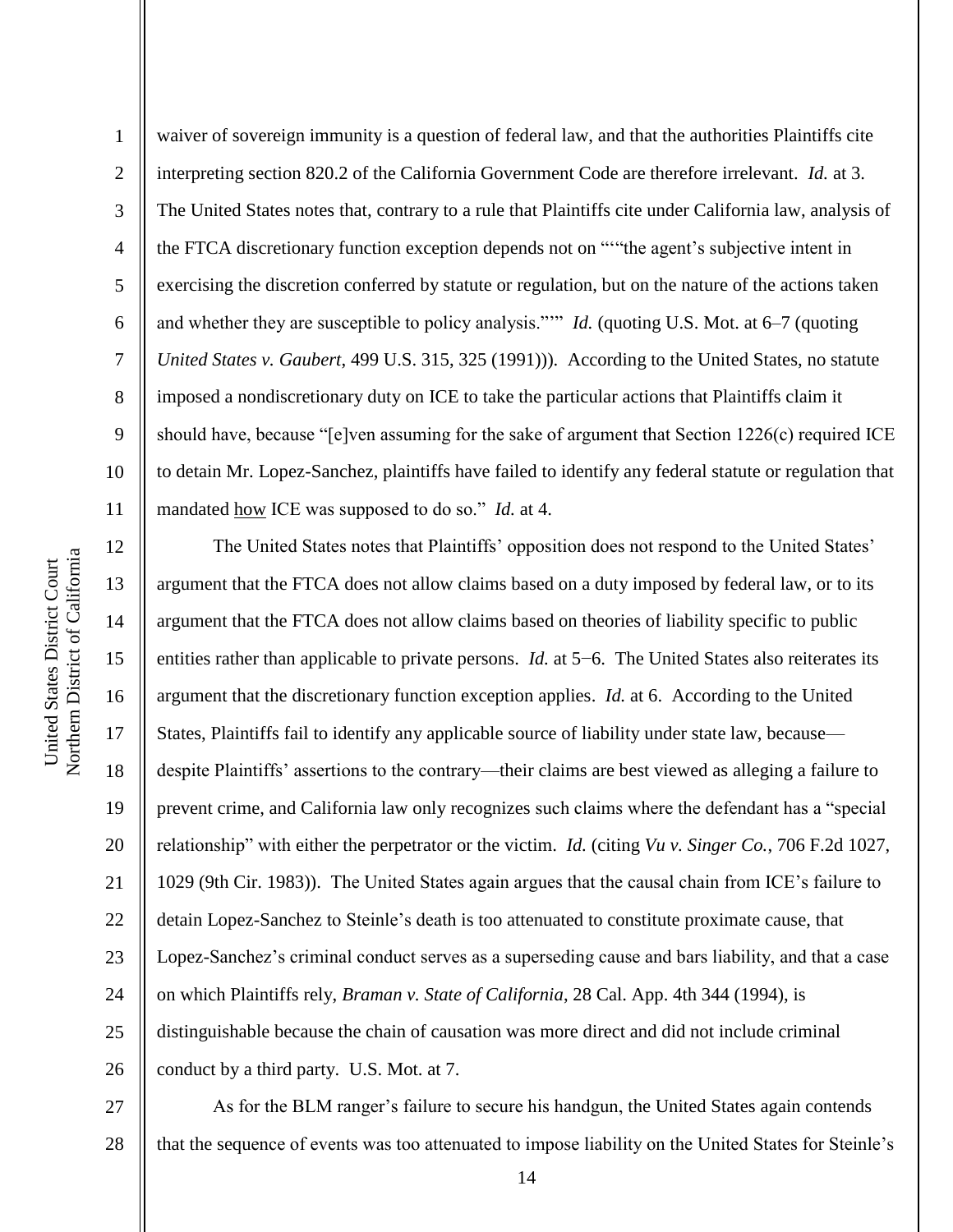10 11 12 Northern District of California Northern District of California United States District Court United States District Court 13 14 15

1

2

3

4

5

6

7

8

9

death, *id.* at 9, and argues that the manual on which Plaintiffs rely cannot serve as a basis for negligence per se because it was not adopted pursuant to the Administrative Procedure Act as required by Evidence Code section 669.1 (although the United States offers no evidence or authority to support this assertion), and because the FTCA does not waive sovereign immunity for claims based on a duty imposed by federal law, including a duty set by a federal agency manual. *Id.* at 9–10.

### **III. ANALYSIS**

#### **A. Legal Standard**

A complaint may be dismissed for failure to state a claim on which relief can be granted under Rule  $12(b)(6)$  of the Federal Rules of Civil Procedure. "The purpose of a motion to dismiss under Rule 12(b)(6) is to test the legal sufficiency of the complaint." *N. Star Int'l v. Ariz. Corp. Comm'n*, 720 F.2d 578, 581 (9th Cir. 1983). Generally, a plaintiff's burden at the pleading stage is relatively light. Rule  $8(a)$  of the Federal Rules of Civil Procedure states that "[a] pleading which sets forth a claim for relief . . . shall contain . . . a short and plain statement of the claim showing that the pleader is entitled to relief." Fed. R. Civ. P.  $8(a)$ .

16 17 18 19 20 21 22 23 24 25 26 27 28 In ruling on a motion to dismiss under Rule  $12(b)(6)$ , the court analyzes the complaint and takes "all allegations of material fact as true and construe<sup>[s]</sup> them in the light most favorable to the non-moving party.‖ *Parks Sch. of Bus. v. Symington*, 51 F.3d 1480, 1484 (9th Cir. 1995). Dismissal may be based on a lack of a cognizable legal theory or on the absence of facts that would support a valid theory. *Balistreri v. Pacifica Police Dep't*, 901 F.2d 696, 699 (9th Cir. 1990). A complaint must "contain either direct or inferential allegations respecting all the material elements necessary to sustain recovery under some viable legal theory." *Bell Atl. Corp. v. Twombly*, 550 U.S. 544, 562 (2007) (citing *Car Carriers, Inc. v. Ford Motor Co.*, 745 F.2d 1101, 1106 (7th Cir. 1984)). "A pleading that offers 'labels and conclusions' or 'a formulaic recitation of the elements of a cause of action will not do.'‖ *Ashcroft v. Iqbal*, 556 U.S. 662, 678 (2009) (quoting *Twombly*, 550 U.S. at 555). "[C]ourts 'are not bound to accept as true a legal conclusion couched as a factual allegation." *Twombly*, 550 U.S. at 555 (quoting *Papasan v. Allain*, 478 U.S. 265, 286 (1986)). "Nor does a complaint suffice if it tenders 'naked assertion[s]' devoid of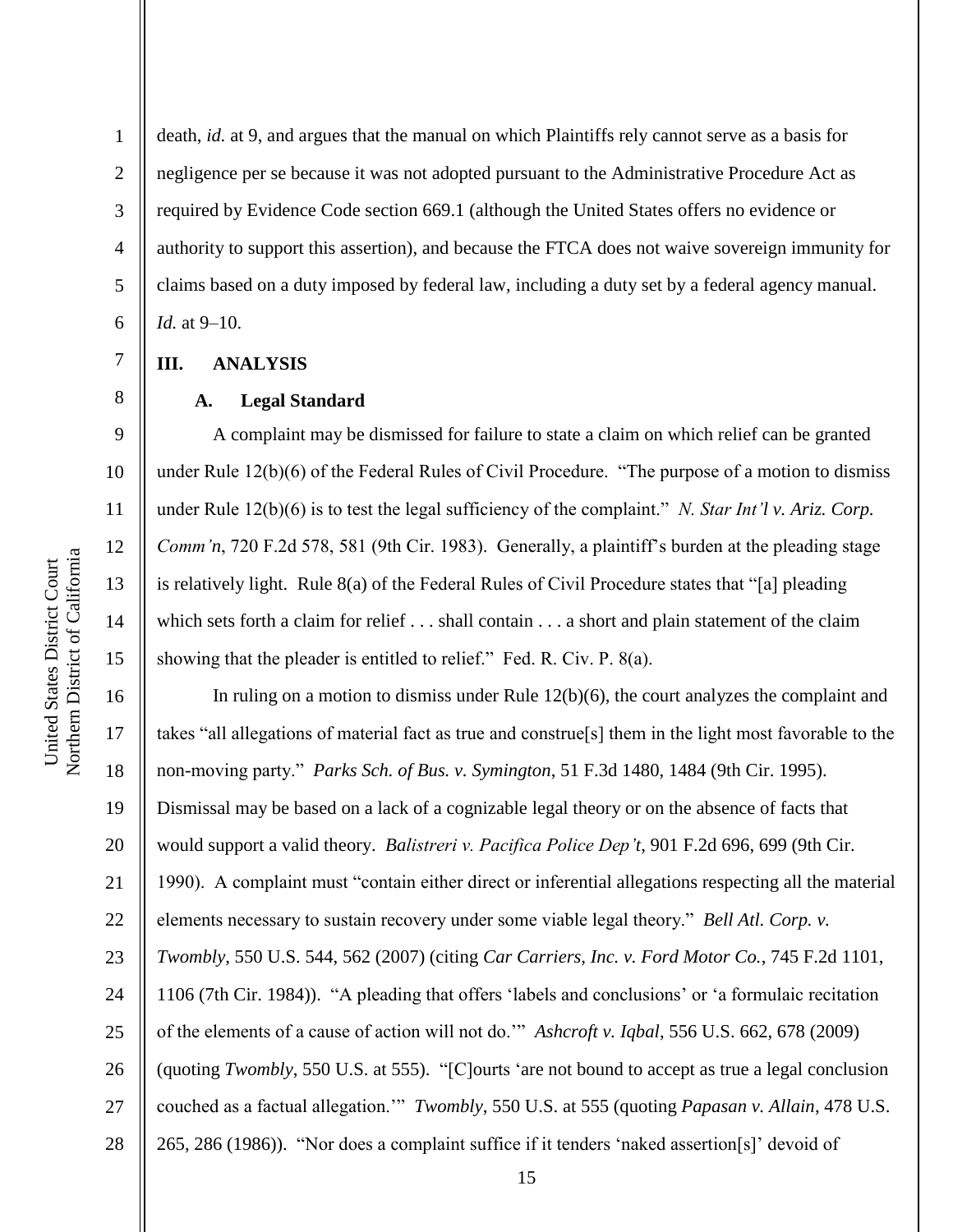‗further factual enhancement.'‖ *Iqbal*, 556 U.S. at 678 (quoting *Twombly*, 550 U.S. at 557). Rather, the claim must be "'plausible on its face," meaning that the plaintiff must plead sufficient factual allegations to "allow<sup>[]</sup> the court to draw the reasonable inference that the defendant is liable for the misconduct alleged." *Id.* (quoting *Twombly*, 550 U.S. at 570).

When a defendant moves to dismiss for lack of subject matter jurisdiction under Rule 12(b)(1) of the Federal Rules of Civil Procedure, the plaintiff, as the party seeking to invoke the court's jurisdiction by filing the complaint, bears the burden of establishing subject matter jurisdiction. *See Kokkonen v. Guardian Life Ins. Co. of Am.*, 511 U.S. 375, 377 (1994). A defendant may attack the court's jurisdiction as it appears on the face of the complaint or by presenting affidavits and other evidence. *See White v. Lee*, 227 F.3d 1214, 1242 (9th Cir. 2000). A court considering a motion under Rule  $12(b)(1)$  "need not presume the truthfulness of the plaintiffs' allegations" if a defendant submits extrinsic evidence. *Id.* 

# 13 14

15

16

17

18

19

20

21

22

23

1

2

3

4

5

6

7

8

9

10

11

12

#### **B. Claims Against the City Defendants**

As noted above, Plaintiffs' complaint asserts four claims against the City Defendants: "General Negligence - Wrongful Death," citing California Government Code sections 815.2(a) and  $820(a)$ , "Public Entity Negligence - Wrongful Death," citing California Evidence Code section 669, "Negligence - Survivor Cause of Action," citing no specific statutory provision, and "Deprivation of Federal Civil Rights," citing "48 [sic] U.S.C. § 1983" (presumably referring to 42 U.S.C. § 1983). *See* Compl. ¶¶ 46−101. The parties' arguments generally group the first three claims into two theories of liability: negligence per se, which depends on the violation of a specific duty imposed by statute, and general negligence, which depends on a duty of care under the common law. The analysis is therefore addresses three theories of liability: (1) negligence per se; (2) general negligence; and (3) deprivation of civil rights under § 1983.

24

#### **1. Negligence Per Se**

25 26 27 28 Plaintiffs' negligence per se claims against the City Defendants depend on the theory that the March 13 memorandum violated a specific duty imposed by federal, state, or local law. Section 669 of the California Evidence Code, which Plaintiffs cite as the basis of their second claim, *see* Compl. ¶¶ 68–89, provides that failure to exercise due care is presumed where "(1) [a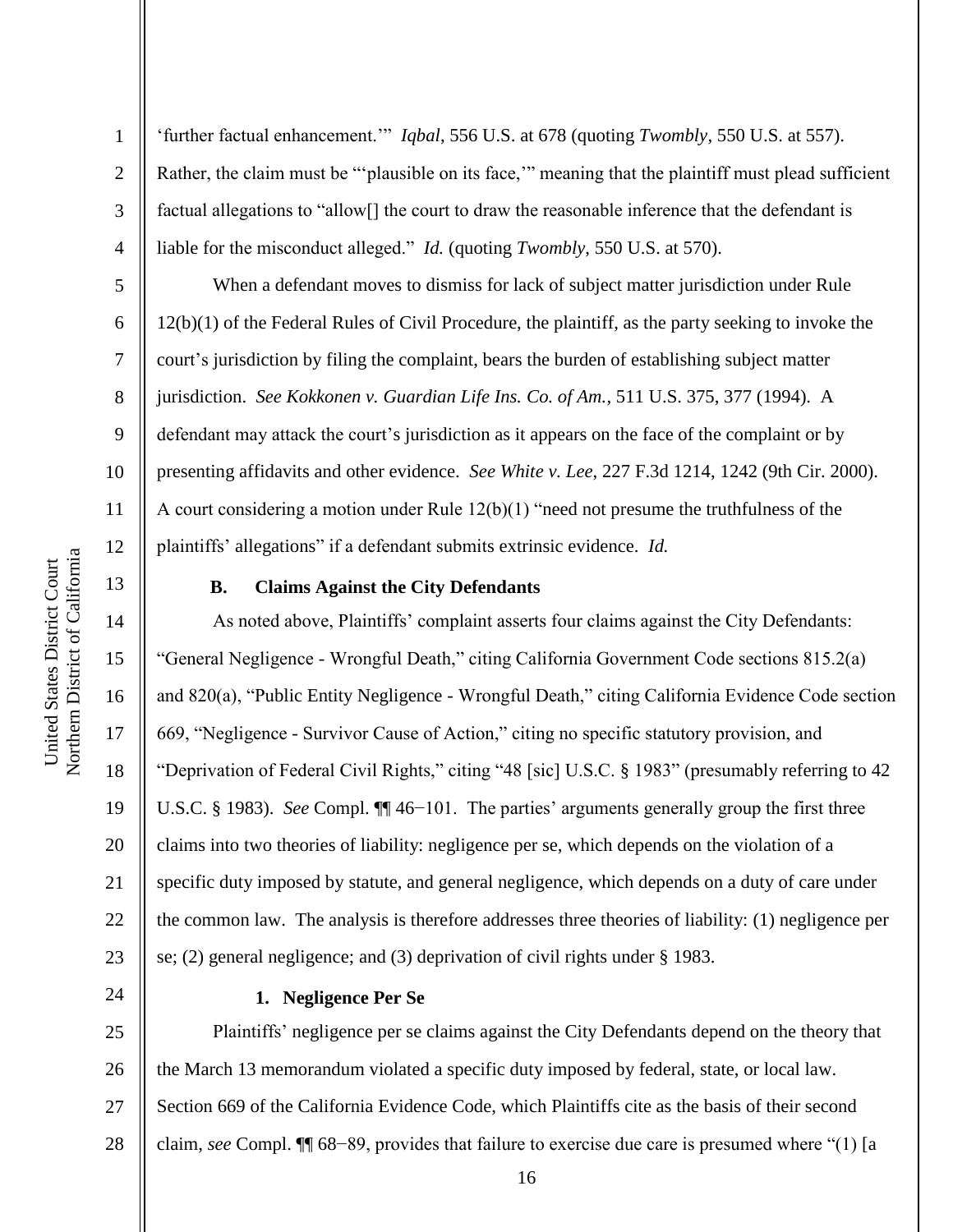2

3

4

5

6

7

8

9

10

11

12

13

14

15

16

defendant] violated a statute, ordinance, or regulation of a public entity; (2) The violation proximately cause death or injury to a person or property; (3) the death or injury resulted from an occurrence of the nature which the statute, ordinance, or regulation was designed to prevent; and (4) the person suffering the death or injury . . . was one of the class of persons for whose protection the statute, ordinance, or regulation was adopted." Cal. Evid. Code  $\S$  669(a).

―Except as provided by statute . . . [a] public entity is not liable for any injury, whether such injury arises out of an act or omission of the public entity or a public employee or any other person.‖ Cal. Gov't Code § 815. In order to proceed on claims against the City, Plaintiffs must therefore identify a statute specifically authorizing public entity liability as an exception to section 815 of the Government Code. One such statute parallels the negligence per se standard: "Where a public entity is under a mandatory duty imposed by an enactment that is designed to protect against the risk of a particular kind of injury, the public entity is liable for an injury of that kind proximately caused by its failure to discharge the duty" unless it reasonably attempted to do so. *Id.* § 815.6. As discussed in more detail in the context of Plaintiffs' general negligence claims, public entities can also be vicariously liable for injuries caused by their employees. *Id.* § 815.2; *see also Zelig*, 27 Cal. 4th at 1127.

17 18 19 20 21 22 23 24 25 26 27 Before the Court addresses the statutes and ordinance that Plaintiffs invoke, one principle that is *not* at issue here warrants a brief explanation. Plaintiffs do not claim that any federal law *requires* state or local law enforcement to assist with the administration of federal immigration law. Rather, Plaintiffs argue that the state and federal statutes at issue here limit government entities' ability to *restrict* cooperation with federal immigration authorities. According to Plaintiffs, all of these statutes "prohibit all restrictions on voluntary communication with ICE regarding undocumented felons," and Mirkarimi's memorandum therefore violated the law by instructing his subordinates not to share certain information with ICE except under specific circumstances. Opp'n to City Mot. at 10. The Court disagrees. As discussed below, none of the statutes that Plaintiffs cite have so broad a scope—as is relevant here, none address restrictions on informing ICE of a detainee's release date.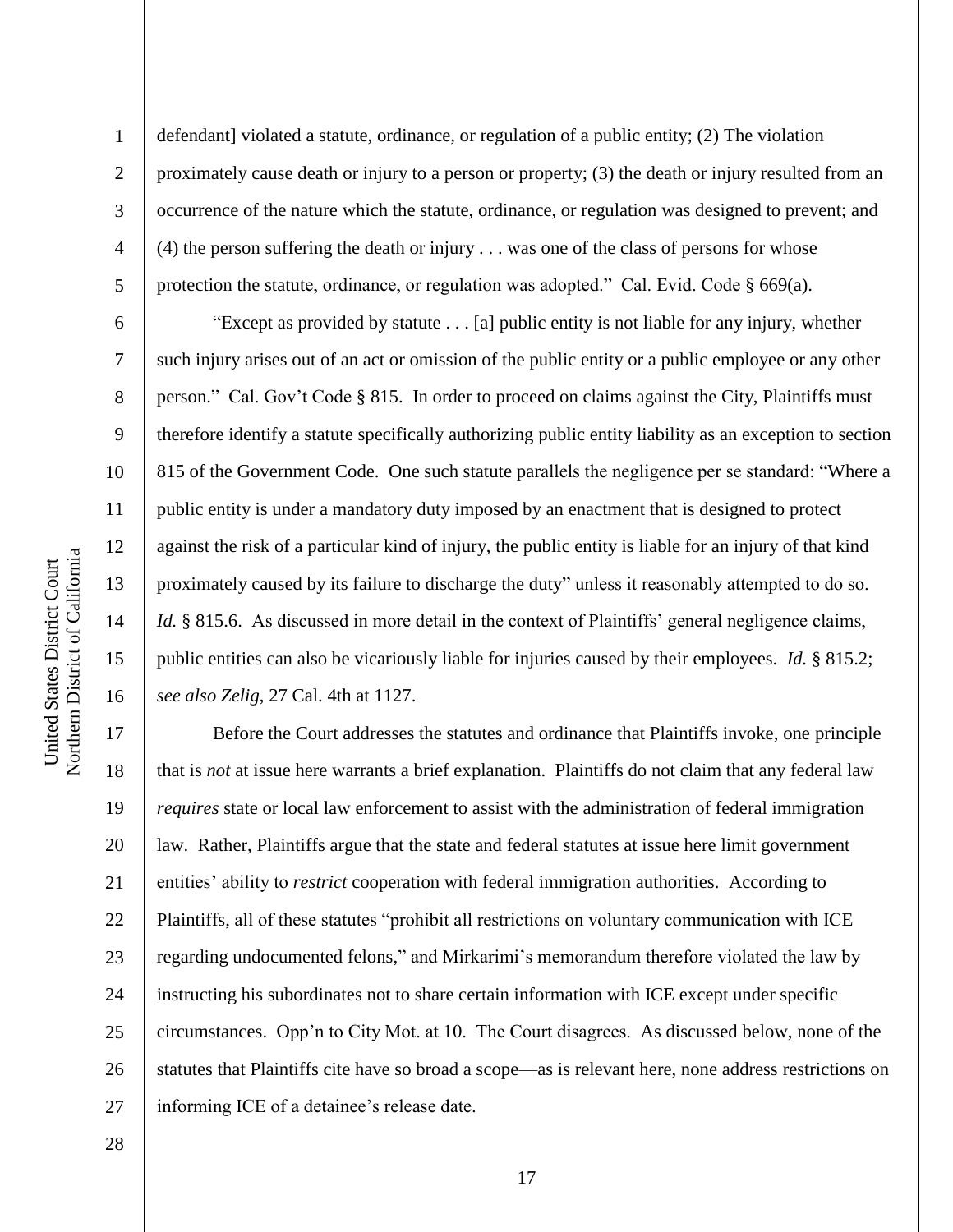2

3

4

5

6

7

8

9

10

11

12

13

14

15

16

17

18

19

20

21

22

23

24

25

26

#### a. 8 U.S.C. § 1373(a)

The only federal statute at issue, 8 U.S.C. § 1373(a), reads as follows:

Notwithstanding any other provision of Federal, State, or local law, a Federal, State, or local government entity or official may not prohibit, or in any way restrict, any government entity or official from sending to, or receiving from, the Immigration and Naturalization Service[7] information regarding the citizenship or immigration status, lawful or unlawful, of any individual.

8 U.S.C. § 1373(a).

The question at issue here is whether § 1373(a) prohibits a local law enforcement official from significantly restricting the circumstances in which his subordinates can share an undocumented inmate's release date with ICE. Although the March 13 memorandum also restricted providing the "citizenship/immigration status of any inmate" to ICE, *see* City RJN Ex. A, Plaintiffs' theory of liability relies on Sheriff's Department employees' inability to communicate Lopez-Sanchez's release date to ICE, not his citizenship status, *see* Compl. ¶ 37. Given that ICE issued a detainer request for Lopez-Sanchez well before his release, there is no question that ICE was aware of Lopez-Sanchez's immigration status. *Id.* ¶ 34.

Plaintiffs rely on *Bologna*, a California state appellate decision, which characterized  $§$  1373(a) as "invalidat[ing] all restrictions on the voluntary exchange of immigration information between federal, state and local government entities and officials and federal immigration authorities." *Bologna*, 192 Cal. App. 4th at 438. The court of appeal apparently reached that conclusion based on the statute's legislative history, noting a House of Representatives conference report that described the purpose of the statute as to "prevent any State or local law . . . that prohibits or in any way restricts any communication between State and local officials and the INS," and somewhat similar language in a Senate report. *Id.* at 439 (quoting without citation H.R. Conf. Rep. No. 104-725, at 383 (1996), *reprinted in* 1996 U.S.C.C.A.N. 2649, 2771; also discussing S. Rep. No. 104-249, at 19 (1996)) (ellipsis in original). The *Bologna* court ultimately held that neither § 1373(a) nor Health and Safety Code section 11369 supported a cause of action against the City because neither was intended to prevent violent crime. *Id.* at 437−40.

27

 $\overline{a}$ 

<sup>7</sup> Since the enactment of § 1373, ICE is among the agencies that have succeeded the role of the former Immigration and Naturalization Service, commonly known as the INS.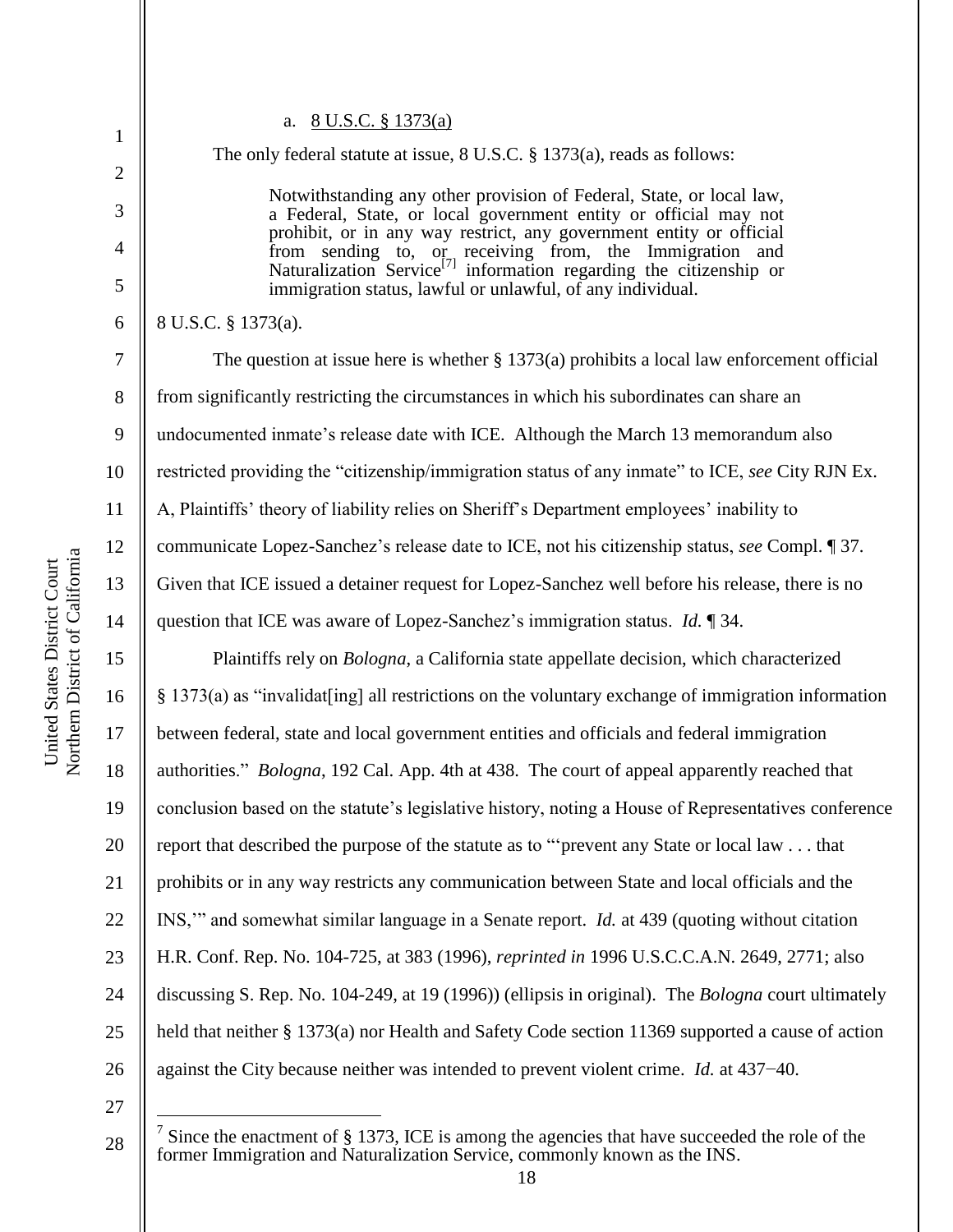| $\mathbf{1}$   | This Court is not bound by the state court's interpretation of federal law, <sup>8</sup> and respectfully                                                                                             |  |  |
|----------------|-------------------------------------------------------------------------------------------------------------------------------------------------------------------------------------------------------|--|--|
| $\mathbf{2}$   | disagrees with the <i>Bologna</i> court's characterization of the scope of § 1373(a). "As [the Supreme                                                                                                |  |  |
| $\mathfrak{Z}$ | Court has] repeatedly held, the authoritative statement is the statutory text, not the legislative                                                                                                    |  |  |
| $\overline{4}$ | history or any other extrinsic material. Extrinsic materials have a role in statutory interpretation                                                                                                  |  |  |
| $\mathfrak{S}$ | only to the extent they shed a reliable light on the enacting Legislature's understanding of                                                                                                          |  |  |
| 6              | otherwise ambiguous terms." Exxon Mobil Corp. v. Allapattah Servs., Inc., 545 U.S. 546, 568                                                                                                           |  |  |
| $\tau$         | (2005). The Ninth Circuit has explained in some detail why the Constitution does not permit                                                                                                           |  |  |
| 8              | giving legislative effect to language found only in congressional reports that is not consistent with                                                                                                 |  |  |
| 9              | the language of a statute itself:                                                                                                                                                                     |  |  |
| 10             | The principle that committee report language has no binding legal                                                                                                                                     |  |  |
| 11             | effect is grounded in the text of the Constitution and in the structure<br>of separated powers the Constitution created. Article I, section 7,                                                        |  |  |
| 12             | clause 2 of the Constitution is explicit about the manner in which<br>Congress can take legally binding action. Members of Congress                                                                   |  |  |
| 13             | cannot use committee report language to make an end run around<br>the requirements of Article I. If Congress wishes to alter the legal<br>duties of persons outside the legislative branch, including |  |  |
| 14             | administrative agencies, it must use the process outlined in Article I.<br>See INS v. Chadha, 462 U.S. 919, 952, 103 S. Ct. 2764, 77 L. Ed. 2d                                                        |  |  |
| 15             | 317 (1983); see also Clinton v. City of New York, 524 U.S. 417,<br>439–40, 118 S. Ct. 2091, 141 L. Ed. 2d 393 (1998) (holding that                                                                    |  |  |
| 16             | "the power to enact statutes may only be exercised in accord with a<br>single, finely wrought and exhaustively considered, procedure"                                                                 |  |  |
| 17             | outlined in Article I (internal quotation omitted)).                                                                                                                                                  |  |  |
| 18             | Treating legislative reports as binding law also undermines our<br>constitutional structure of separated powers, because legislative                                                                  |  |  |
| 19             | reports do not come with the traditional and constitutionally-<br>mandated political safeguards of legislation. As noted above,                                                                       |  |  |
| 20             | legislative reports are not acts of law satisfying the precise<br>requirements of Article I, which were devised by the Framers to                                                                     |  |  |
| 21             | ensure separation of powers and a careful legislative process. By<br>contrast, legislative reports may in some cases be written by an                                                                 |  |  |
| 22             | individual legislator, congressional staffers, or even lobbyists.<br>Giving binding effect to passages in legislative reports may thus                                                                |  |  |
| 23             | give binding legal effect to the unchecked will of a lone person, and<br>that is not what our Constitution envisions.                                                                                 |  |  |
| 24             |                                                                                                                                                                                                       |  |  |
| 25             | Although not relevant to the outcome here, this Court is also not strictly bound by a state                                                                                                           |  |  |
| 26             |                                                                                                                                                                                                       |  |  |

Northern District of California Northern District of California United States District Court United States District Court

conducting the latter inquiry.

27

intermediate appellate court's interpretation of state law. Federal district courts confronted with questions of state law must follow precedent set by the state's highest court or, where no such precedent exists, predict how that court would decide the issue. *Ticknor v. Choice Hotels Int'l, Inc.*, 265 F.3d 931, 939 (2001). Holdings of lower state courts are often persuasive authority in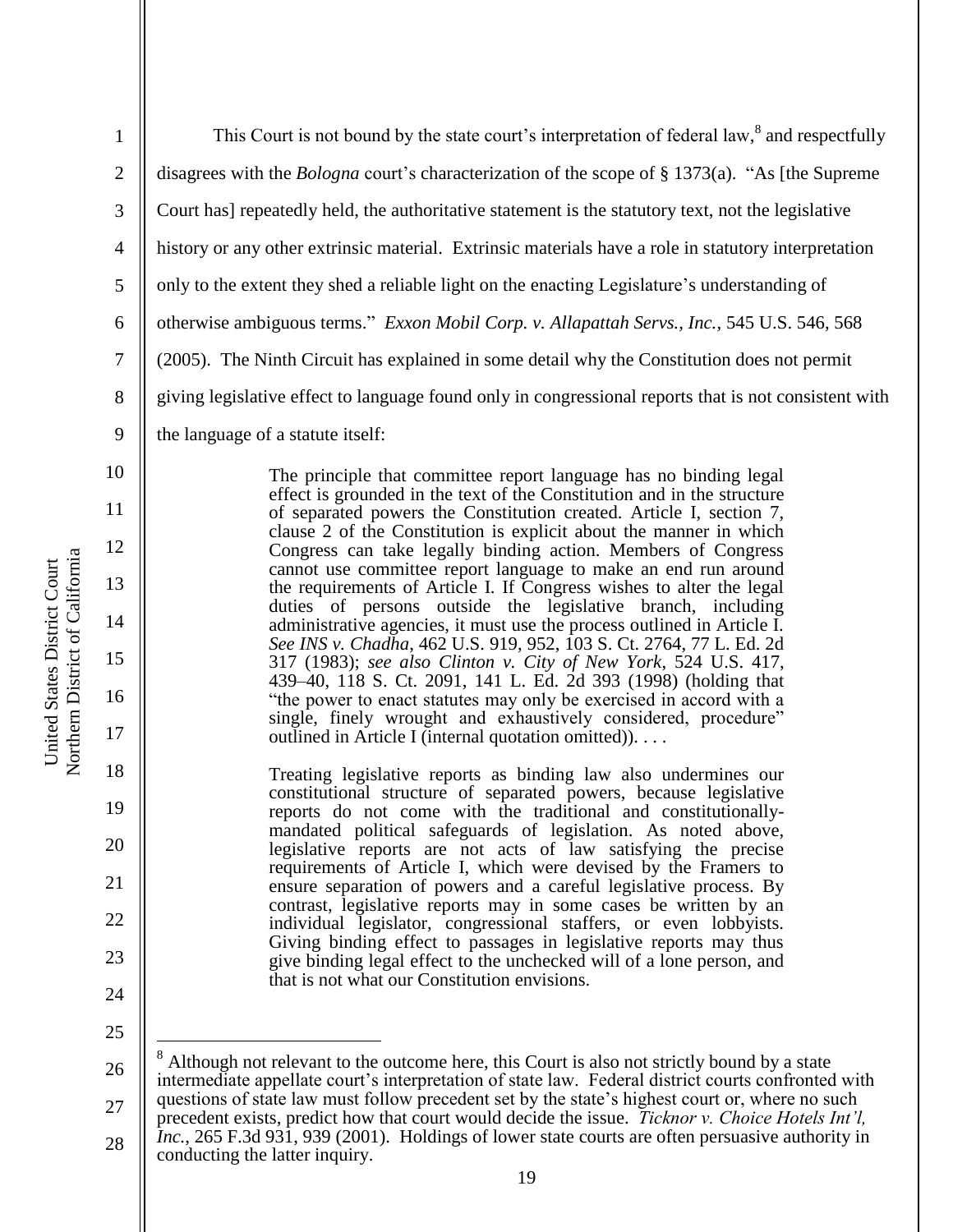*Nw. Envtl. Def. Ctr. v. Bonneville Power Admin.*, 477 F.3d 668, 684−85 (9th Cir. 2007) (footnotes omitted).

Nothing in 8 U.S.C. § 1373(a) addresses information concerning an inmate's release date. The statute, by its terms, governs only "information regarding the citizenship or immigration status, lawful or unlawful, of any individual." 8 U.S.C. § 1373(a). If the Congress that enacted the Omnibus Consolidated Appropriations Act of 1997 (which included § 1373(a)) had intended to bar *all* restriction of communication between local law enforcement and federal immigration authorities, or specifically to bar restrictions of sharing inmates' release dates, it could have included such language in the statute. It did not, and no plausible reading of "information" regarding . . . citizenship or immigration status" encompasses the release date of an undocumented inmate. Because the plain language of the statute is clear on this point, the Court has no occasion to consult legislative history.

In light of the Court's holding regarding the scope of § 1373(a), the March 13 memorandum violated that statute only, if at all,  $9$  by restricting the provision of inmates' citizenship and immigration status to ICE, not by restricting the provision of release dates. Based on the facts alleged, the former restriction did not cause Steinle's death, because ICE was already aware of Lopez-Sanchez's immigration status. Plaintiffs therefore cannot state a claim for negligence based on violation of a duty imposed by § 1373(a).

Moreover, Plaintiffs do not meaningfully dispute the *Bologna* court's holding that § 1373(a) was not intended to prevent harm caused by violent crime.<sup>10</sup> See Bologna, 192 Cal.

21

 $\overline{a}$ 

1

2

3

4

5

6

7

8

9

10

11

12

13

14

15

16

17

18

19

20

24 25 26 27  $\frac{10}{10}$  In their discussion of legislative intent, Plaintiffs note that the "Bologna plaintiffs challenged the [Chapter 12H] sanctuary policy itself, rather than the MIRKARIMI March Memo." Opp'n to City Mot. at 13. It is not entirely clear whether Plaintiffs seek to distinguish the holding of *Bologna* on that basis. To the extent that they do, the Court finds that argument unpersuasive. The specific policy being challenged does not alter the conclusion that Congress intended  $§$  1373(a) "to facilitate the enforcement of federal immigration law," not "to protect the public from violent crimes.‖ *See Bologna*, 192 Cal. App. 4th at 439. Plaintiffs' counsel also suggested at the hearing

<sup>22</sup> 23 <sup>9</sup> The Court need not and does not reach, for example, the City Defendants' argument that "[n]ot all government employees are 'officials,'" and that  $\S 1373(a)$  and the other statutes at issue therefore do not limit a sheriff's authority to set "policies regarding the manner in which his employees speak on behalf of the Department in response to ICE's voluntary requests." See City Mot. at 9.

<sup>28</sup> that the *Bologna* court did not address the interplay between § 1373(a) and section 12H.2-1 of the San Francisco Administrative Code. Plaintiffs have not suggested, however, that Congress looked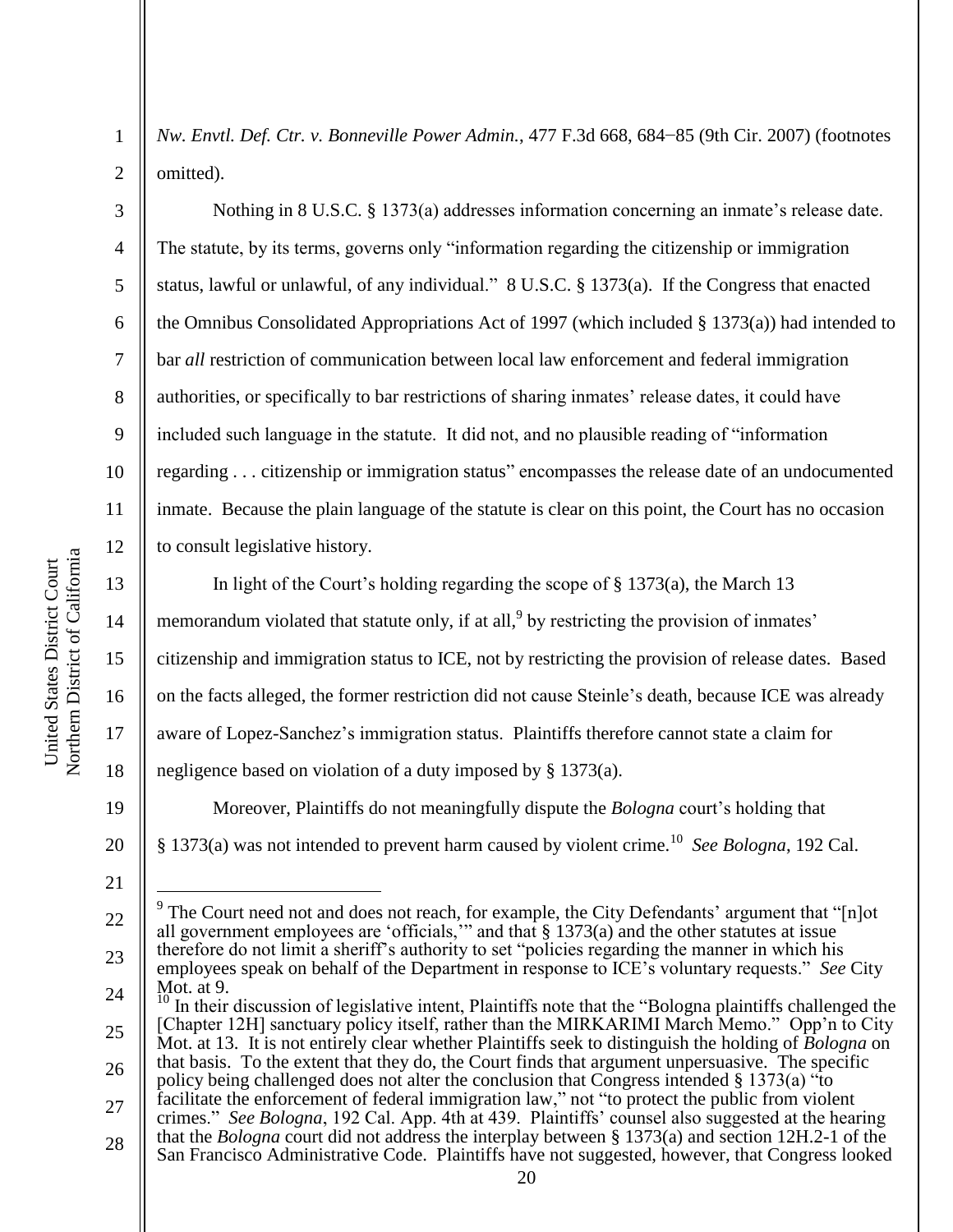| 1              | App. 4th at 439–40. That court examined the text of $\S 1373(a)$ , as well as the legislative history,                                                                                       |  |  |
|----------------|----------------------------------------------------------------------------------------------------------------------------------------------------------------------------------------------|--|--|
| $\overline{2}$ | and concluded that the statute was designed to facilitate the enforcement of federal immigration                                                                                             |  |  |
| 3              | laws, not to prevent violent crimes against individuals. <i>Id.</i> This Court agrees. Accordingly, even                                                                                     |  |  |
| $\overline{4}$ | if $\S$ 1373(a) could be read to prevent Mirkarimi from restricting the circumstances in which                                                                                               |  |  |
| 5              | Sheriff's Department employees provided inmates' release dates to ICE, that statute still would                                                                                              |  |  |
| 6              | not support a claim by a plaintiff injured by someone who remained in the country as a result of                                                                                             |  |  |
| 7              | Mirkarimi's policy. See Cal. Evid. Code $\S 669(a)(3)$ –(4) (requiring that "the death or injury                                                                                             |  |  |
| 8              | resulted from an occurrence of the nature which the statute, ordinance, or regulation was designed                                                                                           |  |  |
| 9              | to prevent; and  the person suffering the death or injury $\dots$ was one of the class of persons for                                                                                        |  |  |
| 10             | whose protection the statute, ordinance, or regulation was adopted"); Cal. Gov't Code § 815.6                                                                                                |  |  |
| 11             | (authorizing public entity liability for injuries caused by violations of "a mandatory duty imposed                                                                                          |  |  |
| 12             | by an enactment that is designed to protect against the risk of [that] particular kind of injury").                                                                                          |  |  |
| 13             | b. California Health & Safety Code Section 11369                                                                                                                                             |  |  |
| 14             | Section 11369 of the California Health and Safety Code reads as follows:                                                                                                                     |  |  |
| 15             | When there is reason to believe that any person arrested for a                                                                                                                               |  |  |
| 16             | violation of [certain laws regarding controlled substances] may not<br>be a citizen of the United States, the arresting agency shall notify the                                              |  |  |
| 17             | appropriate agency of the United States having charge of deportation<br>matters.                                                                                                             |  |  |
| 18             | Cal. Health & Safety Code § 11369. As with § 1373(a), this law does not, by its terms, govern the                                                                                            |  |  |
| 19             | transmission of an inmate's release date to ICE. The plain language of the statute requires only                                                                                             |  |  |
| 20             | that "the arresting agency" must "notify" ICE when a person who has been arrested might not be a                                                                                             |  |  |
| 21             | citizen. Id.                                                                                                                                                                                 |  |  |
| 22             | Based on the allegations of the complaint, it is clear that the San Francisco Sheriff's                                                                                                      |  |  |
| 23             | Department was not the "arresting agency" under section 11369 with respect to Lopez-Sanchez.                                                                                                 |  |  |
| 24             |                                                                                                                                                                                              |  |  |
| 25             | to that section of San Francisco municipal law in crafting § 1373. As for the legislative purpose of                                                                                         |  |  |
| 26             | section 12H.2-1, the Court need not resolve the harm that the Board of Supervisors intended to<br>address by adding that section because—as discussed below—Chapter 12H creates no mandatory |  |  |
| 27             | duty relevant to this case. The Court can say with confidence, however, that § 1373 did not<br>influence the Board of Supervisors' deliberations when amending Chapter 12H to add section    |  |  |
| 28             | 12H.2-1 in 1992, approximately four years before Congress enacted § 1373. See Pub. L. No. 104-<br>228, § 642, 110 Stat. 3009 (1996) (enacting 8 U.S.C. § 1373).                              |  |  |
|                | 21                                                                                                                                                                                           |  |  |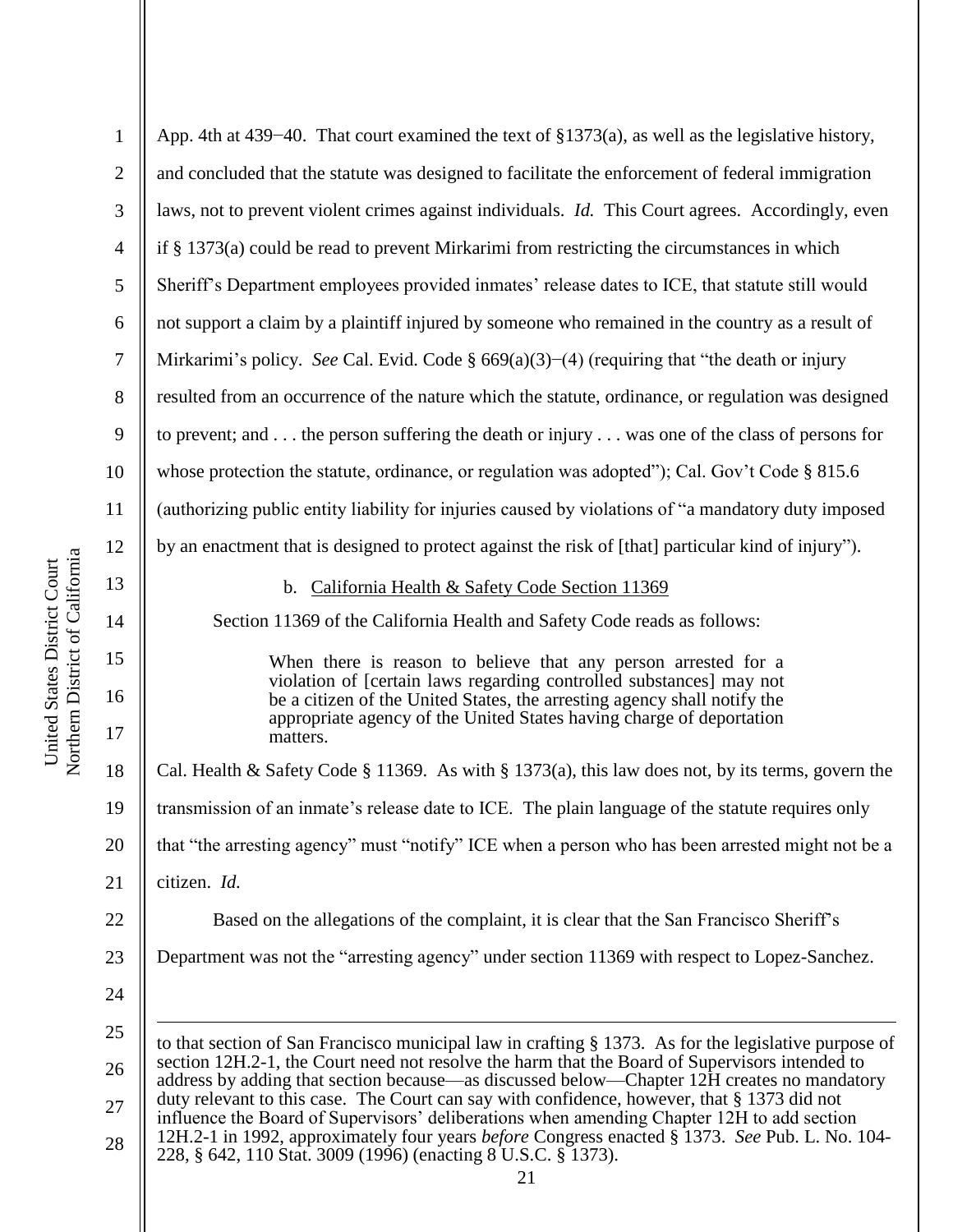16

17

18

19

20

21

22

23

24

1 2 3 4 5 6 7 8 9 10 11 12 13 14 Plaintiffs allege that the federal government transferred Lopez-Sanchez to the custody of the Sheriff's Department after he completed a federal prison sentence. Compl. ¶ 22. The complaint therefore does not allege any violation of section 11369. Further, even if the Sheriff's Department had arrested Lopez-Sanchez, notifying ICE of his arrest would not have altered the course of events, because—as demonstrated by the detainer request that ICE issued the day after the Sheriff's Department took custody of him—ICE already knew that Lopez-Sanchez was undocumented and that the Sheriff's Department was holding him. *See id.* ¶ 34. Finally, Plaintiffs again present no significant argument to rebut the *Bologna* court's holding, based on a detailed review of precedent and legislative history, that section 11369 was not intended to prevent violent crime. *See Bologna*, 192 Cal. App. 4th at 436−38. Accordingly, even if Plaintiffs could allege that the City Defendants violated section 11369 and that such violation led to Lopez-Sanchez remaining in San Francisco rather than being detained or deported by ICE, they nevertheless could not base a negligence claim on such a violation because Steinle's death was not the sort of harm that the statute was intended to prevent.

#### c. California Government Code Section 7282.5(a)

Plaintiffs' opposition brief suggests that section 7282.5(a) of the California Government Code, in conjunction with the statutes discussed above, "prohibit[s] all restrictions on voluntary communication with ICE regarding undocumented felons.‖ Opp'n to City Mot. at 10; *see also* Compl. ¶¶ 26, 48, 70. That statute reads as follows:

A law enforcement official shall have discretion to cooperate with federal immigration officials by detaining an individual on the basis of an immigration hold after that individual becomes eligible for release from custody only if the continued detention of the individual on the basis of the immigration hold would not violate any federal, state, or local law, or any local policy, and only under any of the following circumstances: [listing certain conditions, including conviction of felonies related to controlled substances.]

25 Cal. Gov't Code § 7282.5(a).

26 27 28 According to Plaintiffs, section  $7282.5(a)$  creates "a mandatory duty . . . to allow law enforcement officials the discretion to cooperate with federal immigration officials if the individual in question has previously been convicted of a felony." Compl.  $\P$  70. The only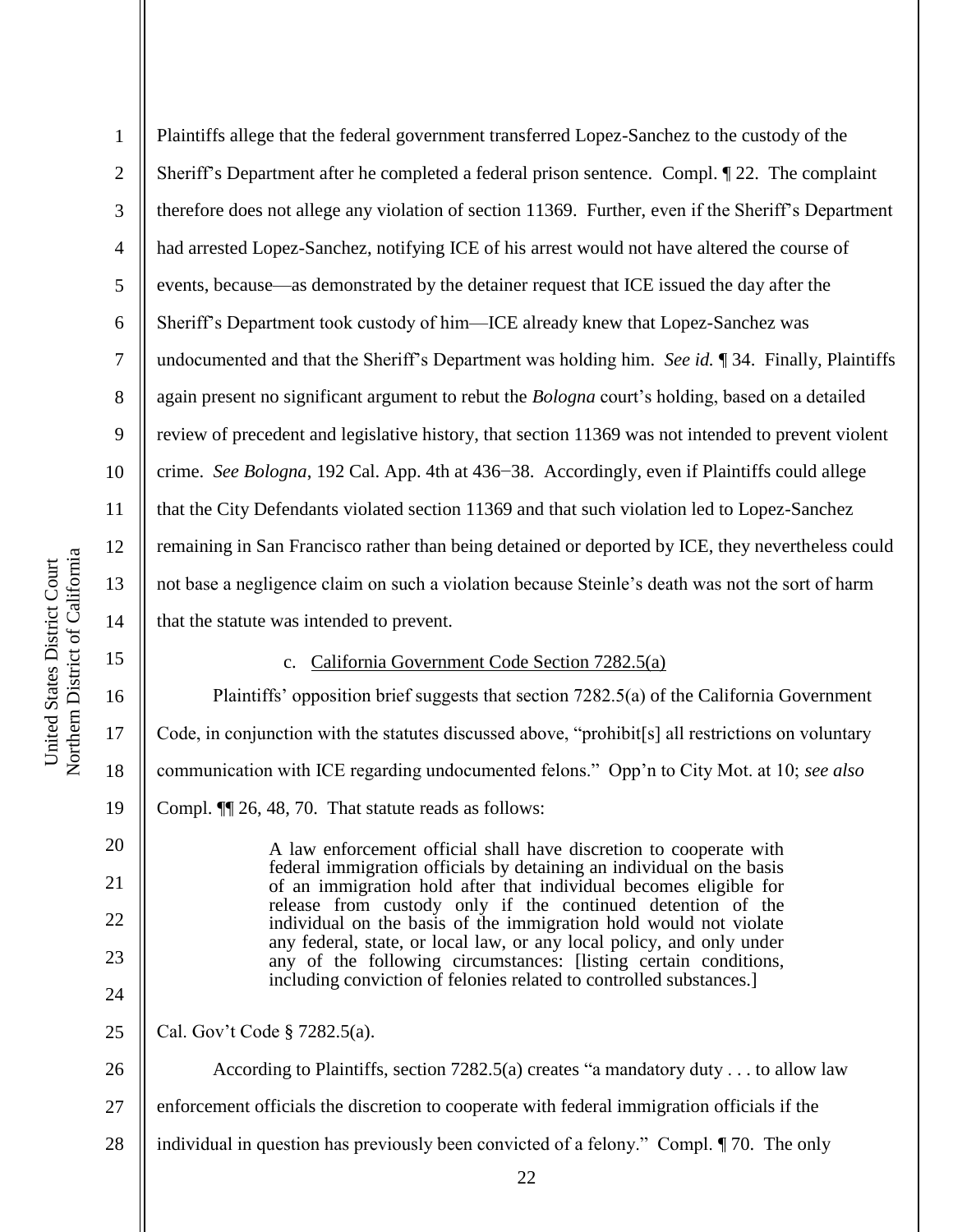2

3

4

5

6

7

8

9

10

11

12

13

14

15

16

17

18

19

20

cooperation specifically discussed in the statute is "detaining an individual on the basis of an immigration hold," *see* Cal. Gov't Code § 7282.5(a), while the crux of Plaintiffs' claim is restrictions on communication, not detention, *see* Opp'n to City Mot. at 8 ("The mandatory duty here is prohibitory—that restrictions on communication with ICE regarding undocumented felons are strictly prohibited."). In any event, even if "cooperation" in this statute could be construed more broadly, the Court is not persuaded that section 7282.5(a) creates any mandatory duty.

As noted above, Plaintiffs do not claim that section 7282.5(a) creates a duty to actually cooperate with ICE. In describing officials' "discretion" to cooperate, the statute makes clear that such cooperation is not mandatory. Instead, Plaintiffs argue that by establishing that law enforcement officials—which Plaintiffs interpret to include all Sheriff's Department employees have discretion to detain individuals based on requests from ICE, the statute imposes a duty on local policymakers, such as Mirkarimi, not to restrict such discretion. *See* Opp'n to City Mot. at 8−13. This view of section 7282.5(a) would negate an explicit limitation of the statute: that law enforcement officials may detain individuals "only if the continued detention of the individual on the basis of the immigration hold would not violate any  $\dots$  local law, or any local policy." Cal. Gov't Code § 7282.5(a). Reading the statute as a whole, it grants law enforcement officials discretion to detain individuals based on immigration holds, but also grants local policymakers authority to limit such discretion. In that context, Mirkarimi had no mandatory duty under § 7282.5(a) to refrain from setting limits on cooperation with ICE detainer requests, and Plaintiffs therefore cannot base a claim on breach of such a duty.

21 22

27

28

### d. San Francisco Administrative Code Chapter 12H

23 24 25 26 Although Plaintiffs' complaint does not identify Chapter 12H as a source of any duty, *see*  Compl. ¶¶ 48, 69−70, their opposition brief rests largely on the argument that Mirkarimi violated that ordinance by issuing the March 13 memorandum, *see* Opp'n to City Mot. at 9−10, 12−14. Specifically, Plaintiffs focus on section 12H.2-1, which at relevant times included the following language:

> Nothing in this Chapter shall prohibit, or be construed as prohibiting, a Law Enforcement Officer from identifying and reporting any adult pursuant to State or Federal law or regulation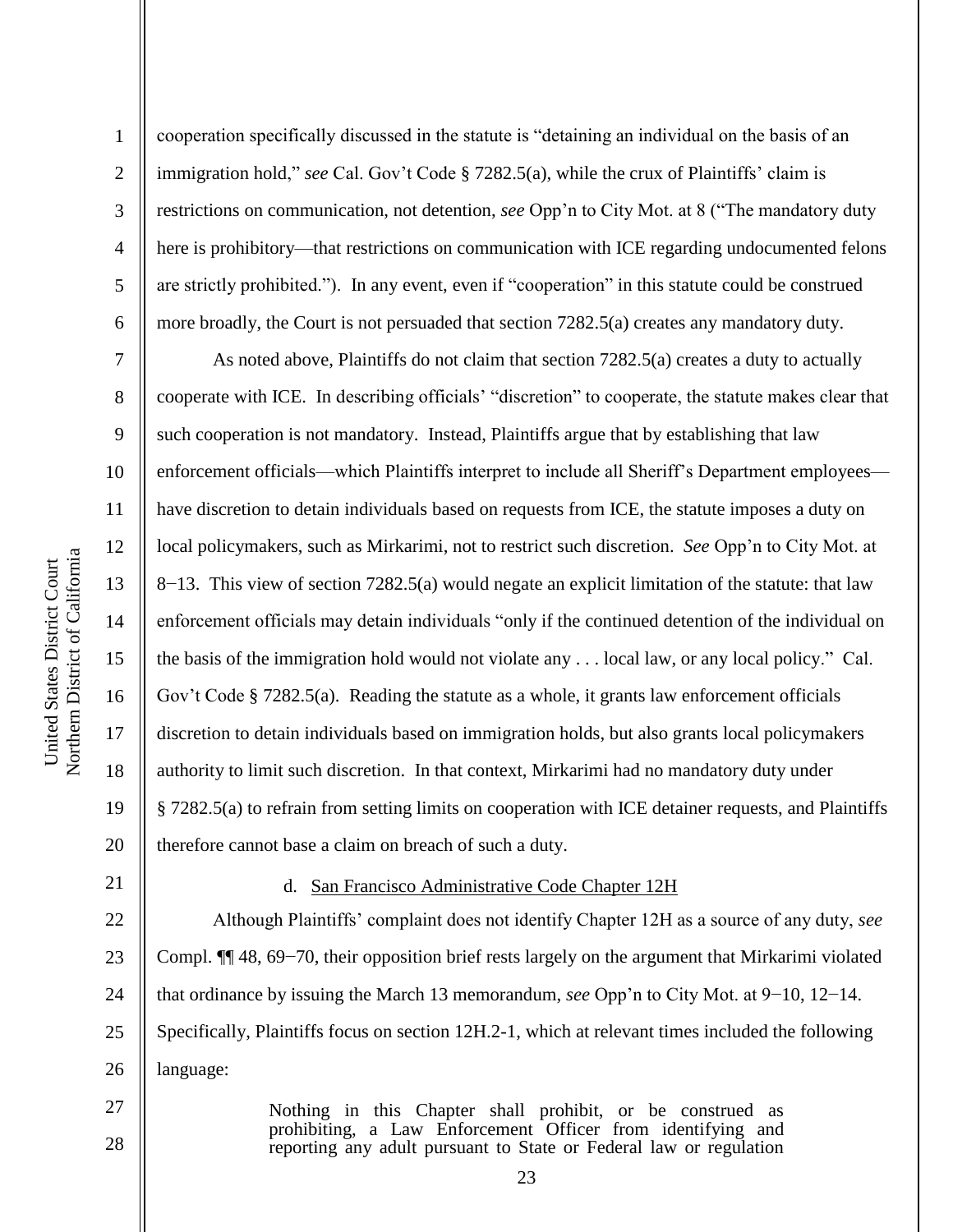who is in custody after being booked for the alleged commission of a felony and is suspected of violating the civil provisions of the immigration laws. . . .

Nothing in this Chapter shall preclude any City and County department, agency, commission, officer or employee from (a) reporting information to the Federal agency charged with enforcement of the Federal immigration law regarding an individual who has been booked at any county jail facility, and who has previously been convicted of a felony committed in violation of the laws of the State of California, which is still considered a felony under State law; (b) cooperating with a request from the Federal agency charged with enforcement of the Federal immigration law for information regarding an individual who has been convicted of a felony committed in violation of the laws of the State of California, which is still considered a felony under State law; or (c) reporting information as required by Federal or State statute, regulation or court decision, regarding an individual who has been convicted of a felony committed in violation of the laws of the State of California, which is still considered a felony under State law. . . .

RJN re Opp'n to City Ex. A § 12H.2-1.

According to Plaintiffs, this section of the ordinance imposed a mandatory duty on Mirkarimi to allow officers to share information with ICE based on its use of the word "shall," based on "the federal government's pervasive regulation over immigration policy coupled with the necessity of cooperation by state and local governments," and based on legislative intent, specifically language in the implementing ordinance stating that section  $12H.2-1$  was added "to clarify that Chapter 12H does not apply to individuals who have been convicted of certain crimes." Opp'n to City Mot. at 10, 12 (quoting RJN re Opp'n to City Ex. B (S.F. Ordinance No. 282-92, File No. 97-92-46 (approved Sept. 4, 1992))). The language of section 12H.2-1 is not consistent with Plaintiffs' view that this section imposed a duty on Mirkarimi. A provision of an ordinance which clarifies that it does not apply in

22 certain circumstances does not create a mandatory duty. In providing that "[n]othing in this

23 Chapter shall preclude" certain cooperation with ICE, section 12H.2-1 simply limited the scope of

24 the remainder of Chapter 12H. In other words, if an individual met the criteria of section

25 12H.2-1—e.g., someone held at a county jail and previously convicted of a felony under

26 California law—then Chapter 12H would have no bearing on whether City employees report

27 information about that person to ICE. Plaintiffs essentially ask the Court to skip over the words

28 ―in this Chapter,‖ and hold that section 12H.2-1 prohibits *any* preclusion of cooperation for certain

1

2

3

4

5

6

7

8

9

10

11

12

13

14

15

16

17

18

19

20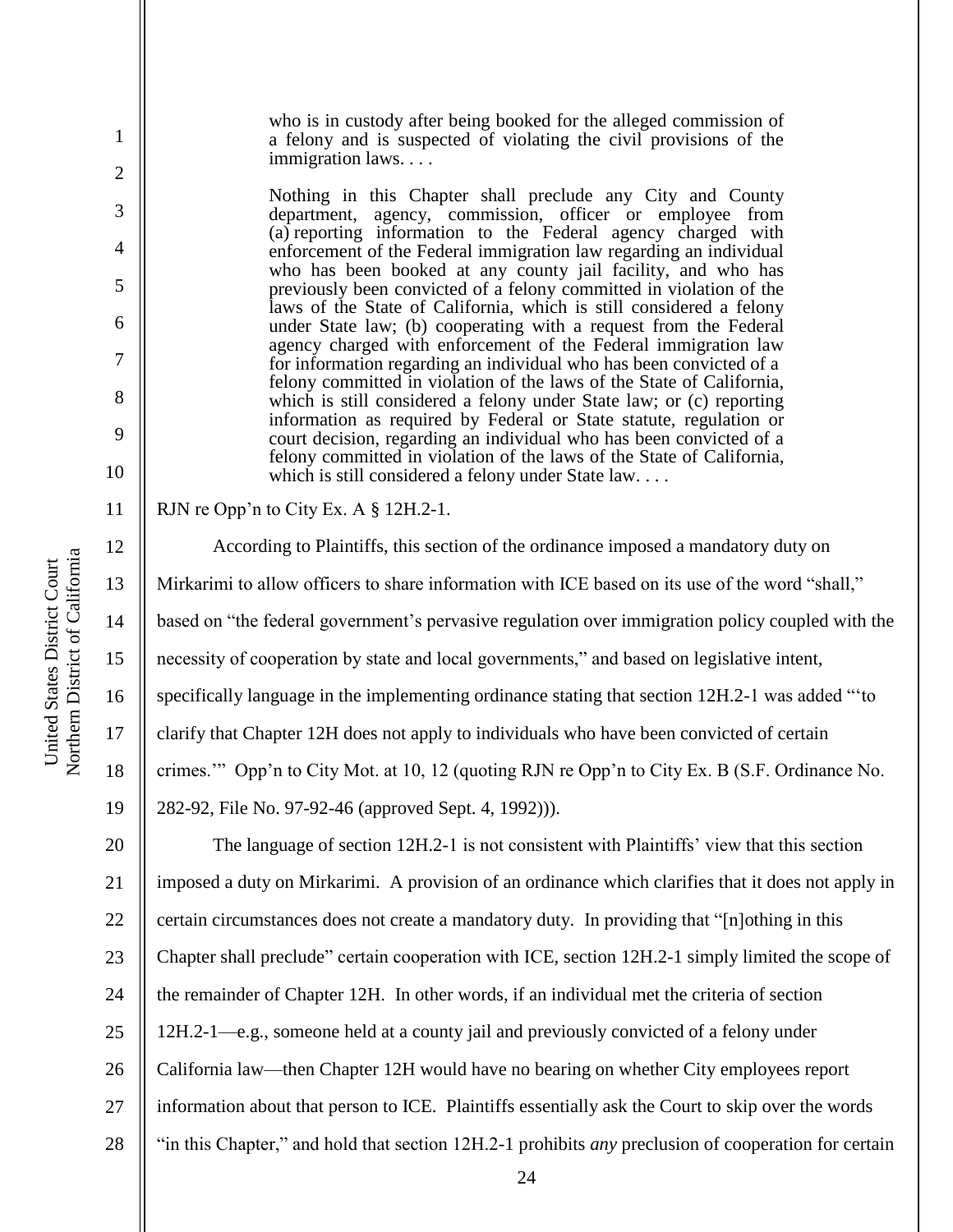individuals, whether imposed by Chapter 12H or otherwise. The Court declines to do so; the language of section 12H.2-1 limits the scope of Chapter 12H, not the authority of the sheriff. This is consistent with the statement of intent that Plaintiffs cite from the implementing ordinance, clarifying "that Chapter 12H *does not apply* to individuals who have been convicted of certain crimes.‖ RJN re Opp'n to City Ex. B (emphasis added). Because Chapter 12H did not create a duty, Plaintiffs cannot base a claim on violation of such a duty.<sup>11</sup>

\* \* \*

7

8

9

10

11

12

13

14

15

16

17

18

19

20

21

22

23

1

2

3

4

5

6

The Court concludes that Plaintiffs' complaint does not plausibly allege that Steinle's death resulted from a violation of any of the sources of law that Plaintiffs cite: 8 U.S.C. § 1373(a), Section 11369 of the California Health and Safety Code, section 7282.5(a) of the California Government Code, or Chapter 12H of the San Francisco Administrative Code. The complaint therefore does not state a claim against the City Defendants for negligence per se under Evidence Code section 669 or for public entity liability under Government Code sections 815 and 815.6, and such claims must be DISMISSED under Rule 12(b)(6). The Court further concludes that the defects of these claims could not be cured by amending the complaint.

## **2. General Negligence**

Plaintiffs also argue that they have stated a claim under general negligence principles because the "foreseeable result of allowing felons with serious documented drug histories to avoid deportation is that they will act erratically and dangerously in a manner that compromises the safety of the rest of the San Francisco community.‖ *See* Opp'n to City Mot. at 14–19; *see also* Compl. ¶ 46–54, 90–94. "The elements of a negligence action are duty, breach of duty, causation, and damages.‖ *Carrera v. Maurice J. Sopp & Son*, 177 Cal. App. 4th 366, 377 (2009) (citing, *e.g.*, *Paz v. California*, 22 Cal. 4th 550, 559 (2000)). Although California law does not generally permit a public entity to be held liable for its

24 25

 $\overline{a}$ 

26 27  $11$  Applying section 12H.2-1 to the allegations of Plaintiffs' complaint, Lopez-Sanchez qualified as "an individual who has been booked at any county jail facility, and who has previously been convicted of a felony committed in violation of the laws of the State of California, which is still

28 considered a felony under State law." See RJN re Opp'n to City Ex. A § 12H.2-1; Compl. ¶ 21– 22. As such, "Chapter 12H d[id] not apply" to him. See RJN re Opp'n to City Ex. B. Because Chapter 12H did not apply, it did not create any duty.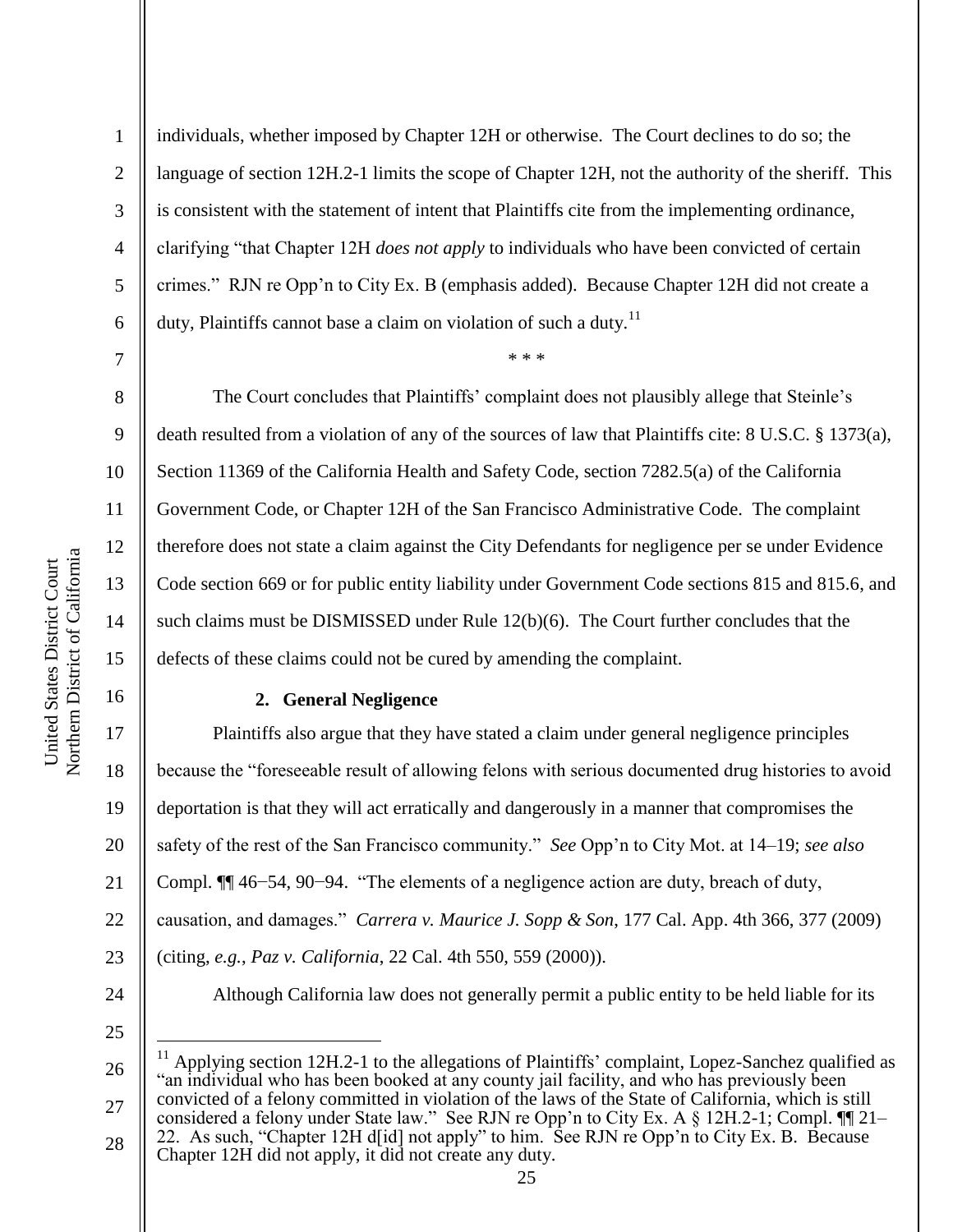own negligence, *see* Cal. Gov't Code § 815, a public entity may be held vicariously liable for actions of its employees, within the scope of those employees' duties, if an employee's conduct would give rise to a cause of action against the employee himself or herself, *id.* § 815.2(a). Public employees are generally liable for their actions to the same extent as private persons. *Id.* § 820(a). Section 820.2 of the Government Code, however, provides that public employees are generally immune from liability for exercising discretion granted to them by law, and section 815.2(b) provides that, in the context of vicarious liability, public entities share any immunity that would apply to their employees. *Id.* §§ 815.2(b), 820.2.

9 10 11 12 13 Without reaching the City Defendants' other arguments, including whether the March 31 memorandum was a legally sufficient proximate cause of Steinle's death and whether immunity under Government Code sections 845.8(a) or 846 applies, the Court concludes that Mirkarimi is immune under section 820.2 of the Government Code and that the City is therefore also immune under section 815.2(b) of the Government Code.

―Except as otherwise provided by statute, a public employee is not liable for an injury resulting from his act or omission where the act or omission was the result of the exercise of the discretion vested in him, whether or not such discretion be abused." Cal. Gov't Code § 820.2.

> A discretionary act requires a conscious balancing of risks and advantages when making basic policy decisions, *see Bell v. State of California,* 63 Cal. App. 4th 919, 929, 74 Cal. Rptr. 2d 541 (1998); it does not protect operational or ministerial decisions that implement policies. *Martinez v. City of Los Angeles,* 141 F.3d 1373, 1379 (9th Cir. 1998) (citing *Johnson v. State of California,* 69 Cal. 2d 782, 796, 73 Cal. Rptr. 240, 447 P.2d 352 (1968)). A ministerial act is an act pursuant to an order, or an act where a person had no choice. *McCorkle v. City of Los Angeles*, 70 Cal. 2d 252, 261, 74 Cal. Rptr. 389, 449 P.2d 453 (1969). An operational act is one in which the person who made the decision, implemented the decision. *See id.*

24 25 26 27 28 *Trujillo v. City of Ontario*, 428 F. Supp. 2d 1094, 1123 (C.D. Cal. 2006), *aff'd sub nom. Bernhard v. City of Ontario*, 270 F. App'x 518 (9th Cir. 2008). Sheriffs are among the public employees subject to immunity under section 820.2. *Venegas v. County of Los Angeles*, 32 Cal. 4th 820, 836 (2004). The parties do not address whether Mirkarimi's issuance of the March 13 memorandum

1

2

3

4

5

6

7

8

14

15

16

17

18

19

20

21

22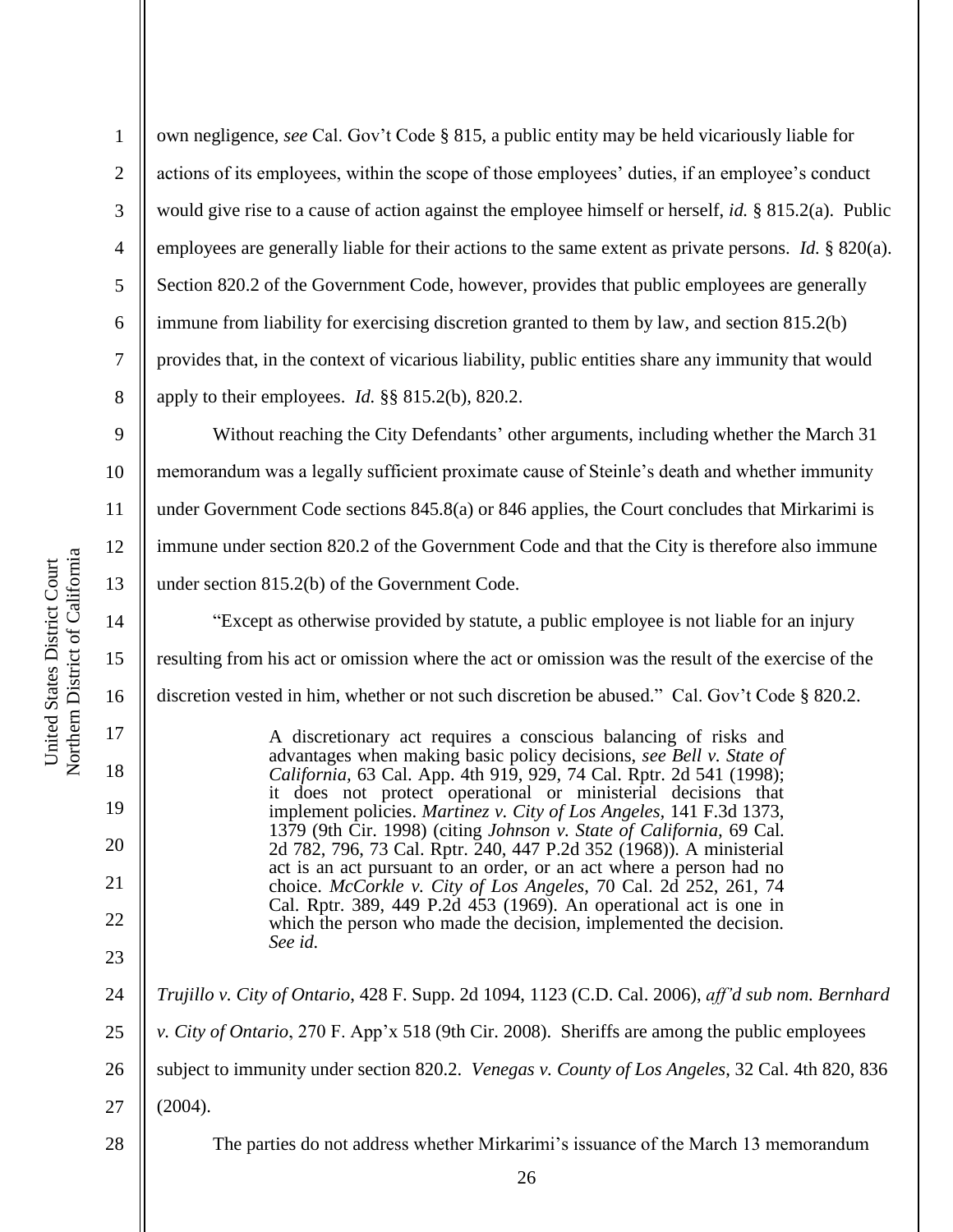2 3 4 5 6 7 8 9 10 11 12 13 14 15 16 17 18 19 qualifies as a discretionary act for the purpose of section 820.2. The Court concludes that it does. The memorandum on its face indicates that Mirkarimi issued it after consulting with the Sheriff's Department's legal counsel to determine how best to implement section 12H.2 of the San Francisco Administrative Code. *See* City RJN Ex. A. The memorandum delineated categories of information that Sheriff's Department employees could presumptively provide to ICE, as well as categories (such as release dates) that employees could not share with ICE absent a court order or warrant, consultation with the legal department, and authorization by Mirkarimi. *Id.* The Court is therefore satisfied that the memorandum was a policy decision resulting from "a conscious" balancing of risks and advantages," and not a mere "operational or ministerial" act. *See Trujillo*, 428 F. Supp. 2d at 1123. Establishing such a policy falls within a county sheriff's broad authority to regulate the personnel within his or her department. *See* Cal. Govt' Code § 26605 (providing that the sheriff is "the sole and exclusive authority to keep the county jail and the prisoners in it"); *Brandt v. Bd. of Supervisors*, 84 Cal. App. 3d 598, 602 (1978) (holding that a sheriff has exclusive authority to control the operation of a jail); *see also, e.g.*, *Gordon v. Horsley*, 86 Cal. App. 4th 336, 344 (2001) (holding that a "Sheriff has the inherent authority to control [a deputy's] off-duty use of a concealed weapon and exercise of peace officer powers"); Compl.  $\P$ 98 (alleging that ―[w]hen MIRKARIMI issued The March Memo he was acting and/or purporting to act in the performance of his official duties, and at all times relevant, MIRKARIMI was a policymaking official of [the City]").

20 21 22 23 24 25 26 27 28 Plaintiffs' only argument against the application of section 820.2 here is that "the acts were mandatory not discretionary," or in other words, that the City Defendants "are not vested with authority to contravene the law." Opp'n to City Mot. at 19. As discussed above in the context of negligence per se, no law required the Sheriff's Department to share Lopez-Sanchez's release date with ICE, nor did any law forbid Mirkarimi establishing a policy against such cooperation. Plaintiffs' argument here is therefore unavailing. Section 820.2 bars liability against Mirkarimi for the decision to issue the March 13 memorandum, and 815.2(b) of the Government Code, which provides that "a public entity is not liable for an injury resulting from an act or omission of an employee of the public entity where the employee is immune from liability," therefore bars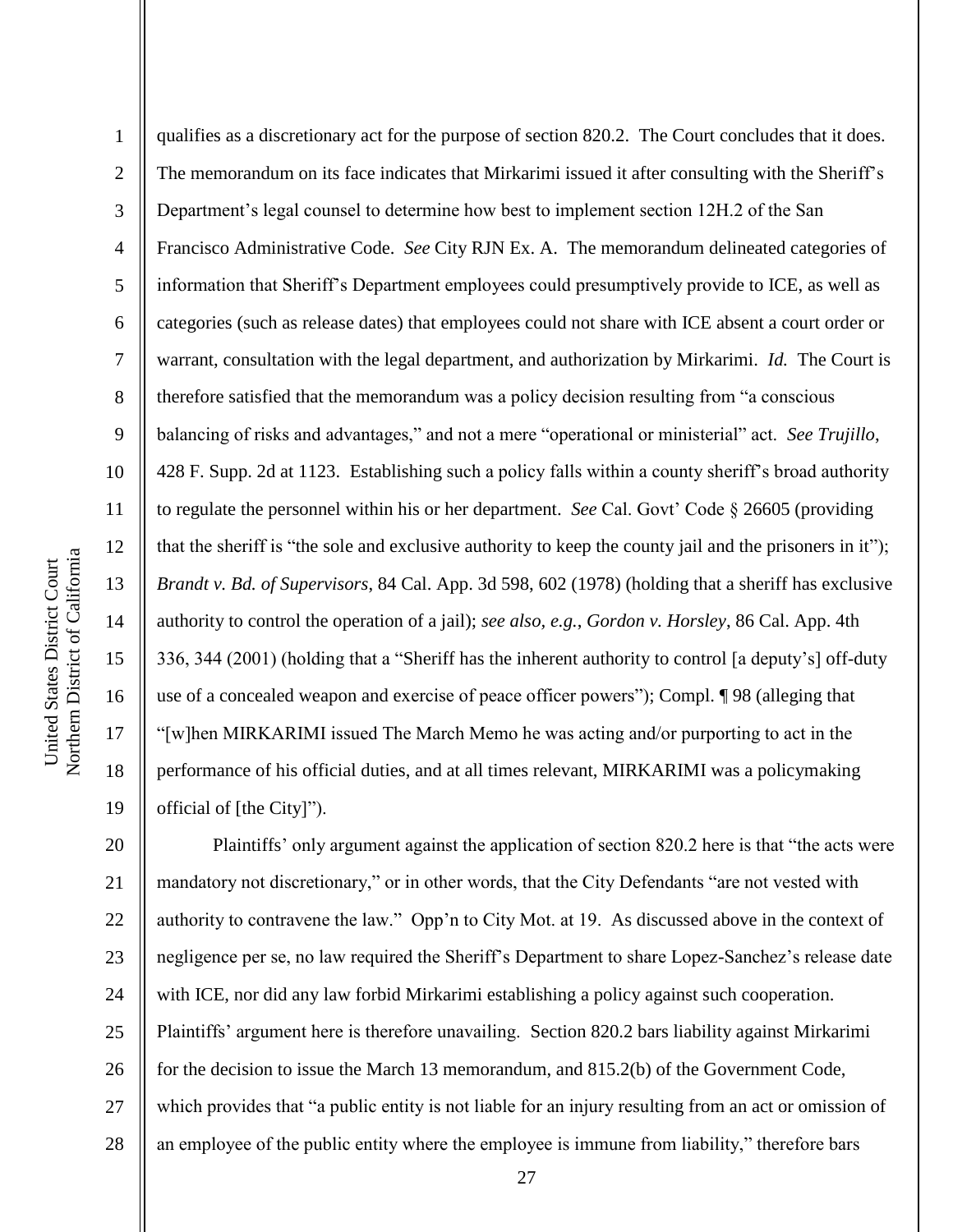3

4

5

6

7

8

9

10

11

12

13

14

15

16

17

18

19

20

21

22

23

24

1

#### **3. 42 U.S.C. § 1983**

Plaintiffs' claim under § 1983 alleges that the City Defendants deprived Steinle of her life and liberty without due process of law. Compl.  $\P\P$  95–101. Section 1983 provides "a method for vindicating federal rights elsewhere conferred.‖ *Graham v. Connor*, 490 U.S. 386, 393–94 (1989) (citation omitted). Thus, analysis of a civil rights claim brought under § 1983 begins with the identification of the "specific constitutional right allegedly infringed by the challenged [state] action]." *Id.* at 394 (citation omitted). The claim is then evaluated under the constitutional standards that apply to that constitutional right. *Id.* (citing *Tennessee v. Garner*, 471 U.S. 1, 7–22 (1985)). Plaintiffs' opposition brief clarifies that Plaintiffs seek to pursue a claim based on the Fourteenth Amendment's guarantee of both procedural and substantive due process. Opp'n to City Mot. at 19–23.

liability against the City. Plaintiffs' negligence claims against the City Defendants must therefore

be DISMISSED. The Court finds that leave to amend these claims would be futile.

## a. Substantive Due Process

The substantive component of the Due Process Clause "forbids the government from depriving a person of life, liberty, or property in such a way that shocks the conscience or interferes with rights implicit in the concept of ordered liberty." *Nunez v. City of Los Angeles*, 147 F.3d 867, 871 (9th Cir. 1998) (internal quotation marks omitted). It "protects individual liberty against ‗certain government actions regardless of the fairness of the procedures used to implement them.'‖ *Collins v. City of Harker Heights*, 503 U.S. 115, 125 (1992) (quoting *Daniels v. Williams*, 474 U.S. 327, 331 (1986)). Substantive due process "forbids the government to infringe certain ‗fundamental' liberty interests at all, no matter what process is provided, unless the infringement is narrowly tailored to serve a compelling state interest." *Reno v. Flores*, 507 U.S. 292, 302 (1993).

25 26 27 28 Substantive due process does not, however, create a "constitutional right to be protected by the state from attack by private third parties, absent some special relationship between the state and the victim or the criminal and the victim that distinguishes the victim from the general public.‖ *Ketchum v. County of Alameda*, 811 F.2d 1243, 1247 (9th Cir. 1987); *see also DeShaney*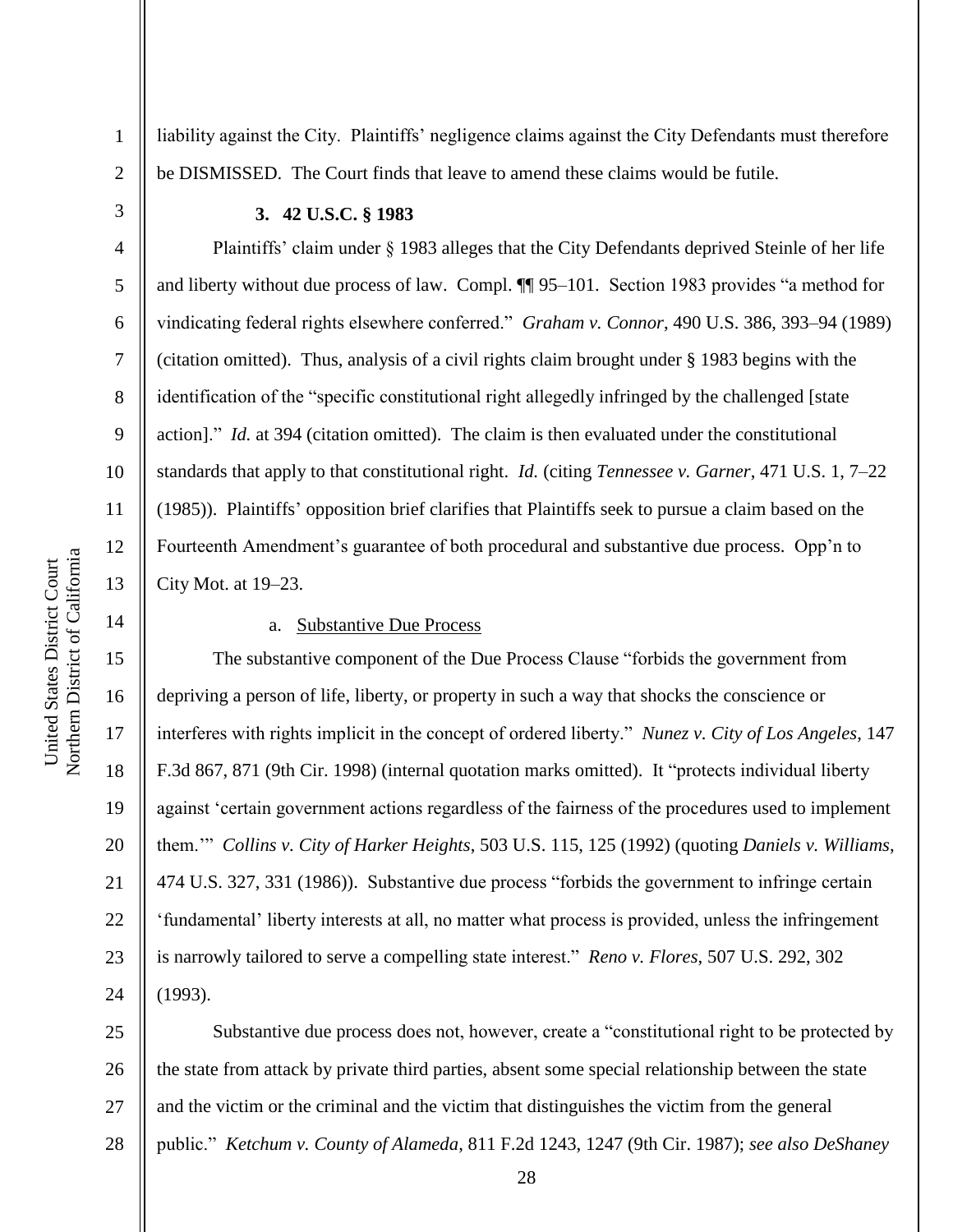2

3

4

5

6

7

8

9

10

11

12

13

14

15

16

17

22

23

24

25

26

27

28

*v. Winnebago Cty. Dep't of Social Servs.*, 489 U.S. 189, 195–96 (1989). This limitation applies ―‗even if the state was remiss in allowing the third person to be in a position in which he might cause harm to a member of the public."" *Ketchum*, 811 F.2d at 1247 (quoting *Wright v. City of Ozark*, 715 F.2d 1513, 1515 (11th Cir. 1983)).

Here, Plaintiffs rely on a line of cases recognizing that harm caused by third parties can support a substantive due process claim where the defendant state actor's "conduct 'affirmatively placed the plaintiff in a position of danger." *Wood v. Ostrander*, 879 F.2d 583, 589–90 (9th Cir. 1989) (quoting *Ketchum*, 811 F.2d at 1257). Plaintiffs characterize this as a separate exception to the rule against a constitutional duty to protect, distinct from the "special relationship" exception. *See* Opp'n to City Mot. at 22. According to Plaintiffs, Mirkarimi's issuance of the March 13 memorandum was an affirmative act that placed Steinle in a position of danger, because the failure to deport undocumented immigrants with felony convictions "foreseeably would result in the loss of innocent lives." *Id.* at 23. The City Defendants argue that "the [state-created danger] cases cited by plaintiffs all involve the acts of a law enforcement officer that affirmatively placed a *specific, identifiable* persons [sic] in a greater position of danger." City Reply at 10 (emphasis added). The Court agrees that the doctrine requires a more particularized danger than is alleged in this case.

18 19 20 21 ―Under the state-created danger doctrine, a state actor can be held liable for failing to protect a person's interest in his personal security or bodily integrity when the state actor affirmatively and with deliberate indifference placed that person in danger." *Pauluk v. Savage*, 836 F.3d 1117, 1122 (9th Cir. 2016).

> To prevail on a state-created danger due process claim, a plaintiff must show more than merely a failure to create or maintain a safe work environment. First, a plaintiff must show that the state engaged in "affirmative conduct" that placed him or her in danger. [*Patel v.*] *Kent Sch. Dist.*, 648 F.3d 965, 974 (9th Cir. 2011).] This "affirmative conduct" requirement has several components. A plaintiff must show not only that the defendant acted "affirmatively," but also that the affirmative conduct placed him in a ―worse position than that in which he would have been had [the state] not acted at all." [Johnson v. City of Seattle, 474 F.3d 634, 641 (9th Cir. 2007)] (quoting *DeShaney*, 489 U.S. at 201, 109 S. Ct. 998); *accord* [*Kennedy v. City of Ridgefield*, 439 F.3d 1055, 1063 (9th Cir. 2006)]. The affirmative act must have exposed the plaintiff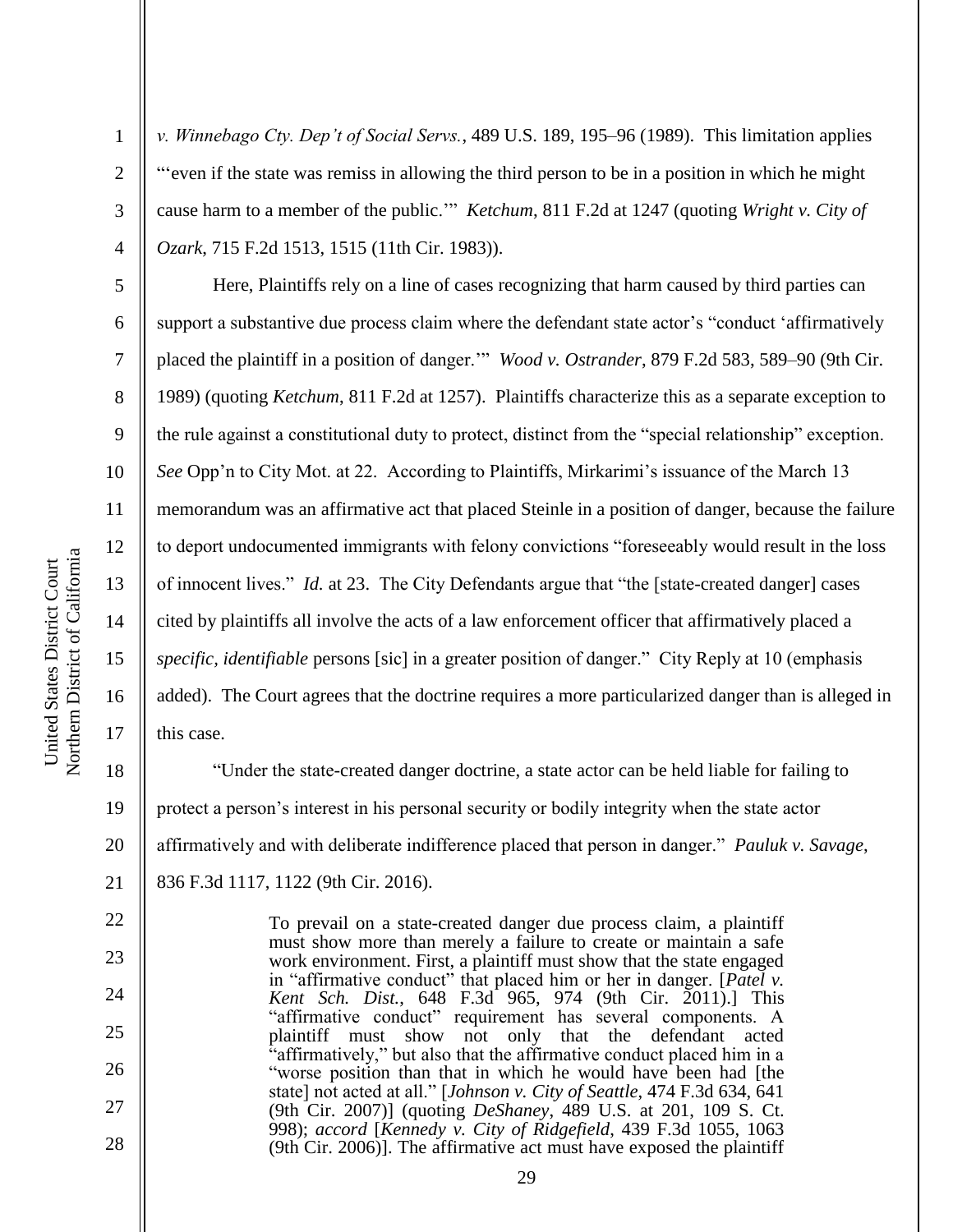2

3

4

5

6

7

8

9

10

11

12

13

14

15

16

to "an actual, particularized danger," *Kennedy*, 439 F.3d at 1063, and the resulting harm must have been foreseeable, *see* [*Lawrence v. United States*, 340 F.3d 952, 957 (9th Cir. 2003)]. Second, the state actor must have acted with "deliberate indifference" to a "known or obvious danger.‖ *Patel*, 648 F.3d at 974 (quoting *L.W. v. Grubbs (Grubbs II)*, 92 F.3d 894, 900 (9th Cir. 1996)). "Deliberate indifference" requires a "culpable mental state" more than "gross" negligence." *Id.*; *see Grubbs II*, 92 F.3d at 898.

*Id.* at 1124–25 (second alteration in original).

In the Ninth Circuit, the state-created danger doctrine originated in *Wood*, a case where a state trooper arrested an intoxicated driver and impounded the vehicle, but, according to the plaintiff's testimony, left the plaintiff (who had been a passenger in the vehicle) to walk home late at night in a high-crime area, ignoring her request for assistance getting home. *Wood*, 879 F.2d at 586; *see also Pauluk*, 836 F.3d at 1122 (noting that the Ninth Circuit ―first recognized the statecreated danger doctrine in *Wood*"). After beginning the five-mile walk to her home in cold weather, the plaintiff eventually accepted a ride from a stranger, who raped her. *Wood*, 879 F.2d at 586. The Ninth Circuit reversed the district court's entry of summary judgment for the defendant and held instead that the plaintiff "raised a triable issue of fact as to whether [the state trooper's] conduct 'affirmatively placed the plaintiff in a position of danger.'" *Id.* at 589–90 (quoting *Ketchum*, 811 F.2d at 1247).

17 18 19 20 21 22 23 24 25 26 27 28 One aspect of the Ninth Circuit's reasoning, not specifically discussed by either party here, is significant: "The fact that [the state trooper] arrested [the driver], impounded his car, and apparently stranded [the plaintiff] in a high-crime area at 2:30 a.m. *distinguishes [the plaintiff] from the general public* and triggers a duty of the police to afford her some measure of peace and safety." *Id.* at 590 (emphasis added). It follows that the state-created doctrine does not encompass claims that policy decisions increased danger to the public as a whole, rather than to specific individuals or groups. *See also Paulak*, 836 F.3d at 1125 (stating that the government's "affirmative act must have exposed the plaintiff to 'an actual, *particularized* danger'" (quoting *Kennedy*, 439 F.3d at 1063) (emphasis added)). One way to look at the state-created danger doctrine is therefore as a particular application of the special relationship rule: when state action places a person or particular group of people at risk of harm, the state creates a special relationship with the affected person or group sufficient to impose a duty to mitigate that risk.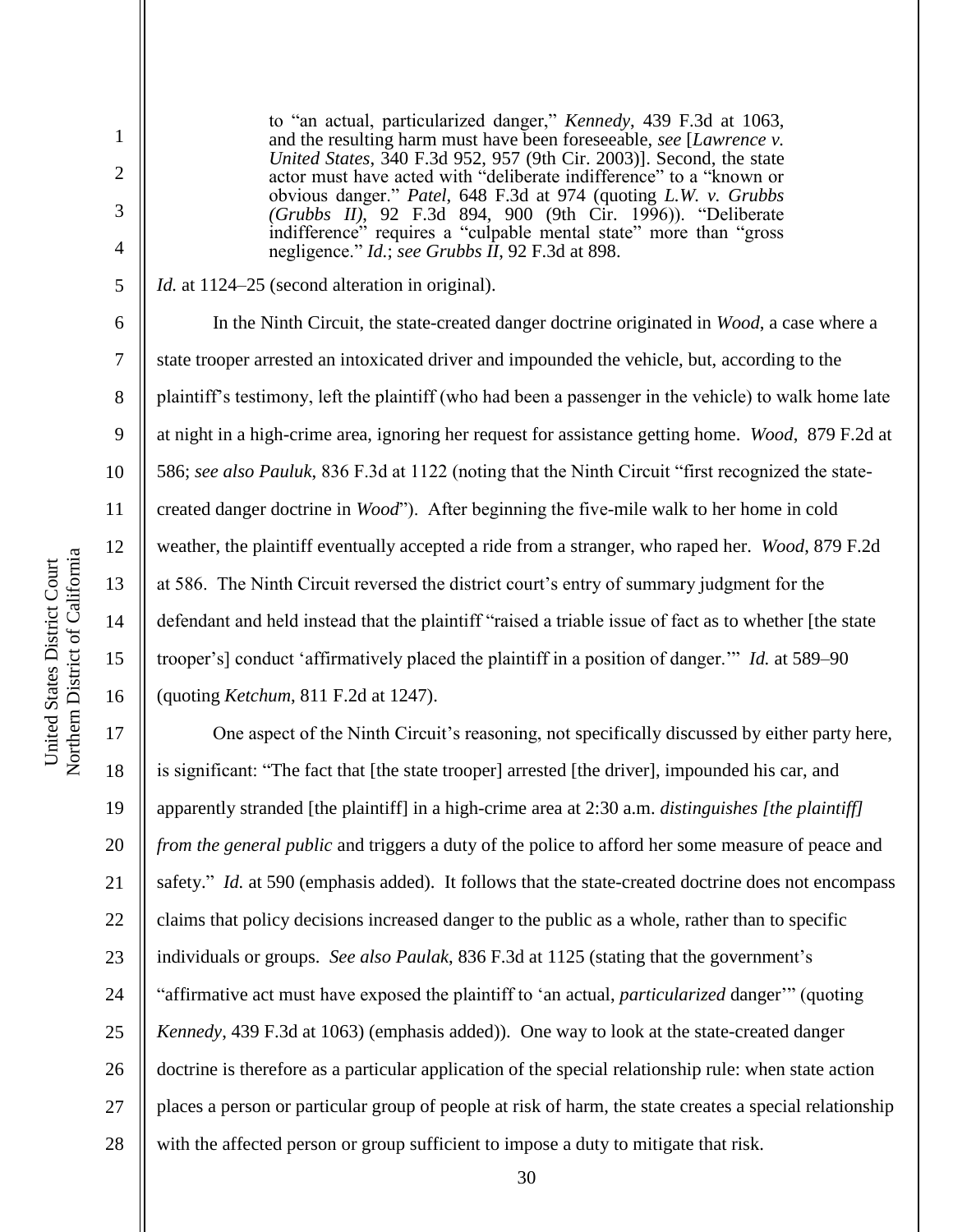Northern District of California Northern District of California United States District Court United States District Court

1 2 3 4 5 6 7 8 9 10 11 12 13 14 15 16 17 18 19 20 21 22 23 24 25 26 27 28 Subsequent Ninth Circuit decisions imposing liability under the state-created danger doctrine comport with that view of the rule. In *Kennedy*, for example, a police officer informed the family of a teenager with a known history of violence that a neighbor had accused the teenager of sexually assaulting her daughter, without warning the accuser that he had done so despite previously assuring her that he would provide such a warning, and without providing police patrols in the neighborhood despite promising that as well. *Kennedy*, 439 F.3d at 1057–58. The teenager then broke into the accuser's house and shot her and her husband, severely wounding the accuser and killing her husband. *Id.* The Ninth Circuit held that by informing the family of the teenager without first warning the accuser so that she could take precautions, the officer ―affirmatively created an actual, particularized danger [the accuser] would not otherwise have faced.‖ *Id.* at 1063. In *Munger v. City of Glasgow Police Department*, police officers ejected an intoxicated, lightly dressed man from a bar in Montana in subfreezing temperatures and prevented him from reentering the bar or driving his truck; the man was found dead from hypothermia the next day. 227 F.3d 1082, 1084–85, 1087 (9th Cir. 2000). The Ninth Circuit held that the officers could be held liable for having "placed Munger 'in a more dangerous position than the one in which they found him." *Id.* at 1087 (quoting *Penilla v. City of Huntington Park*, 115 F.3d 707, 710 (9th Cir. 1997) (per curiam)). In *Penilla*, neighbors called 911 after observing Juan Penilla seriously ill on his front porch, but the police officers who responded, despite finding Penilla "to" be in grave need of medical care, cancelled the request for paramedics, broke the lock and door jamb on the front door of Penilla's residence, moved him inside the house, locked the door, and left." *Penilla*, 115 F.3d at 708. The Ninth Circuit affirmed the district court's holding that "by cancelling the 911 call, removing Penilla from public view, and locking the front door," the defendant officers "clearly placed Penilla in a more dangerous position than the one in which they found him" and thus could be held liable on a theory of state-created danger. *Id.* at 710. And in *L.W. v. Grubbs*, the Ninth Circuit held that a nurse at a custodial institution could proceed on a state-created danger claim against supervisors who assigned her to work alone with "a violent sex offender who had failed all treatment programs" with "an extraordinary history of unrepentant violence against women and girls," who then "assaulted, battered, kidnapped and raped her." 974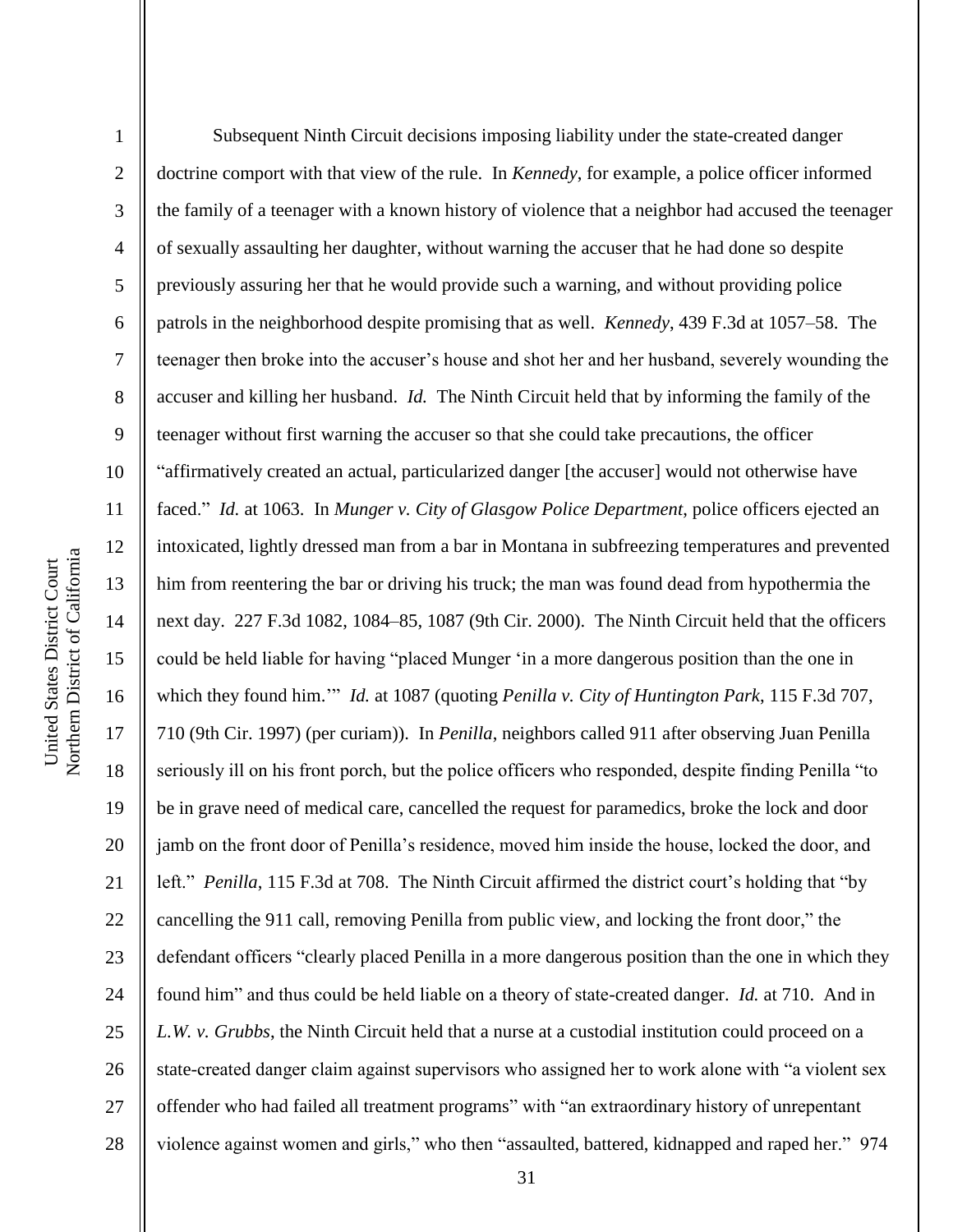2

3

4

5

6

7

8

9

10

11

12

13

14

15

16

F.2d 119, 120–22 (9th Cir. 1992). In each of these cases, the danger that the defendants created was specific to identifiable individuals or groups, and thus "distinguishe $[d]$  [them] from the general public and trigger[ed] a duty . . . to afford [them] some measure of peace and safety." See *Wood*, 879 F.2d at 590.

Plaintiffs here do not cite any authority, from the Ninth Circuit or elsewhere, holding that a policy decision that increases danger to the public as a whole can give rise to a due process claim based on the state-created danger doctrine. Such a rule, which is not supported by the reasoning of *Wood*, would represent a significant expansion of the doctrine and would subject virtually any decision by policymakers in the field of public safety, who often must weigh known risks to public safety on either side of a decision, to post-hoc second guessing. Because nothing in this case distinguished Steinle from the general public at the time of the City Defendants' alleged wrongful conduct—i.e., when Mirkarimi issued the March 13 memorandum—the City Defendants cannot be held liable for a due process violation on a theory of state-created danger. Plaintiffs' substantive due process claim must therefore be DISMISSED. The Court finds that leave to amend this claim would be futile.

#### b. Procedural Due Process

17 18 19 20 21 22 23 The procedural guarantee of the Due Process Clause "is that a deprivation of life, liberty, or property be preceded by notice and opportunity for hearing appropriate to the nature of the case.‖ *Cleveland Bd. of Educ. v. Loudermill*, 470 U.S. 532, 542 (1985) (citation and internal quotation marks omitted). The Supreme Court has "described the root requirement of the Due Process Clause as being that an individual be given an opportunity for a hearing before he is deprived of any significant [protected] interest." *Id.* (citation and internal quotation marks omitted).

Plaintiffs allege that a hearing, or some other procedural safeguard, should have been required before Mirkarimi issued the March 13 memorandum because it "affected . . . [Steinle's] right to life and liberty." *See* Opp'n to City Mot. at 20–21.<sup>12</sup> The City Defendants respond only

27

 $\overline{a}$ 

24

25

<sup>28</sup>  $12$  Plaintiffs also characterize the option of making a telephone call to inform ICE of Lopez-Sanchez's release date as an alternative "adequate procedural safeguard" available to the City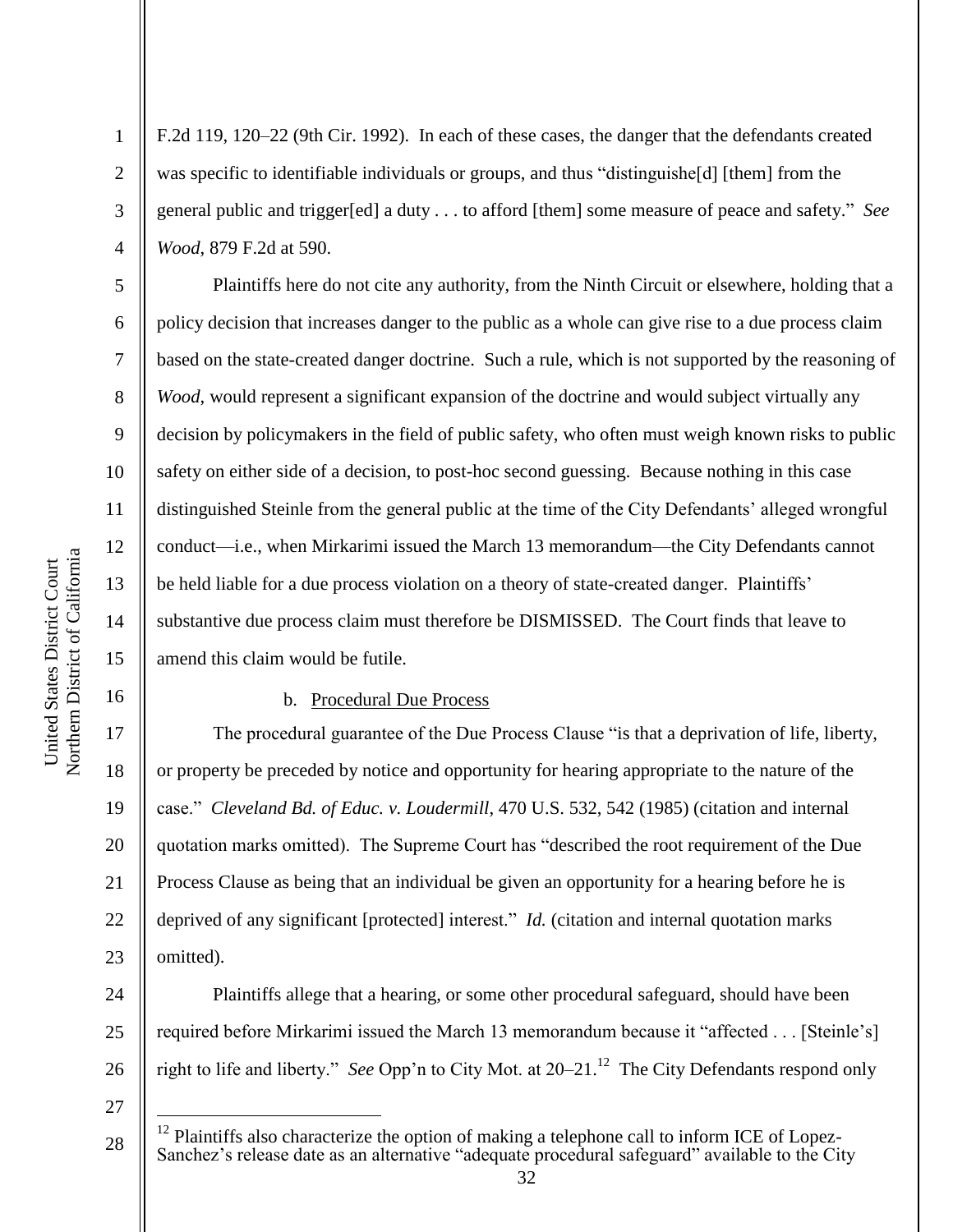2

3

4

5

6

7

8

9

10

11

12

13

14

15

17

18

19

21

22

24

25

that "[n]o law requires elected officials to hold public hearing [sic] before adopting policies such as the one here." City Reply at 10. Neither party cites authority addressing whether the Due Process Clause requires the head of a local law enforcement agency to hold a hearing before making decisions that might affect public safety in general.

In the Court's view, the issue comes down to the particular interest affected by Mirkarimi's policy. Plaintiffs characterize that interest as Steinle's right to life and liberty, but the more direct effect was on the degree of protection from crime that Steinle and other members of the community received. As discussed above in the context of substantive due process, the Constitution does not create a right to protection from crime except in special circumstances. Accordingly, the Due Process Clause does not require a hearing before local law enforcement officials set policies that reduce aspects of such protection. That such a decision sets in motion a chain of events ultimately leading to a plaintiff's death, as is alleged here, does not alter the outcome.

16 20 To hold otherwise would have far reaching implications. Under Plaintiffs' proposed framework—that the right to procedural due process requires a hearing or other safeguards before any decision that could foreseeably increase the risk of death to members of the public at large police commanders could not alter shift schedules without a hearing, fire chiefs could not decrease readiness levels without a hearing, and parole boards would be required to solicit public input before authorizing the release of prisoners, among other consequences. In the absence of any authority so holding, the Court declines to so expand the scope of constitutional due process. Plaintiffs' procedural due process claim is therefore DISMISSED. The Court finds that leave to amend this claim would be futile.

23

1

#### **C. Claims Against the United States**

Under the doctrine of sovereign immunity, the United States ""is immune from suit save as

26 27 28 Defendants. Opp'n to City Mot. at 21. As discussed above, procedural due process generally addresses whether the state must provide a hearing or some other process by which the person whose rights are affected may be heard. The Court is aware of no authority requiring coordination between local and federal law enforcement as a component of procedural due process. The lack of such coordination is more appropriately addressed as a failure to protect in the context of substantive due process, discussed above.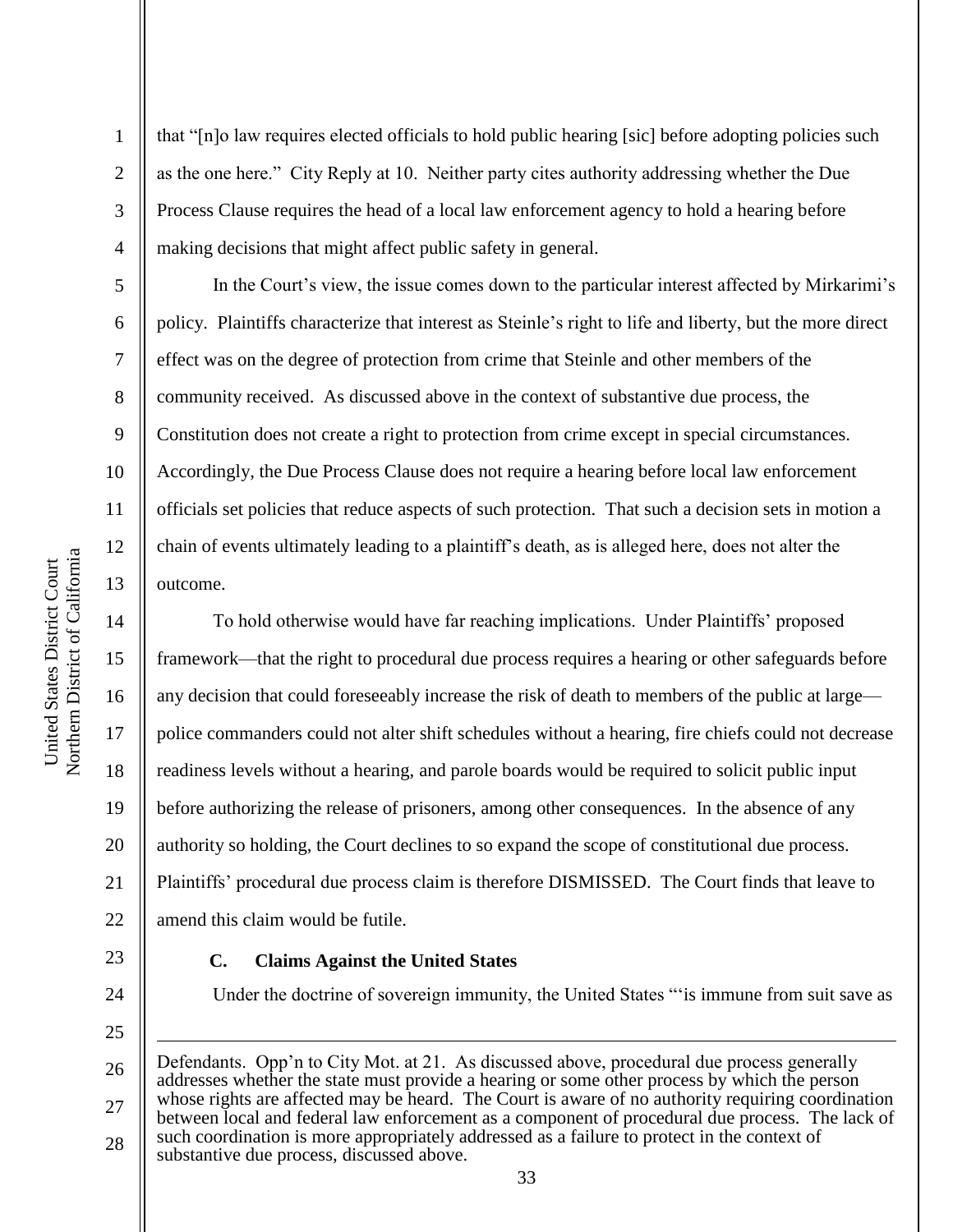2

3

4

5

6

7

8

9

10

11

12

13

14

15

16

17

18

it consents to be sued . . . and the terms of its consent to be sued in any court define that court's jurisdiction to entertain the suit." *United States v. Testan*, 424 U.S. 392, 399 (1976) (quoting *United States v. Sherwood*, 312 U.S. 584, 586 (1941)). Any analysis of claims against the United States therefore begins with the jurisdictional question of whether sovereign immunity has been waived as to the claims at issue. "[A] waiver of the traditional sovereign immunity 'cannot be implied but must be unequivocally expressed." *Id.* (quoting *United States v. King*, 395 U.S. 1, 4 (1969)).

Here, Plaintiffs' complaint invokes the Federal Tort Claims Act ("FTCA"). *See* Compl. ¶ 1. ―The FTCA, a limited waiver of the United States' sovereign immunity, provides that the United States shall be liable ‗in the same manner and to the same extent as a private individual under like circumstances' under applicable state law.‖ *Dugard v. United States*, 835 F.3d 915, 918–19 (9th Cir. 2016) (quoting 28 U.S.C. § 2674). "Although the federal government 'could never be exactly like a private actor, a court's job in applying the standard is to find the most reasonable analogy," and it can in some circumstance be "appropriate to look to cases involving public entities or public immunities, so long as the policies underlying them are applicable to private parties in the state as well." *Id.* at 919, 920 (quoting *LaBarge v. Mariposa County*, 798 F.2d 364, 367 (9th Cir. 1986)).

**1. Claims Based on ICE's Conduct**

19 20 21 22 23 24 Plaintiffs claim that ICE acted negligently in failing to detain Lopez-Sanchez pursuant to 8 U.S.C. § 1226(c), which provides that the "Attorney General shall take into custody" aliens meeting certain criteria. No party disputes that Lopez-Sanchez met those criteria. The United States contends that ICE exercises discretion in apprehending aliens, even those who meet the criteria of § 1226(c), and that the discretionary function exception to the FTCA therefore applies here.

25 26 27 28 The FTCA does "not apply to  $\dots$  [a]ny claim  $\dots$  based upon the exercise or performance or the failure to exercise or perform a discretionary function or duty on the part of a federal agency or an employee of the Government, whether or not the discretion involved be abused." 28 U.S.C. § 2680. Because the discretionary function exception negates the FTCA's waiver of sovereign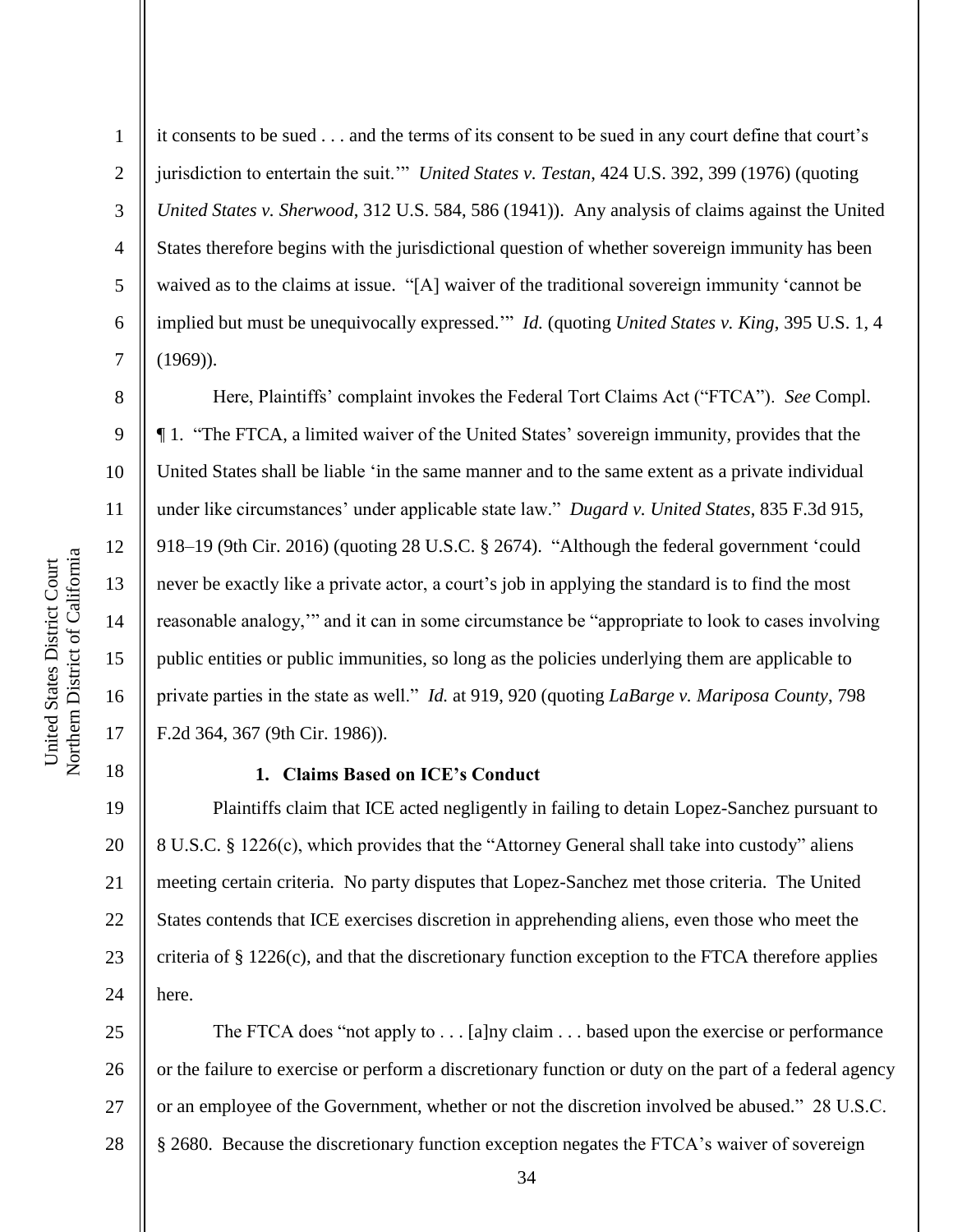2

3

4

5

6

7

8

9

10

11

12

13

14

15

16

17

18

19

20

21

22

immunity, "federal courts do not have subject matter jurisdiction over tort actions based on federal defendants' performance of discretionary functions.‖ *Lesoeur v. United States*, 21 F.3d 965, 967 (9th Cir. 1994). Although a plaintiff normally bears the burden of establishing subject matter jurisdiction, in an FTCA case "[t]he government bears the burden of demonstrating that the discretionary function exception applies.‖ *Gonzalez v. United States*, 814 F.3d 1022, 1027 (9th Cir. 2016). $^{13}$ 

The Supreme Court has established a two-part test for analyzing the discretionary function exception. *Gonzalez*, 814 F.3d at 1027 (citing *Berkovitz v. United States*, 486 U.S. 531, 536–37 (1988)). The first step is to determine whether the action in question was discretionary, i.e., whether it involved an exercise of judgment rather than merely execution of a duty set by law. *Id.* ―The discretionary function exception does not apply to ‗[a]n action specifically prescribed by a federal statute, regulation, or policy,' because such an action is not within an agent's discretion." *Xue Lu v. Powell*, 621 F.3d 944, 950 (9th Cir. 2010) (quoting *Marlys Bear Med. v. United States*, 241 F.3d 1208, 1213 (9th Cir. 2001)). "In such cases, 'the employee has no rightful option but to adhere to the directive' . . . . " *Gonzalez*, 814 F.3d at 1027 (quoting *GATX/Airlog Co. v. United States*, 286 F.3d 1168, 1174 (9th Cir. 2002)).<sup>14</sup>

The second prong of the test is to determine "whether that judgment is of the kind that the discretionary function exception was designed to shield," i.e., "governmental actions and decisions based on considerations of public policy.‖ *Berkovitz*, 486 U.S. at 536–37. The question is not "the agent's subjective intent" or whether a decision was "*actually* . . . grounded in policy considerations," but instead whether it was the type of decision that could be "susceptible to policy analysis.'‖ *Gonzalez*, 814 F.3d at 1027–28 (quoting *United States v. Gaubert*, 499 U.S.

23

 $\overline{a}$ 

<sup>24</sup>

<sup>25</sup> 26 <sup>13</sup> Plaintiffs' opposition brief does not meaningfully address the discretionary function exception to the FTCA. The authorities that Plaintiffs cite applying California's discretionary immunity statute, *see* Opp'n to U.S. Mot. at 6–10 (discussing Cal. Gov't Code § 820.2), have no bearing on the application of the federal doctrine at issue.<br><sup>14</sup> It is perhaps worth at  $\frac{1}{2}$ .

<sup>27</sup> It is perhaps worth clarifying that, while the United States argues that federal law cannot form the basis for a duty in the context of a California negligence claim brought under the FTCA, *see*

U.S. Mot. at 13–14, that is a separate inquiry from the threshold question of whether an act falls within the discretionary function exception. The United States does not dispute that a mandatory

<sup>28</sup> duty under federal law would negate the exception. *See id.* at 6.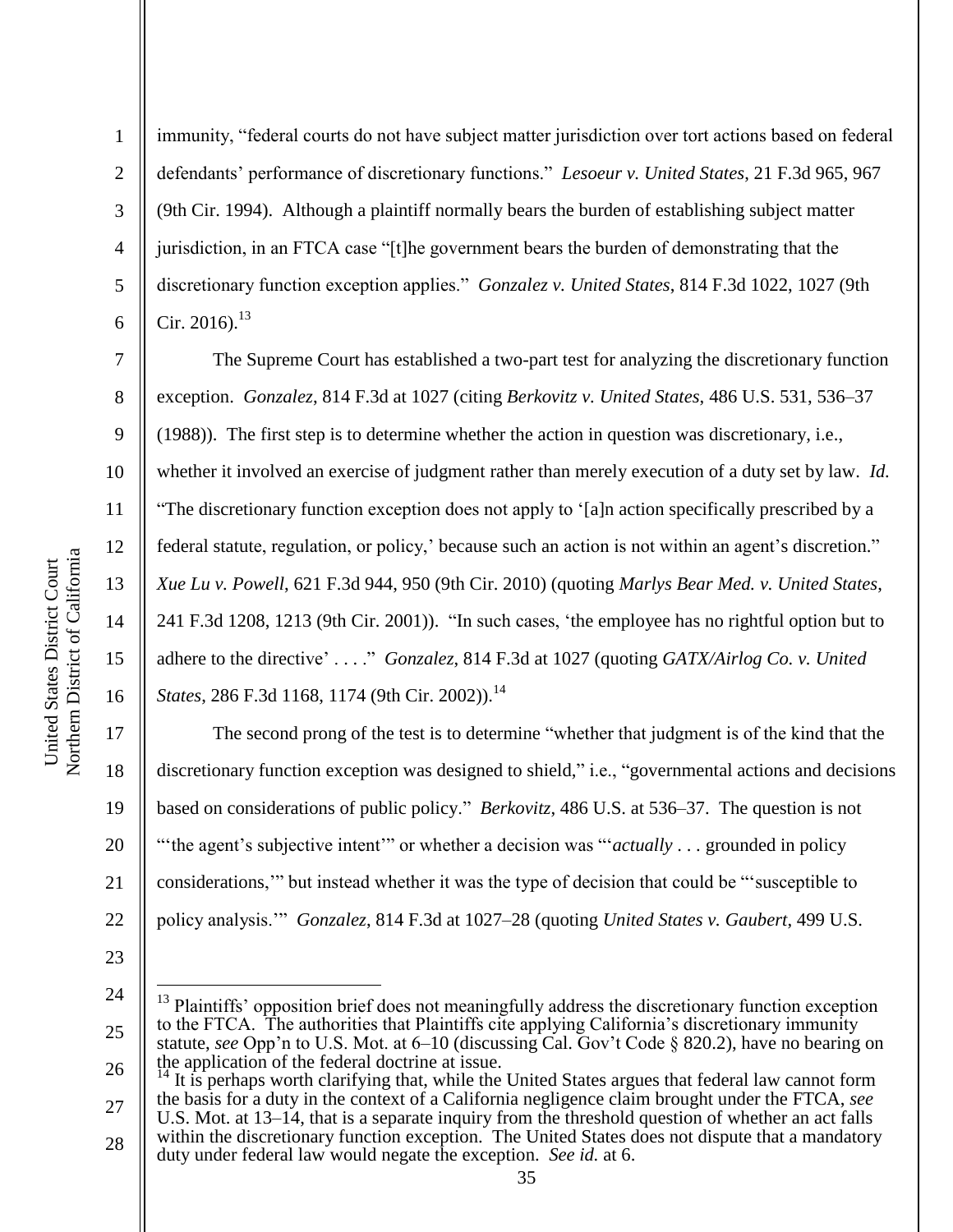4

5

6

7

8

9

10

11

12

13

14

15

16

17

18

19

20

21

22

2 3 315, 325 (1991); *GATX*, 286 F.3d at 1174). This element is somewhat derivative of the first—if a law grants an agent or agency discretion, that alone creates a strong presumption that the exercise of that discretion is grounded in policy. *See id.* at 1028.

In *Xue Lu*, for example, the Ninth Circuit held that the discretionary function exception encompassed claims based on failure to detect an asylum officer's severe misconduct (including sexually assaulting and soliciting bribes from asylum applicants) despite the fact that the officer had violated regulations by keeping an asylum file for more than a year. 621 F.3d at 946, 950. Because no law created a mandatory duty to discipline the officer for retaining the file, such discipline was a discretionary function outside the scope of the FTCA's waiver of sovereign immunity. *Id.* at 950.

Here, the application of the discretionary function exception turns on whether 8 U.S.C. § 1226(c) mandates that ICE apprehend and detain all immigrants who meet the criteria of the statute, or whether ICE retains discretion to determine which immigrants to apprehend and the means of doing so. Plaintiffs contend that the statute's language is mandatory—providing that the "Attorney General *shall* take into custody" qualifying aliens "when the alien is released," 8 U.S.C. § 1226(c) (emphasis added)—and that the Supreme Court recognized congressional intent for mandatory detention in *Demore v. Kim*, 538 U.S. 510 (2003). *See* Opp'n to U.S. Mot. at 6−7. The United States contends that Shanahan's undisputed declaration demonstrates that ICE must, and does, exercise discretion in determining which aliens to detain and how to go about taking custody of aliens held by state authorities, and also argues that several courts have acknowledged that practical considerations prevent ICE from immediate apprehending every alien subject to detention under § 1226(c). *See* U.S. Mot. at 8−10.

23 24 25 The precise issue of whether  $\S 1226(c)$  imposes a mandatory duty such that failure to apprehend and detain an alien falls outside the discretionary function exception appears to be one of first impression, although some courts have considered related issues.

26 27 28 In a case where an immigrant challenged ICE's purportedly negligent investigation of his citizenship status, the Middle District of Florida concluded that, "[o]perating with limited resources, ICE must weigh various policy considerations in deciding which suspected aliens to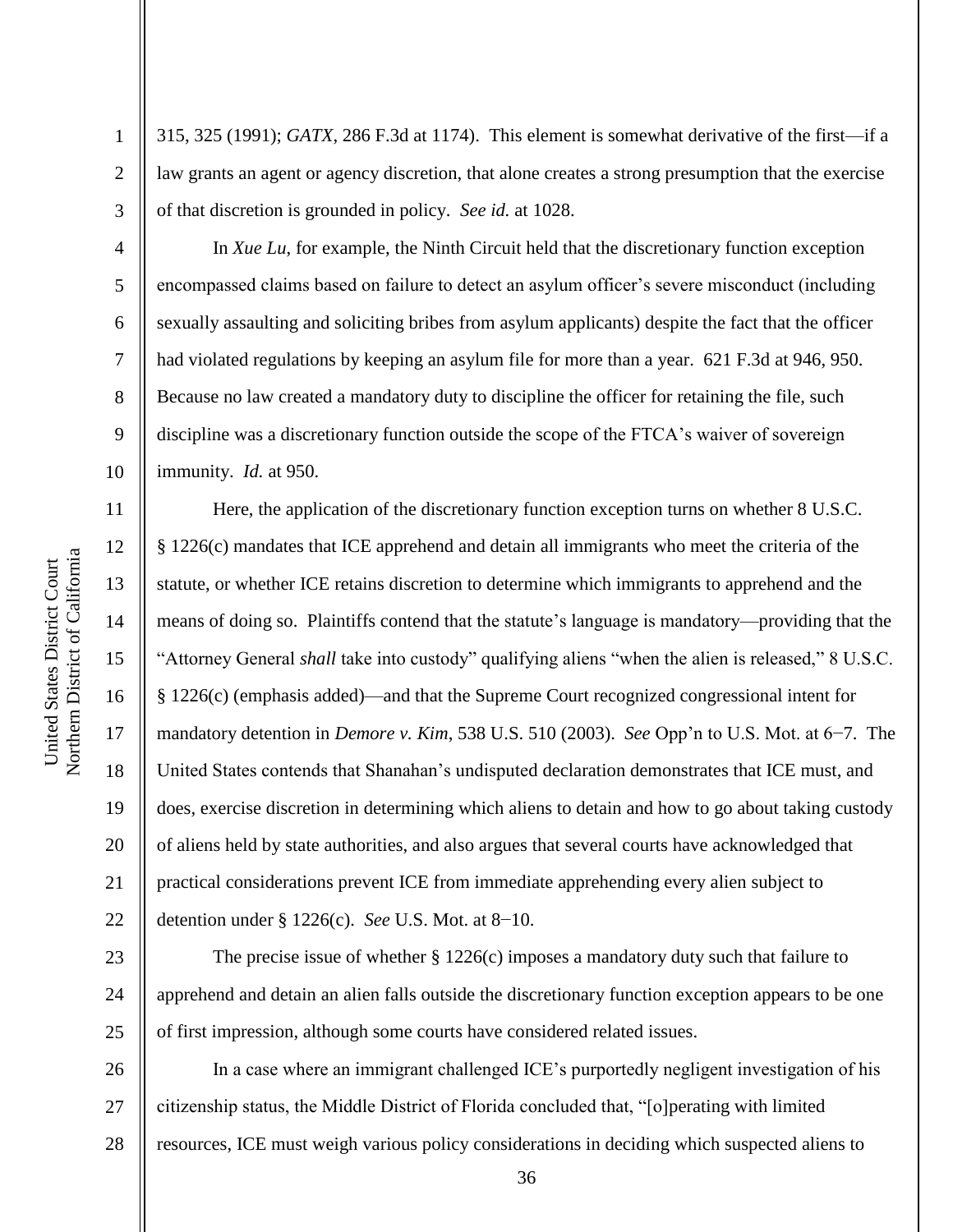2

3

4

5

detain, how to detain them, and how to investigate claims of citizenship by detained aliens," and therefore held that the discretionary function exception applied to bar the plaintiff's claim. *Douglas v. United States*, 796 F. Supp. 2d 1354, 1369 (M.D. Fla. 2011). That case did not, however, involve § 1226(c), and thus did not address whether that statute negates the discretionary function exception.

6 7 8 9 10 11 12 13 14 15 16 17 18 19 20 21 22 23 24 25 26 27 28 Several courts have also considered the separate issue of whether  $\S 1226(c)$ 's requirement that the Attorney General take custody "when the alien is released" limits mandatory detention under the statute to circumstances where an alien is taken into ICE custody immediately upon release from state custody, and thus whether aliens who are instead apprehended by ICE some time after their release by state authorities may apply for bail while their removal proceedings are pending. *See, e.g.*, *Preap v. Johnson*, 831 F.3d 1193 (9th Cir. 2016); *Lora v. Shanahan*, 804 F.3d 601 (2d Cir. 2015). Several courts to consider that issue have held that mandatory detention under § 1226(c) applies regardless of whether an alien is detained by ICE immediately upon release from state custody or some time thereafter, deferring to a decision by the Board of Immigration Appeals in 2001. *E.g.*, *Lora*, 804 F.3d at 611–13; *Sylvain v. Attorney Gen.*, 714 F.3d 150, 157 (3d Cir. 2013); *Hosh v. Lucero*, 680 F.3d 375 (4th Cir. 2012); *see also In re Rojas*, 23 I. & N. Dec. 117, 125 (B.I.A. 2001). In reaching that conclusion, both the Board of Immigration Appeals and the Second Circuit noted that practical considerations, including resource constraints, prevent federal authorities from apprehending all immigrants who are subject to  $\S 1226(c)$  at the moment that they are released from state custody. *Lora*, 804 F.3d at 612–13 ("Particularly for criminal aliens in state custody, it is unrealistic to assume that DHS will be aware of the exact timing of an alien's release from custody, nor does it have the resources to appear at every location where a qualifying alien is being released.‖); *Rojas*, 23 I. & N. Dec. at 124; *see also Rojas*, 23 I. & N. Dec. at 128 (Moscato, Board Member, concurring in part and dissenting in part). In a decision not discussed by either party here, the Ninth Circuit departed from other circuits on the issue of whether aliens not immediately taken into immigration custody after release by state authorities are subject to mandatory detention, holding that they are not. *See generally Preap*, 831 F.3d 1193. Nothing in that decision, however, addresses whether ICE can or must take custody of every alien who falls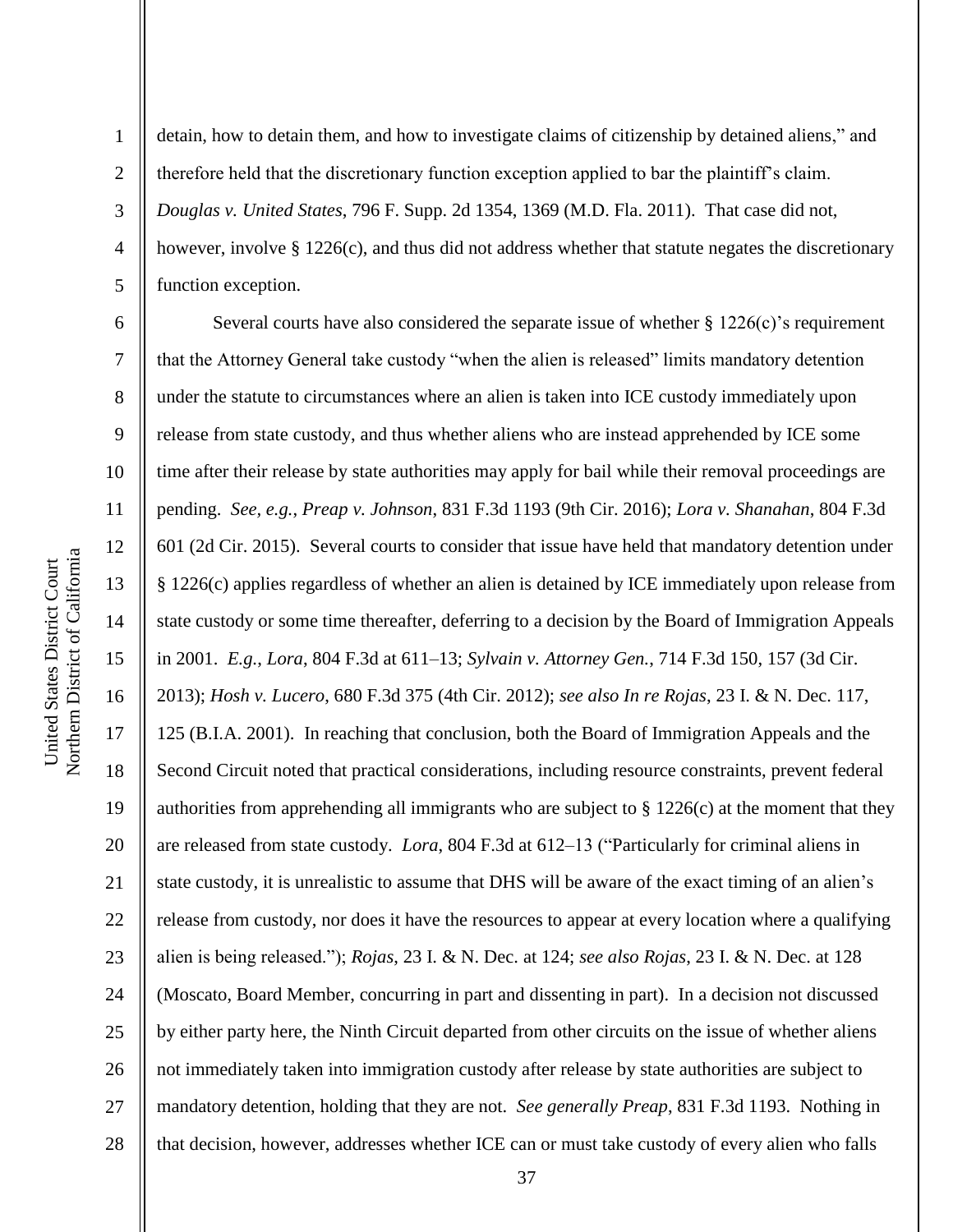2

3

4

5

6

7

8

9

10

11

12

13

14

15

16

17

18

19

20

21

22

23

24

25

26

within the scope of § 1226(c) at the time that he or she is released from state custody. *See id.*

As Plaintiffs note in their opposition, the Supreme Court addressed the purpose of § 1226(c) in *Demore v. Kim*, 538 U.S. 510. The Supreme Court recognized that in enacting other immigration laws in the years leading up to the passage of § 1226, Congress intended to limit aspects of the Attorney General's discretion: with respect to an earlier law, the Court concluded that "Congress limited the Attorney General's discretion over custody determinations with respect to deportable aliens who had been convicted of aggravated felonies." *Id.* at 520–21. Congress was primarily concerned with decisions by federal authorities to *release* criminal aliens pending deportation, not with failure in the first place to apprehend every criminal alien who is subject to removal. *See id.* at 521 (quoting S. Rep. No. 104-48, at 32 ("Congress should consider requiring that all aggravated felons be detained pending deportation. Such a step may be necessary because of the high rate of no-shows for those criminal aliens released on bond.")).

While the existence of a mandatory duty to apprehend all aliens subject to the statute seems unlikely, the Court need not decide that issue: Plaintiffs' claims depend on the assertion that such aliens must be apprehended *immediately* on release from state custody, using whatever methods and resources are necessary to accomplish that detention. In other words, the issue before the Court is whether the language of § 1226(c) mandates how and when that apprehension occurs, and whether it requires (1) that all such aliens be taken into custody immediately, i.e., at the state or local detention location, as opposed to allowing ICE to arrest such aliens at a later time; and (2) that ICE use specific methods to detain an alien, e.g., seeking a court order, stationing an agent at the state or local detention facility before release, etc. The district court in *Douglas* recognized that ICE exercises discretion "in deciding which suspected aliens to detain, how to detain them, and how to investigate claims of citizenship by detained aliens." 796 F. Supp. 2d at 1369. Even if § 1226(c) cabins that discretion as to the first issue identified by that court which suspected aliens to detain—nothing in the statute compels ICE to devote whatever resources are necessary to detain an alien at the moment the alien is released from state custody.

27 28 Undisputed evidence in the record indicates, and other courts have recognized, that resource constraints and other practical considerations prevent ICE from apprehending all aliens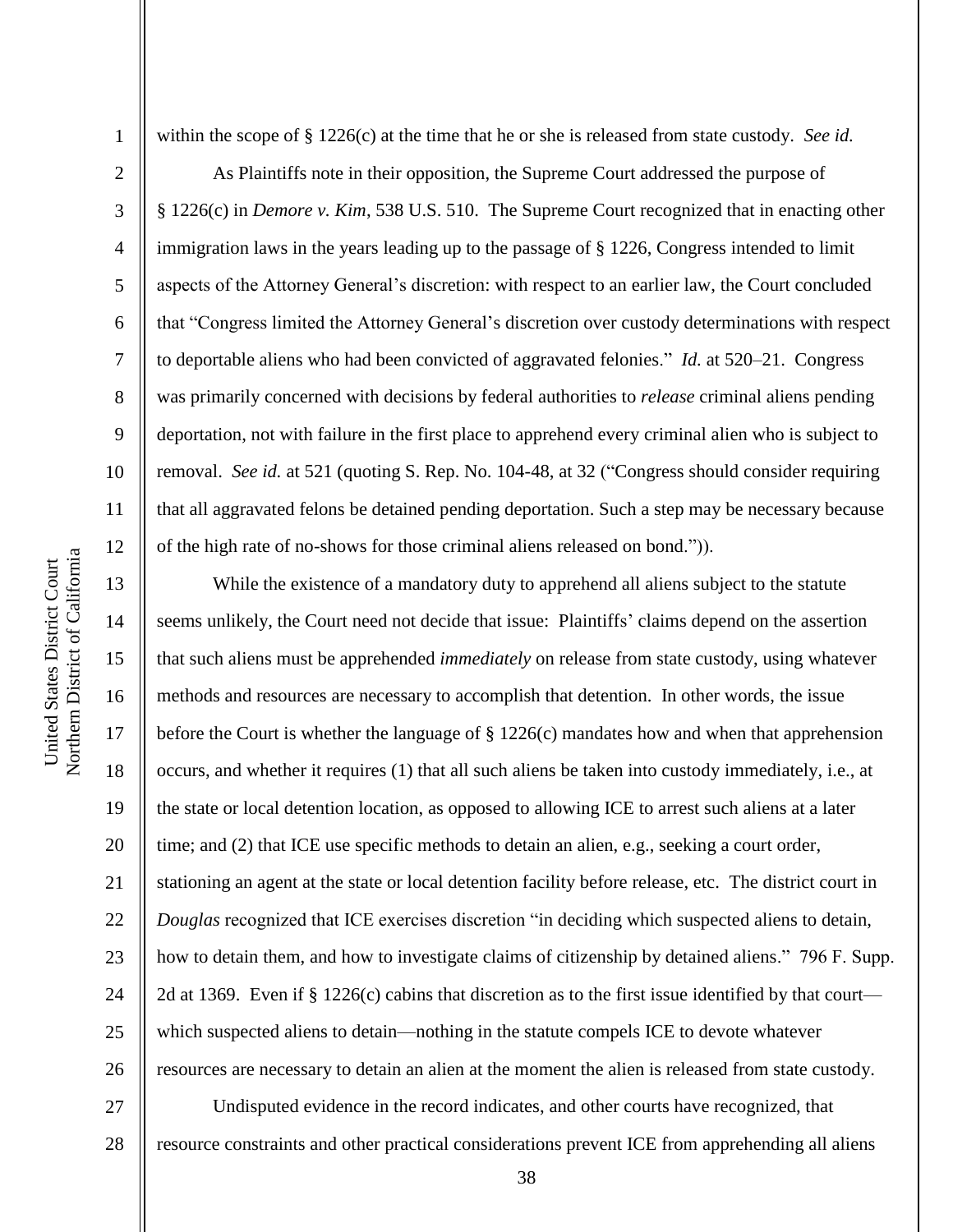Northern District of California Northern District of California United States District Court United States District Court

1

2

3

4

5

6

7

8

subject to § 1226(c) at the time they are released by state authorities. *See* Shanahan Decl. ¶ 9 (stating that one factor affecting ICE's enforcement priorities is "the differential between the number of people present in the United States illegally and the number of people ICE is resourced to remove each year," and that "[t]his differential necessitates prioritization");<sup>15</sup> *Lora*, 804 F.3d at  $612-13$  ("Particularly for criminal aliens in state custody, it is unrealistic to assume that DHS will be aware of the exact timing of an alien's release from custody, nor does it have the resources to appear at every location where a qualifying alien is being released.‖); *Douglas*, 796 F. Supp. 2d at 1369.

9 10 11 12 13 14 15 16 17 18 19 20 21 The Court therefore concludes that ICE must necessarily exercise discretion in determining what resources it is willing to devote to apprehending a particular alien, even among those aliens subject to  $\S 1226(c)$ . The question of whether to devote resources—to use an example proposed by Plaintiffs—to send ICE agents to the Sheriff's Department while Lopez-Sanchez was still in custody on the chance that the Sheriff's Department would surrender him to them, *see* Opp'n to U.S. Mot. at 13, necessarily implicates policy questions of whether those resources would be better spent pursuing other criminal aliens who might pose a greater known risk to the public or whom ICE might have a greater chance of successfully apprehending than someone like Lopez-Sanchez, whose release date was unknown.<sup>16</sup> Under established precedent interpreting the discretionary function exception to the FTCA, the Court need not consider whether ICE decision makers actually weighed such policy considerations; it is enough that the decision at issue was susceptible to policy analysis. *See Gonzalez*, 814 F.3d at 1027–28; *see also* Shanahan Decl. ¶¶ 8– 11 (stating that ICE in fact considers policy implications in deciding how to use the resources

22

 $\overline{a}$ 

<sup>23</sup> 24 25 <sup>15</sup> Despite Plaintiffs' arguments to the contrary, which focus exclusively on motions brought under Rule  $12(b)(6)$ , the Court may appropriately consider extrinsic evidence such as Shanahan's declaration in resolving the United States' motion to dismiss for lack of subject matter jurisdiction—more specifically, contending that this Court lacks jurisdiction because of the United States' sovereign immunity—under Rule 12(b)(1). *See White*, 227 F.3d at 1242. Plaintiffs contend that the detainer request itself demonstrates that "ICE had decided to commit

<sup>26</sup> 27 resources to the detainment and deportation of Mr. Lopez-Sanchez," and that its failure to actually detain him therefore results not from a policy decision regarding whether to devote resources, but rather from ineffective execution of that decision. *See* Opp'n to U.S. Mot. at 1, 9. The Court is

not persuaded that sending the detainer request evinces a decision to detain Lopez-Sanchez immediately upon release regardless of whether the Sheriff cooperated, and regardless of what

<sup>28</sup> resources would be required.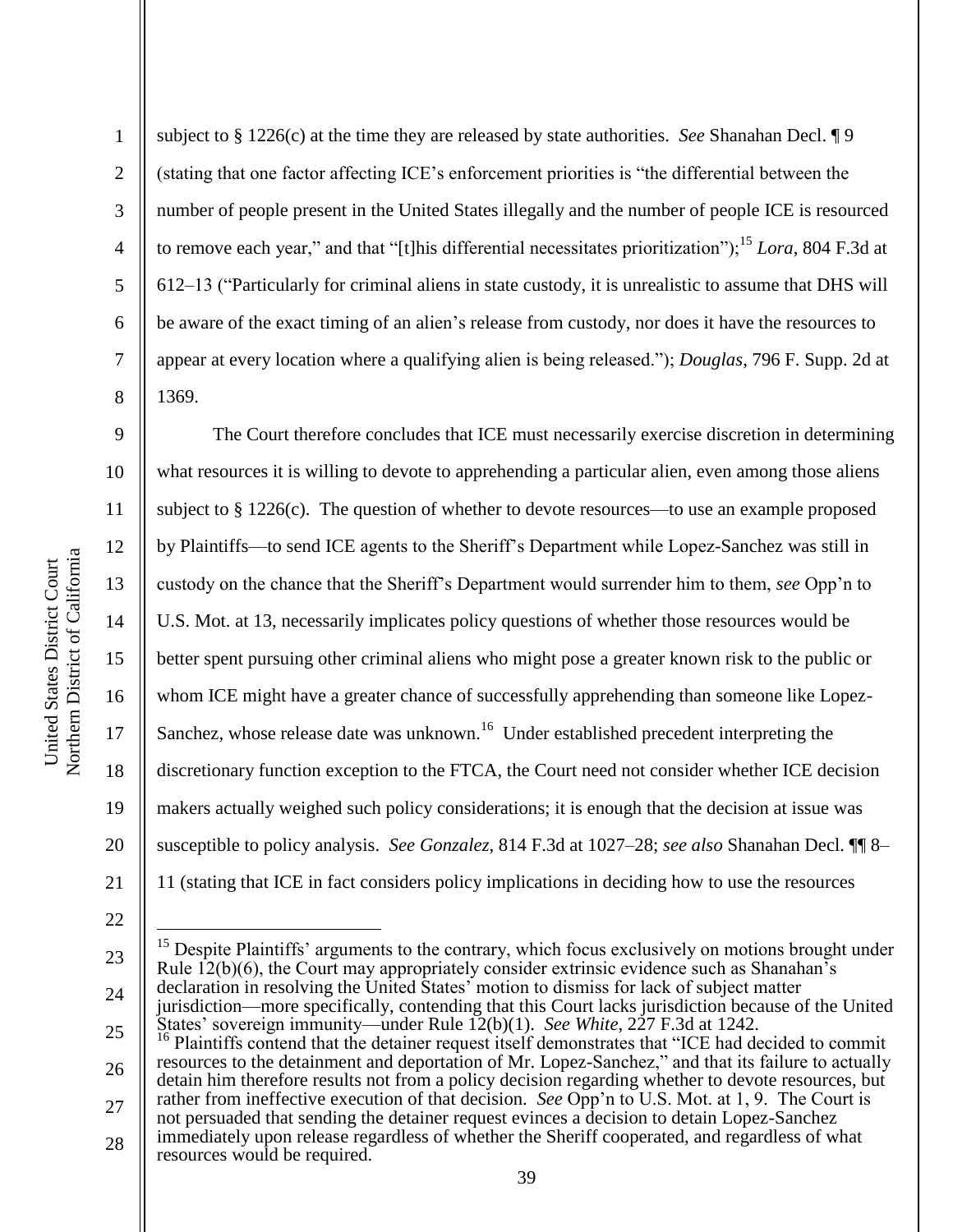3

4

5

6

7

8

available to it).

Accordingly, both prongs of the discretionary function exception are met here: ICE had discretion to determine what methods it would use to pursue Lopez-Sanchez, and the decisions involved in exercising that discretion implicate policy considerations. The FTCA does not waive the United States' sovereign immunity for claims, such as Plaintiffs' claims here, based on the exercise of that discretion, "whether or not the discretion involved be abused." 28 U.S.C. § 2680. Plaintiffs' claims against ICE therefore fall outside the jurisdiction of this Court and must be DISMISSED without leave to amend.

## 9

10

11

12

13

14

15

16

17

18

19

20

21

22

23

24

25

#### **2. Claims Based on the BLM Ranger's Conduct**

Unlike the claims discussed above, which for the purposes of this Order turn on issues of immunity under state and federal law, the parties' arguments regarding Plaintiffs' claims based on the BLM ranger's failure to secure his handgun largely relate to the basic elements of negligence under California law. As noted above in the context of Plaintiffs' negligence claims against the City Defendants, "[t]he elements of a negligence action are duty, breach of duty, causation, and damages.‖ *Carrera v. Maurice J. Sopp & Son*, 177 Cal. App. 4th 366, 377 (2009) (citing, *e.g.*, *Paz v. California*, 22 Cal. 4th 550, 559 (2000)). Specifically, the United States contends that, on the facts alleged, the BLM ranger did not owe a legal duty to Steinle or other members of the public who might be killed or injured by a stolen gun, and that the shooting was not sufficiently connected to the failure to secure the handgun to establish legal causation. *See* U.S. Mot. at 19−23. The United States also argues that Plaintiffs cannot rely on alleged violations of BLM internal policies to establish a duty, both because the FTCA does not waive sovereign immunity for violations of duties impose by federal law, and because the internal manuals cited by Plaintiffs do not qualify as a source of duty under California Evidence Code section 669.1 because they were not adopted under the Administrative Procedure Act. *See* U.S. Mot. at 19; U.S. Reply at 9−10. The Court addresses these arguments in turn.

# 26

## a. Common Law Duty of Care

27 28 The California Supreme Court has identified several "major" factors relevant to the existence and scope of a common law duty of care: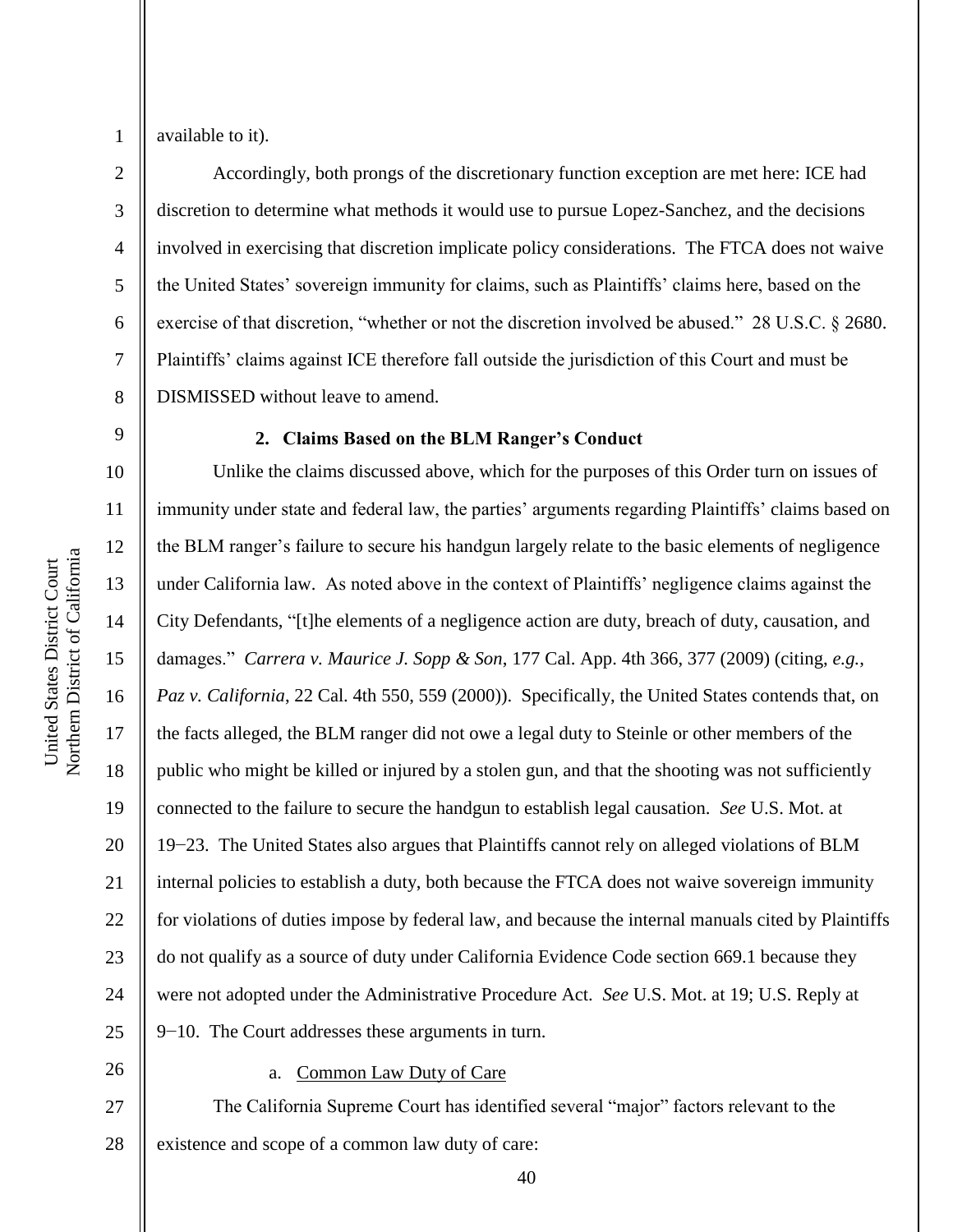2

3

4

5

6

7

8

9

10

11

12

13

14

15

16

17

18

19

the foreseeability of harm to the plaintiff, the degree of certainty that the plaintiff suffered injury, the closeness of the connection between the defendant's conduct and the injury suffered, the moral blame attached to the defendant's conduct, the policy of preventing future harm, the extent of the burden to the defendant and consequences to the community of imposing a duty to exercise care with resulting liability for breach, and the availability, cost, and prevalence of insurance for the risk involved.

*Rowland v. Christian*, 69 Cal. 2d 108, 113 (1968); *see also, e.g.*, *Verdugo v. Target Corp.*, 59 Cal. 4th 312, 326 (2014) (citing *Rowland* with approval). Of those factors, the parties' arguments here focus primarily on foreseeability, a "concept [that] plays a variety of roles in tort doctrine," including in the context of proximate cause, discussed separately below. *See Ballard v. Uribe*, 41 Cal. 3d 564, 572 n.6 (1986).

California law generally imposes a stringent duty of care for dealing with guns. In light of the "risk incident to dealing with . . . firearms" and other instrumentalities with similar capacity to do harm, "the standard of care required of the reasonable person when dealing with such dangerous articles is so great that a slight deviation therefrom will constitute negligence." *Warner v. Santa Catalina Island Co.*, 44 Cal. 2d 310, 317 (1955); *see also Jacoves v. United Merch. Corp.*, 9 Cal. App. 4th 88, 116 (1992); *Reida v. Lund*, 18 Cal. App. 3d 698, 704 (1971); U.S. Mot. at 19−20 (acknowledging this standard). Whether a gun owner owes a duty to the public to secure his or her firearm against theft by a stranger, however, appears to be an issue of first impression under California law.

20 21 22 23 24 25 26 27 In perhaps the closest case, an appellate court held that summary judgment was improper on a negligence claim against the parents of a teenager who used his father's rifle to kill himself and other children. *See generally Reida*, 18 Cal. App. 3d 698. Because that case relied in part on authority regarding duties to keep "deadly instrumentalities" away from children, *id.* at 705–06, and because the father stored both his rifle and the key to his gun cabinet in places where his son knew to find them, *id.* at 701, *Reida* is not directly on point for the case at hand, where the shooter was an adult with no relation to the gun owner and no special access to the gun. Nevertheless, to the extent that that *Reida* is relevant, it weighs in favor of finding a duty.

28

The United States is correct that many courts outside California have held that the owner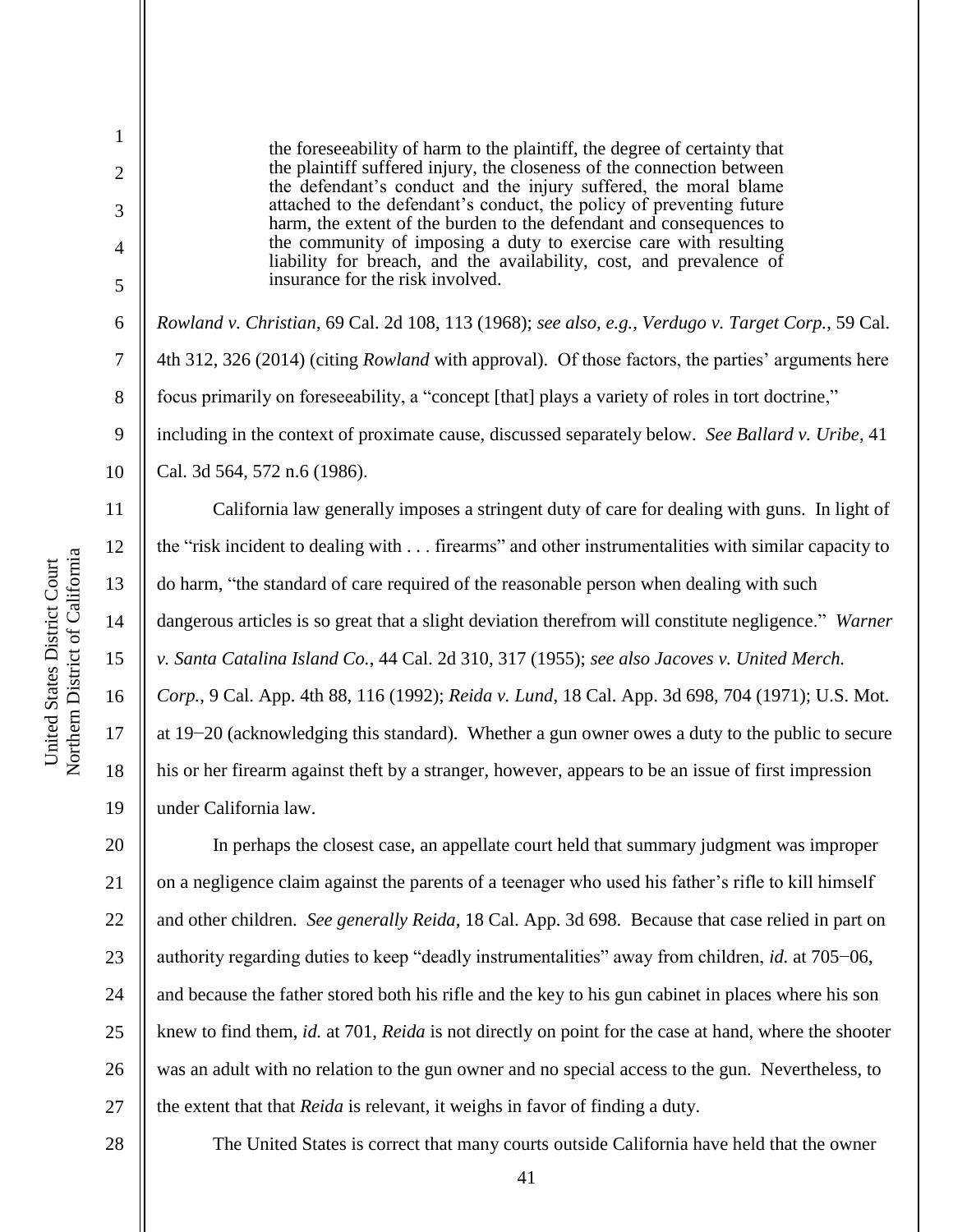1 2 3 4 5 6 7 8 9 10 11 12 13 14 15 16 17 18 19 20 21 22 of a stolen firearm is not liable for criminal use of such a weapon by the thief. *See* U.S. Mot. at 20. The majority of the cases cited in the United States' brief, however, were decided on a motion for summary judgment or other procedural posture involving a factual record, not on the pleadings. *See Jones v. Secord*, 684 F.3d 1 (1st Cir. 2012) (affirming summary judgment based on New Hampshire law); *Romero v. Nat'l Rifle Ass'n of Am., Inc.*, 749 F.2d 77 (D.C. Cir. 1984) (affirming judgment in favor of the defendant notwithstanding the verdict based on District of Columbia law); *Finocchio v. Mahler*, 37 S.W.3d 300 (Mo. Ct. App. 2000) (affirming summary judgment based on Missouri law); *Estate of Strever v. Cline*, 278 Mont. 165 (1996) (affirming summary judgment based on Montana law); *McGrane v. Cline*, 94 Wash. App. 925 (1999) (affirming summary judgment based on Washington law). Although a handful of cases have dismissed such claims at the pleading stage, the Court is aware of no authority that has considered the issue under California law, regardless of procedural posture. *See Bridges v. Parrish*, 366 N.C. 539 (2013) (affirming dismissal based on North Carolina law); *Valentine v. On Target, Inc.*, 353 Md. 544 (1999) (affirming dismissal based on Maryland law in a case where a handgun later used in a shooting had been stolen from a gun store, in part on the basis that regulating gun dealers should be left to the legislature). Some of the cases on which the United States relies involved guns stolen from the owner's home, a fact pattern not present here. *See, e.g.*, *McGrane*, 94 Wash. App. at 928−29 ("The issues involved in this case implicate a narrow range of . . . issues: should the courts recognize a duty on the part of a firearm owner to prevent the theft of that firearm *from his or her residence*, such that liability may be imposed against the owner for subsequent criminal use of that weapon?" (emphasis added)). Plaintiffs' opposition brief does not address any of the stolen gun cases cited by the United States. *See* Opp'n to U.S. Mot. at 17−20.

23 24 25 26 27 28 At least one case, not cited by either party and again from outside California, has held that a negligence claim could proceed against the operators of a gun show from which minors had stolen firearms later used in a shooting. *Pavlides v. Niles Gun Show, Inc.*, 93 Ohio App. 3d 46 (1994) (reversing a grant of summary judgment based on Ohio law). Also, as the United States acknowledges, the Montana case cited above held that "the owner of a firearm has a duty to the general public  $\dots$  to store the firearm in a safe and prudent manner," although it nevertheless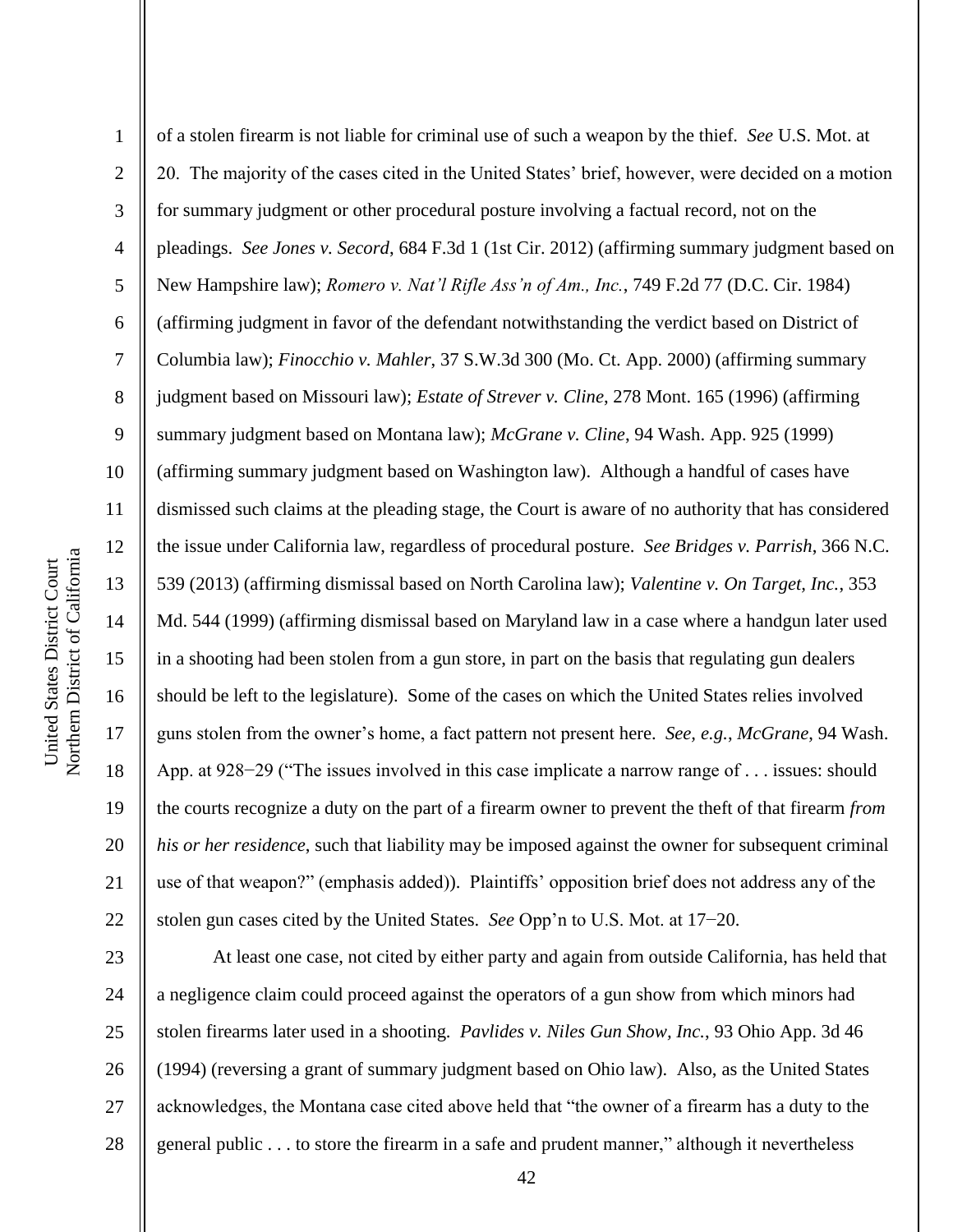Northern District of California Northern District of California United States District Court United States District Court

affirmed summary judgment on the basis that intervening unforeseeable criminal conduct cut off legal causation. *Estate of Strever*, 278 Mont. at 175, 179.

2 3

4

5

6

7

8

9

10

11

12

13

14

15

16

17

18

19

1

Although California courts do not appear to have addressed gun owners' liability for harm caused by stolen firearms, a number of California cases have considered negligence claims against owners of stolen vehicles. The general rule is that "owners . . . of automobiles or ordinary pickup trucks who leave the key in the ignition of an unattended vehicle [do not have a duty] to prevent harm to third parties caused by a thief," and thus are not subject to claims for negligence under such circumstances. *Carrera*, 177 Cal. App. 4th at 378 (citing *Richards v. Stanley*, 43 Cal. 2d 60, 61−63 (1954); *May v. Nine Plus Props., Inc.*, 143 Cal. App. 4th 1538, 1556 (2006); *Avis Rent A Car Sys., Inc. v. Superior Court, 12 Cal. App. 4th 221, 232 (1993)).* In "special circumstances," however, the California courts have recognized such a duty. *Id.* at 379−81.

The "special circumstances" doctrine, an exception to the general rule that vehicle owners are not liable for harm caused by thieves' use of their vehicles, is essentially "nothing more than a test of foreseeability of harm." *Palma*, 36 Cal. 3d at 186. Among the factors that courts have considered are "the enormity of the potential harm, and  $\dots$  the facility with which a potential wrongdoer could learn of and take advantage of the virtual invitation to theft." *Id.* at 185 (citing *Richardson v. Ham*, 44 Cal. 2d 772 (1955); *Murray v. Wright*, 166 Cal. App. 2d 589 (1958)). ―Those circumstances are merely illustrative, however, of conduct which may create foreseeable risk of harm and impose liability if that risk becomes a reality." *Id.* 

20 21 22 23 24 25 26 27 28 The cases finding the special circumstances doctrine applicable generally involve particularly dangerous vehicles left with the keys in the ignition or otherwise ready to operate. In *Richardson*, the first case to recognize an owner's liability for harm caused by a stolen vehicle, the defendants had failed to equip one of their 26-ton bulldozers with an effective ignition lock, and a group of drunk young men started one of them in the night and, unable to stop it, let it drive itself unattended for about a mile, causing severe injuries and property damage. *Richardson*, 44 Cal. 2d at 774. After a verdict for the defendants, the California Supreme Court held that a new trial was warranted, in part based on the "foreseeable risk of intermeddling" (the record demonstrated considerable public interest in the bulldozers), the fact that a thief would likely not know how to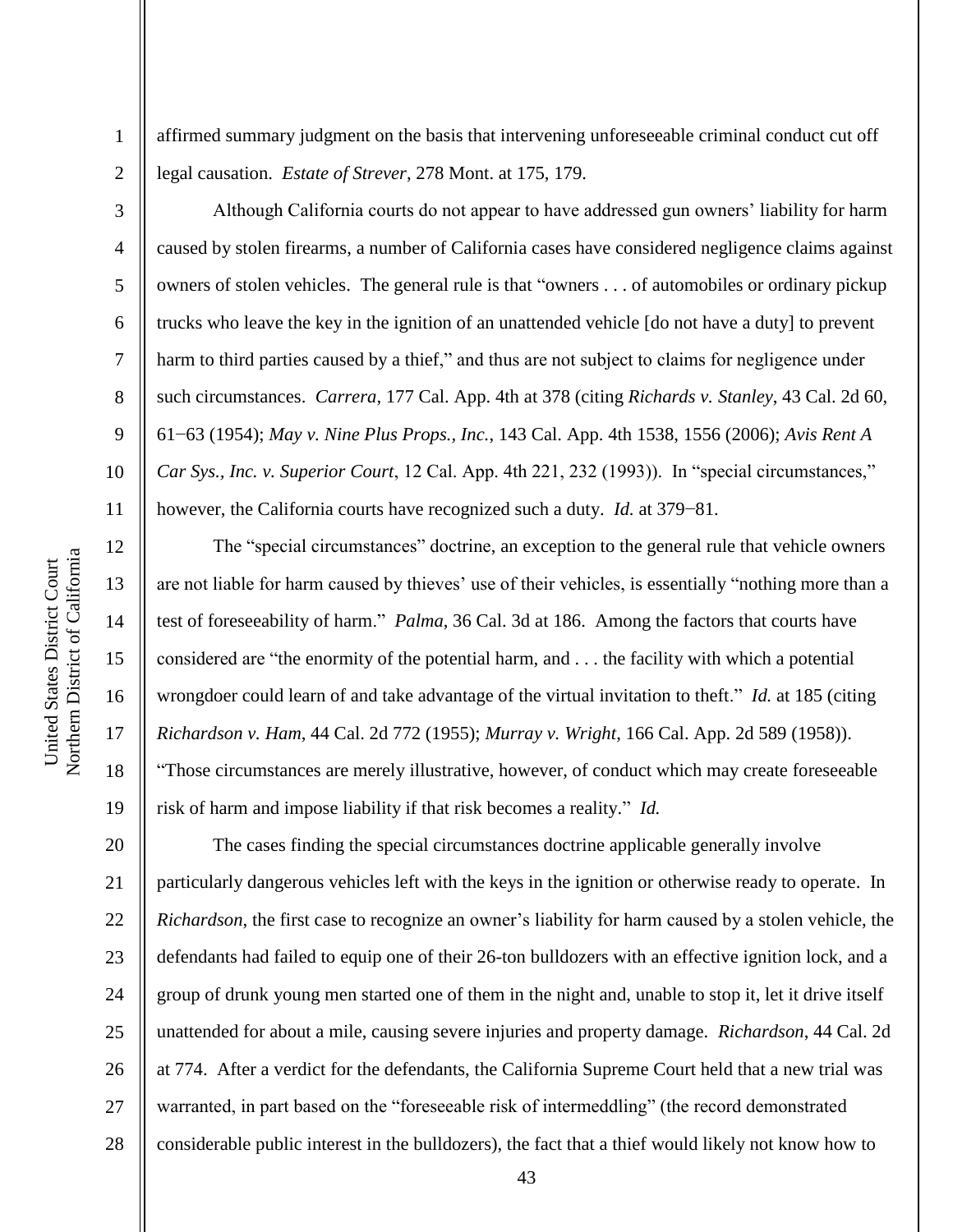2 3 4 5 6 operate a bulldozer, and the "extreme danger created" by an uncontrolled bulldozer. *Id.* at 776. In *Hergenrether v. East*, the defendants left a two-ton truck parked on the street unlocked with the key in the ignition, the truck was stolen, and late that night it collided with another car, causing serious injuries. 61 Cal. 2d 440, 441−42 (1964). The California Supreme Court reversed the trial court's entry judgment for the defendants notwithstanding a jury verdict for the plaintiffs, relying on the following "significant circumstances":

> (1) the vehicle was left in a neighborhood which was frequented by persons who had little respect for the law and the rights of others; (2) the neighborhood was heavily populated by drunks and near drunks; (3) the vehicle was intended to be left there for a relatively long period of time—from midafternoon to the following morning and, of particular importance, it was intended that it would be left for the entire night; and (4) the vehicle was a partially loaded twoton truck, the safe and proper operation of which was not a matter of common experience, and which was capable of inflicting more serious injury and damage than an ordinary vehicle when not properly controlled.

13 14 15 16 17 18 19 20 21 22 23 *Id.* at 445. In *Palma*, the California Supreme Court reversed an entry of summary judgment, holding that considerations similar to those in *Hergenrether* warranted allowing a claim to proceed where the defendants had left a large commercial truck unlocked with the keys inside in a lot near the street in a high crime neighborhood, and a former employee stole the truck and ran over the plaintiff. *Palma*, 36 Cal. 3d at 176, 184−86. In *Carrera*, a California appellate court reversed a grant of summary judgment in favor a defendant who had left a tow truck unattended with the key in the ignition in a high crime area, emphasizing that  $(1)$  the tow truck . . . was a powerful vehicle capable of inflicting more serious injury and damage than an ordinary vehicle when not properly controlled and the safe operation of the tow truck was not a matter of common experience; and (2) the tow truck was unattended and accessible to thieves within the meaning of the special circumstances doctrine.‖ *Carrera*, 177 Cal. App. 4th at 370−71. The principles underlying California's special circumstances exception for stolen vehicles

24 25 26 27 28 weigh against dismissing, at the pleading stage, Plaintiffs' claim here for liability based on a stolen firearm. The California Court of Appeal in *Reida* noted a case decided under that doctrine in reaching its conclusion that a father could be held liable for his son's use of the father's rifle. *Reida*, 18 Cal. App. 3d at 706 (citing and describing as "somewhat analogous" *Hergenrether*, 61

1

7

8

9

10

11

12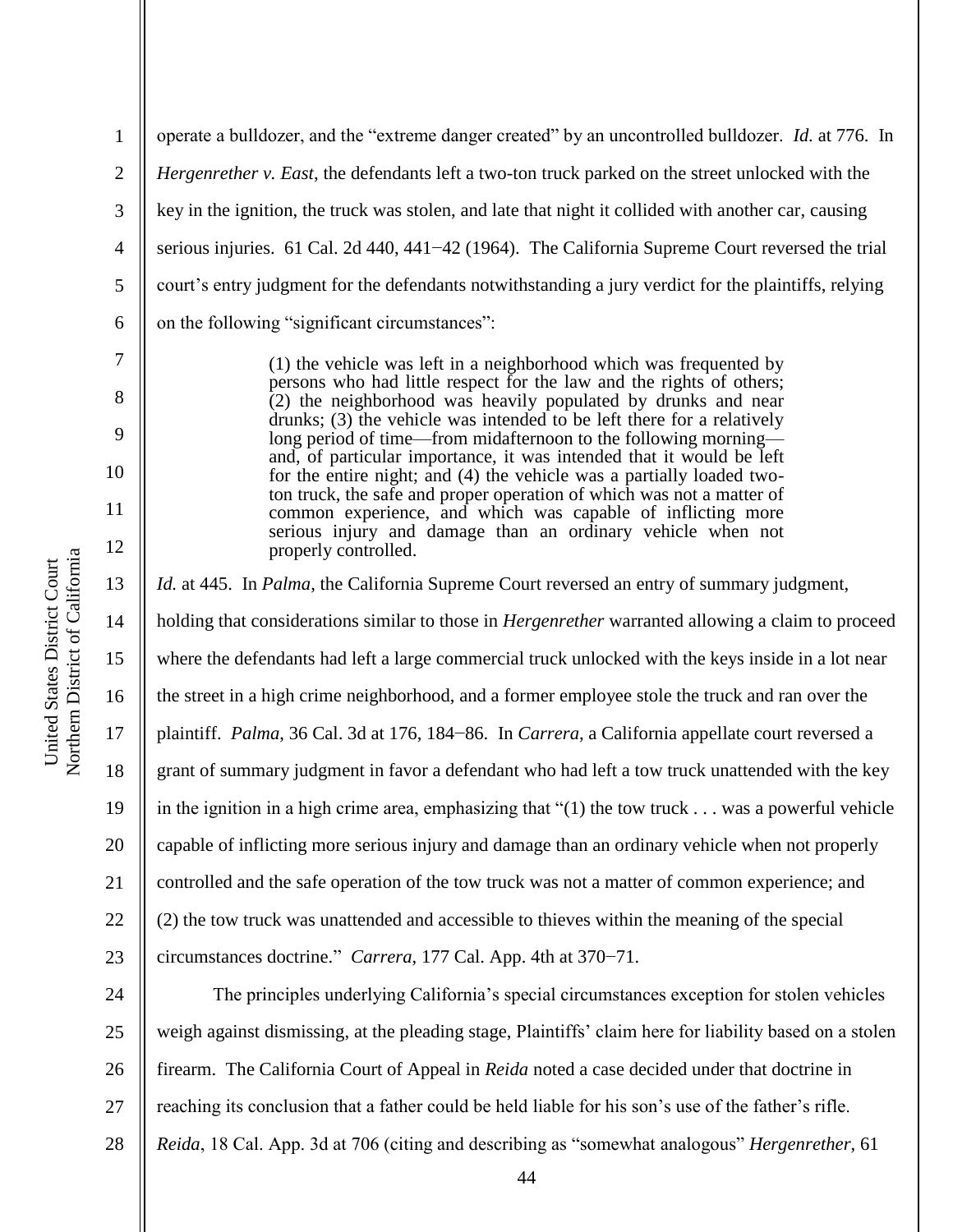2

3

4

5

6

7

8

9

10

11

12

13

14

15

16

17

18

19

Cal. 2d 440).<sup>17</sup> The United States concedes that the special circumstances doctrine "[p]resumably ... also applies in the context of firearm possession and storage," but argues that the circumstances of this case do not fall within the doctrine. *See* U.S. Mot. at 22. The Court disagrees.

A handgun is indisputably capable of inflicting serious injury and damage—as a deadly weapon, that is its very purpose. *See Reida*, 18 Cal. App. 3d at 704 ("A Swedish Mauser military rifle is a lethal weapon whose sole function is to kill human beings and animals of comparable size."). Leaving a gun loaded makes that capability for harm readily accessible in the same way as leaving the key in the ignition of a vehicle. Plaintiffs allege that the handgun was left loaded and unlocked in a vehicle in downtown San Francisco, parts of which are well known to have high rates of car break-ins and similar petty theft. Compl. ¶¶ 44, 56. Even assuming for the sake of the argument that the car was locked and the gun itself was not visible, $18$  the Court holds that, at the pleading stage, the complaint includes sufficient allegations to support a claim that leaving a loaded gun in a backpack visible on the seat of an unattended vehicle in San Francisco "create[s] foreseeable risk of harm" comparable to that posed by a dangerous vehicle, and that the BLM ranger therefore had a duty to better secure his handgun against theft. Whether the ranger in fact had such a duty, and if so, the precise nature of that duty, depends on circumstances better addressed on a more complete factual record at summary judgment or at trial.

b. Causation

20 21 22 The causation element of a negligence claim "has two aspects":  $(1)$  whether the defendant's action or inaction was a "cause in fact" of the plaintiff's injury, also known as "but for" causation; and (2) whether, based on "the degree of connection between the conduct" and

23

 $\overline{a}$ 

<sup>24</sup> 25 26 <sup>17</sup> Conversely, at least one of the out-of-state stolen gun decisions cited by the United States reached its conclusion that the gun owner was not liable in part based on the "overwhelming" weight of authority" under Missouri law "that the owner of an automobile who parks the car in a public area with the keys in the ignition is not liable to a motorist or a pedestrian injured by the negligent driving of a thief." *See Finocchio*, 37 S.W.3d at 303.<sup>18</sup> The parties dignote have defined as a control of the parties dignote have defined as a control of the parties dignote have defined as a control of the p

<sup>27</sup> 28 The parties dispute how the Court should interpret the allegations of the complaint as to these issues. *See* U.S. Mot. at 22−23, Opp'n to U.S. Mot. at 4; U.S. Reply at 8 n.3. The Court need not resolve that dispute. Even assuming for the sake of argument that the United States is correct, the Court finds the allegations sufficient at the pleading stage to allege a duty of care under the special circumstances doctrine.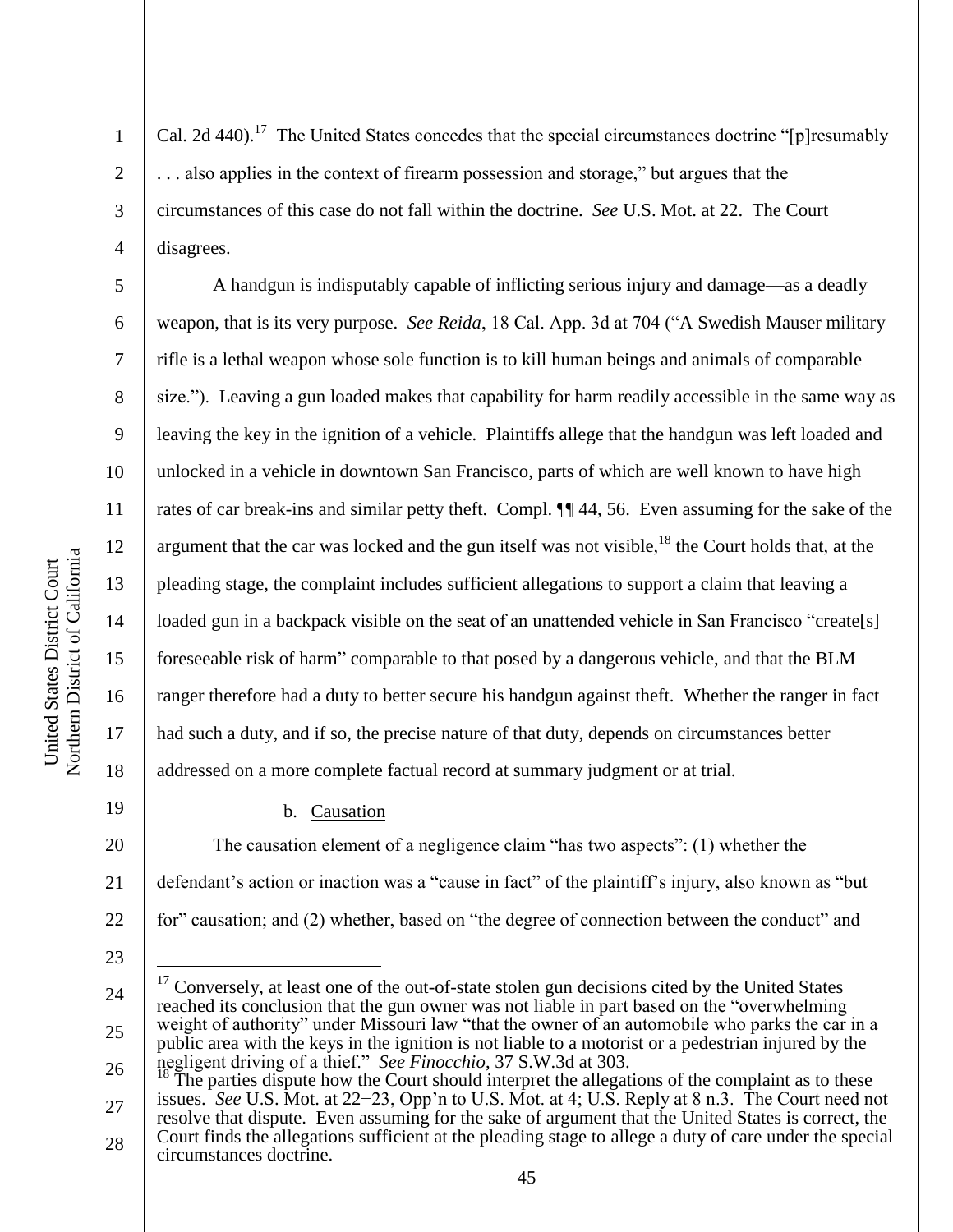Northern District of California Northern District of California United States District Court United States District Court

1

2

3

4

5

6

7

8

9

11

12

13

14

15

17

18

19

considerations of public policy, it would be "unjust to hold [the defendant] legally responsible," often referred to as "proximate" causation. *State Dep't of State Hosps. v. Superior Court*, 61 Cal. 4th 339, 352–53 (2015) (citations and internal quotation marks omitted). "Ordinarily, proximate cause is a question of fact which cannot be decided as a matter of law from the allegations of a complaint . . . . Nevertheless, where the facts are such that the only reasonable conclusion is an absence of causation, the question is one of law, not of fact." *Dep't of State Hosps.*, 61 Cal. 4th at at 353 (quoting *Weissich v. County of Marin*, 224 Cal. App. 3d 1069, 1084 (1990)) (ellipsis in original).

10 16 20 The parties' arguments focus primarily on proximate cause rather than cause in fact, and specifically the extent to which the harm to Steinle was a foreseeable result of the BLM ranger's failure to secure the handgun. Although intervening criminal conduct of a third party can in some circumstances cut off legal causation, a defendant ""is not relieved of liability because of the intervening act of a third person if [the] act was reasonably foreseeable at the time of the original negligent conduct. . . . The foreseeability required is of the *risk of harm*, not of the particular intervening act." *Rosecrans v. Dover Images, Ltd.*, 192 Cal. App. 4th 1072, 1087 (2011) (quoting *Anaya v. Superior Court*, 78 Cal. App. 4th 971, 973 (2000)) (first alteration in original). For substantially the same reasons discussed above in the context of the "special circumstances" vehicle theft cases, at this early stage of the case, Plaintiffs' allegations sufficiently and plausibly allege that the risk of a thief stealing the handgun and shooting someone, whether intentionally or negligently, was reasonably foreseeable.

21 22 23 24 25 26 27 28 The situation here is somewhat less straightforward, however, because Plaintiffs' complaint does not allege that Lopez-Sanchez stole the handgun. Plaintiffs allege only that the ―firearm was stolen from the [BLM ranger's] vehicle, and less than five (5) days later it was used to kill [Steinle]," and that Lopez-Sanchez "was in possession of" the BLM handgun when he shot Steinle. Compl. ¶ 1, 44. As far as the Court is aware, all of the stolen vehicle cases that California courts have allowed to proceed under the special circumstances doctrine involved harm caused by the people who stole the vehicles at issue. It is not clear whether California courts would apply that doctrine where the person causing harm did not steal the vehicle—for example, if a stolen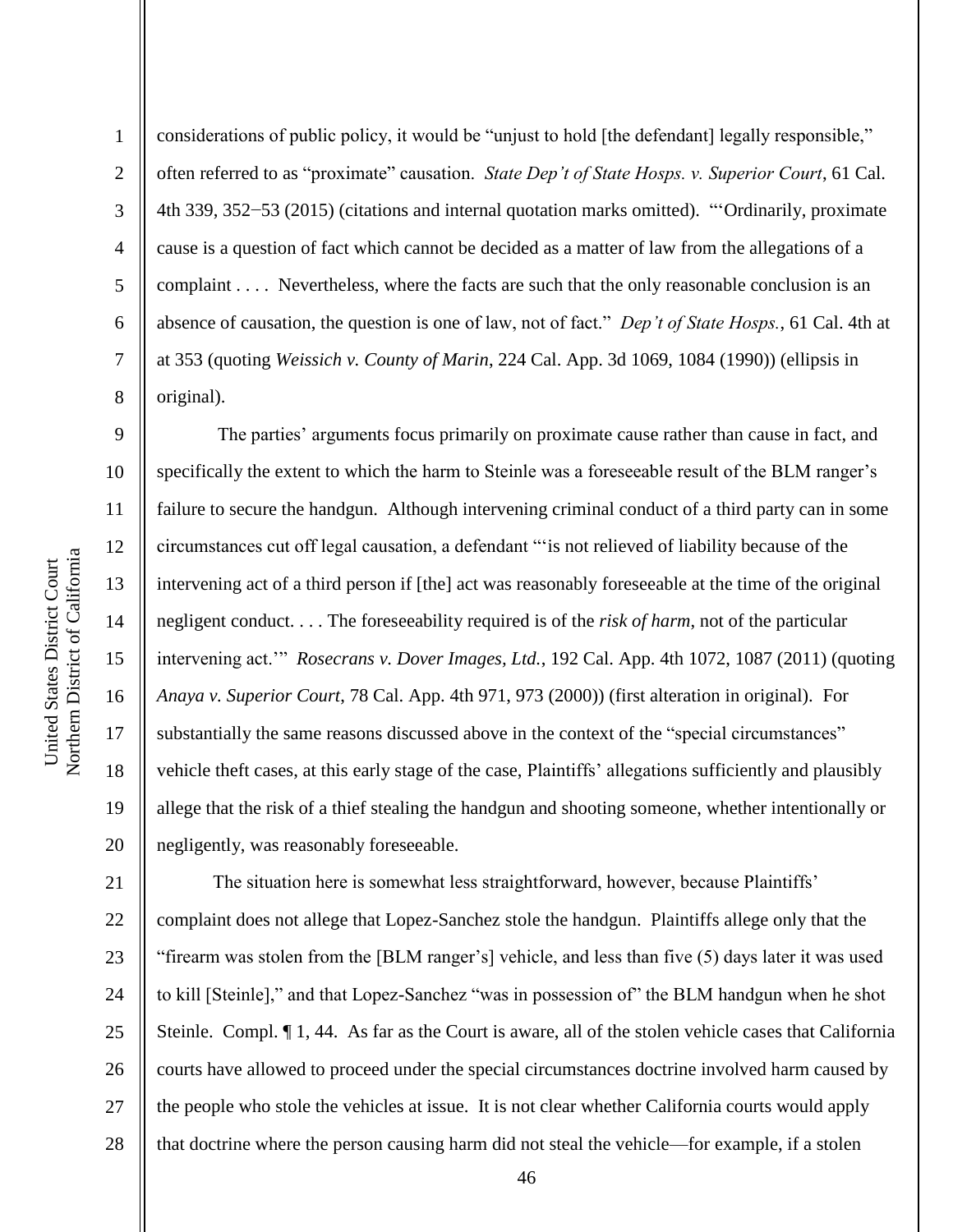2

3

4

5

6

7

8

9

10

11

12

13

14

15

16

17

18

24

truck had been sold by the thief to a buyer who later negligently caused a serious traffic accident. Here, it is conceivable that the ranger's failure to secure the gun was not even a "but for" cause of Steinle's death: if Lopez-Sanchez had set out to purchase a handgun and chosen the gun at issue from among several comparable handguns sold on the black or grey market, the same outcome might have resulted even if the BLM ranger's gun had never been stolen.

In this case, resolution of these issues at the pleading stage is premature. The Court must construe the allegations of the complaint in the light most favorable to Plaintiffs and draw all reasonable inferences in Plaintiffs' favor to determine whether the complaint plausibly states a claim for relief. *See, e.g.*, *Schueneman v. Arena Pharm., Inc.*, 840 F.3d 698, 704 (9th Cir. 2016); *Ali v. Rogers*, 780 F.3d 1229, 1232 (9th Cir. 2015). The "plausibility" standard does not require that a conclusion be the most probable explanation of the facts alleged. *See, e.g.*, *Twombly*, 550 U.S. at 556; *Eclectic Props. E., LLC v. Marcus & Millichap Co.*, 751 F.3d 990, 999 (9th Cir. 2014). Here, based on the allegation that Lopez-Sanchez had the BLM ranger's handgun when he shot Steinle within a few days of its theft, it is plausible, in the context of a motion under Rule 12(b)(6), that Lopez-Sanchez stole the gun from the ranger's vehicle. The Court need not decide at this time whether such an inference would be warranted on summary judgment, or what consequences would result from any intervening steps between the theft of the gun and Lopez-Sanchez taking possession of it.

19 20 21 22 23 Accordingly, Plaintiffs' complaint adequately states a claim under California common law that the BLM ranger had a duty to properly secure the handgun, that the ranger breached that duty by leaving the loaded gun in an unattended vehicle, that the failure to secure the handgun proximately caused Steinle's death, and that Plaintiffs suffered damages as a result. Plaintiffs may therefore proceed on their negligence claim against the United States under the FTCA.

c. Per Se Duty of Care

25 26 27 28 In addition to a duty under the common law principles discussed above, Plaintiffs also argue that BLM manuals and similar guidance regarding proper storage, transportation, and security of firearms impose a duty of care applicable here under section 669 of the California Evidence Code, which codifies the standard for negligence per se. *See* Compl. ¶¶ 75−82; Opp'n to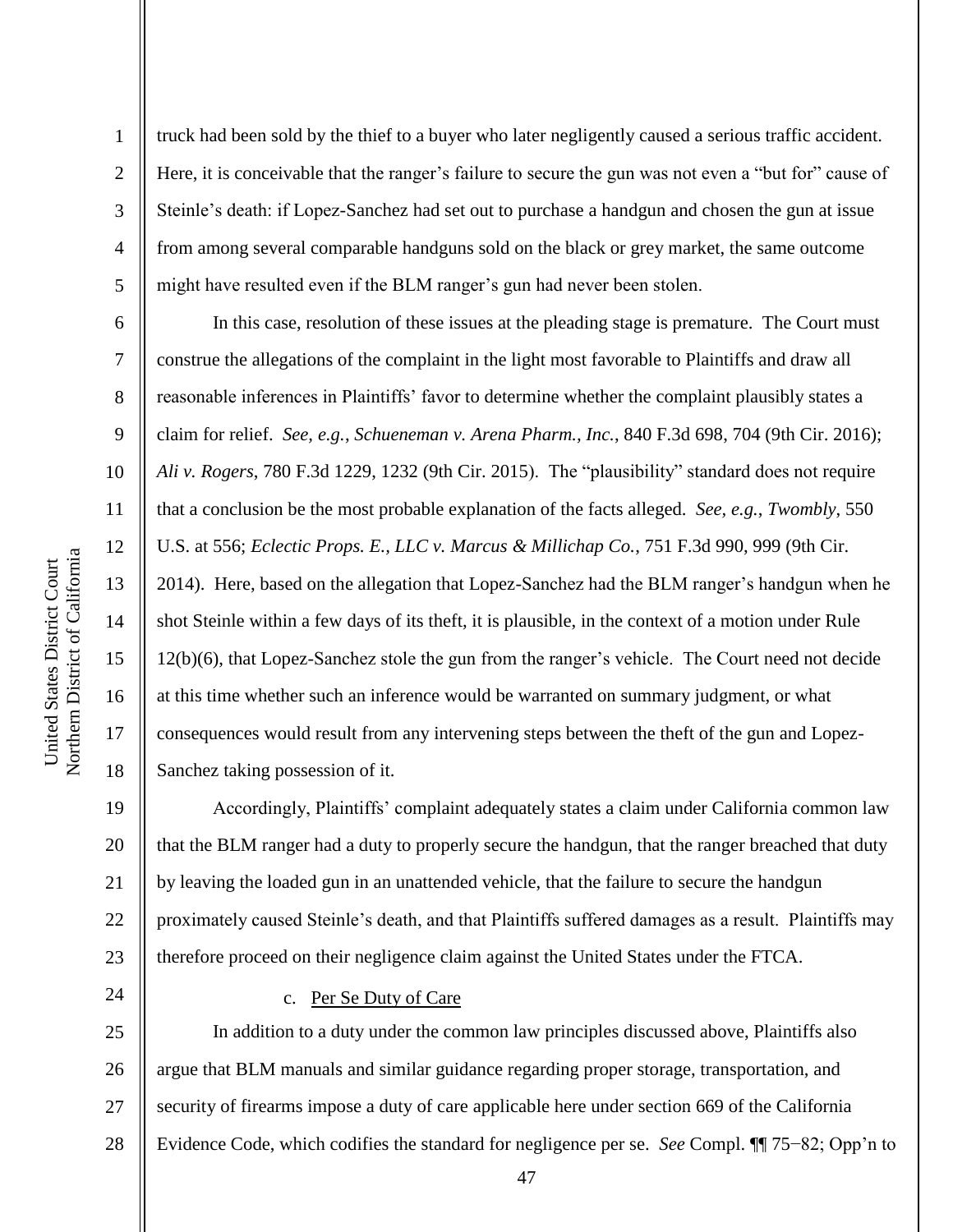2

3

4

5

6

7

8

9

10

11

U.S. Mot. at 18−21. Plaintiffs argue that the manuals qualify as a source of duty under section 669.1 of the Evidence Code because they were adopted as regulations pursuant to the Administrative Procedure Act. Opp'n to U.S. Mot. at 20−21. The United States contends that the manuals were not in fact adopted under the Administrative Procedure Act and therefore do not create a duty actionable under section 669. U.S. Reply at 10.

Section 669 of the California Evidence Code provides that violation of a "statute, ordinance, or regulation of a public entity" satisfies the duty and breach elements of a negligence claim. *See* Cal. Evid. Code § 669(a)(1). Section 669.1 clarifies that a "rule, policy, manual, or guideline" does *not* qualify as a source of law under section 669 unless it has been formally adopted as a statute, ordinance, or regulation. *Id.* § 669.1. To be considered a regulation, the rule must have been adopted pursuant to either the state or federal Administrative Procedure Act. *Id.*

12 13 14 15 16 17 18 19 20 21 22 23 24 25 26 The complaint does not allege that either of the manuals it cites—the "Department of the Interior Departmental Manual" or "BLM's Manual Handbook 1112-2 on Safety and Health for Field Operations"—was adopted as a regulation under the Administrative Procedure Act. See Compl. ¶¶ 75−82. Plaintiffs contend that the Department of the Interior manual, an excerpt of which they submit for judicial notice, qualifies based on language therein stating that "[t]hese directives and standards implement statutory provisions, Public Law, and regulations relating to Federal law enforcement.‖ Opp'n to U.S. Mot. at 20−21; Req. for Judicial Not. in Supp. of Pls.' Opp'n to U.S. Mot. (dkt. 38-1) Ex.  $D<sup>19</sup>$ . That language does not indicate that the manual itself was adopted as a regulation. If it was not, then regardless of whether it implements other sources of law, Plaintiffs cannot rely on the manual as a source of a negligence per se duty under California law and must instead identify the actual statutes or regulations that create a relevant duty. *See* Cal. Evid. Code § 669.1. Because neither the complaint nor documents subject to judicial notice show that the manuals Plaintiffs cite qualify as a source of a duty under sections 669 and 669.1 of the Evidence Code, Plaintiffs' negligence per se claim based on the BLM ranger's conduct is DISMISSED with leave to amend.

27

 $\overline{a}$ 

 $19$  This exhibit is subject to judicial notice both as a public record and as a document referenced and relied on by the complaint.